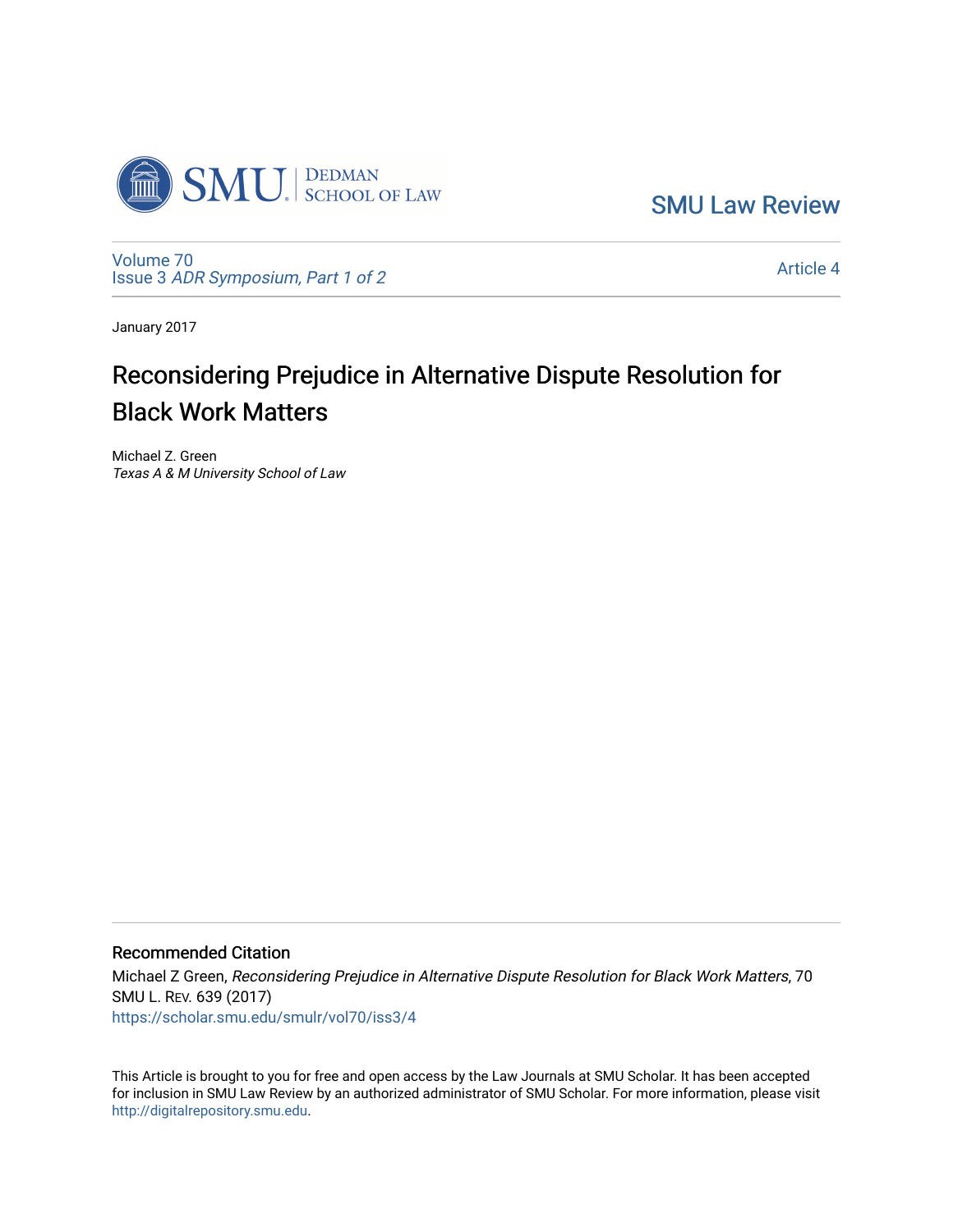## RECONSIDERING PREJUDICE IN ALTERNATIVE DISPUTE RESOLUTION FOR BLACK WORK MATTERS

*Michael Z. Green\**

#### ABSTRACT

*In the 1985 foundational article* Fairness and Formality: Minimizing the Risk of Prejudice in Alternative Dispute Resolution, *Richard Delgado and his co-authors identified major concerns with the growing use of alternative dispute resolution (ADR) to resolve disputes involving people of color. The seminal findings from that article highlighted the power differentials exacerbated by informal dispute resolution, and the article contributed immediately to a surge of robust critiques of the increasing use of alternative dispute resolution for those most vulnerable in our society.*

*More than thirty years after the Delgado article, a community of respected and prominent ADR and discrimination scholars, assembled in panels at a symposium sponsored by the SMU Law Review in February 2017, explored the continued impact of ADR on disempowered disputants by analyzing discrete areas within the ADR process. Joined by keynote remarks from Professor Delgado as he reflected on his 1985 article, these scholars have provided an updated and valuable contribution as a new millennium critique of ADR based upon prejudice.*

*As part of the scholarly reflections involved in this modern critique of ADR, this Article explores the concern of racial prejudice in using ADR in the workplace. This Black Lives Matter era has led to several situations where workplace disputes have arisen with respect to discussions about race. Employers have started to recognize that they must better prepare to handle workplace disputes related to race as a result of more protest and discussion due to the Black Lives Matter movement.*

*This Article examines a high-profile agreement between an employer and a union to provide a dispute resolution process to help its diverse employees resolve workplace disputes. The Article asserts that black employees can find racial justice in a workplace that uses a modified merger of the mediation and arbitration program developed by those parties. That process ameliorates many of the concerns about informality and prejudice that*

Professor, Texas A&M University School of Law. I would like to thank the Texas A&M research grant program for its support and the following students for providing diligent research to assist me in completing this Article: Brian Bailey, Mackenzie Lewis, Chelsea Mikulencak, and Christen Sutton. I am also grateful to have the excellent input and editing from the SMU Law Review staff on edits of prior versions of this Article.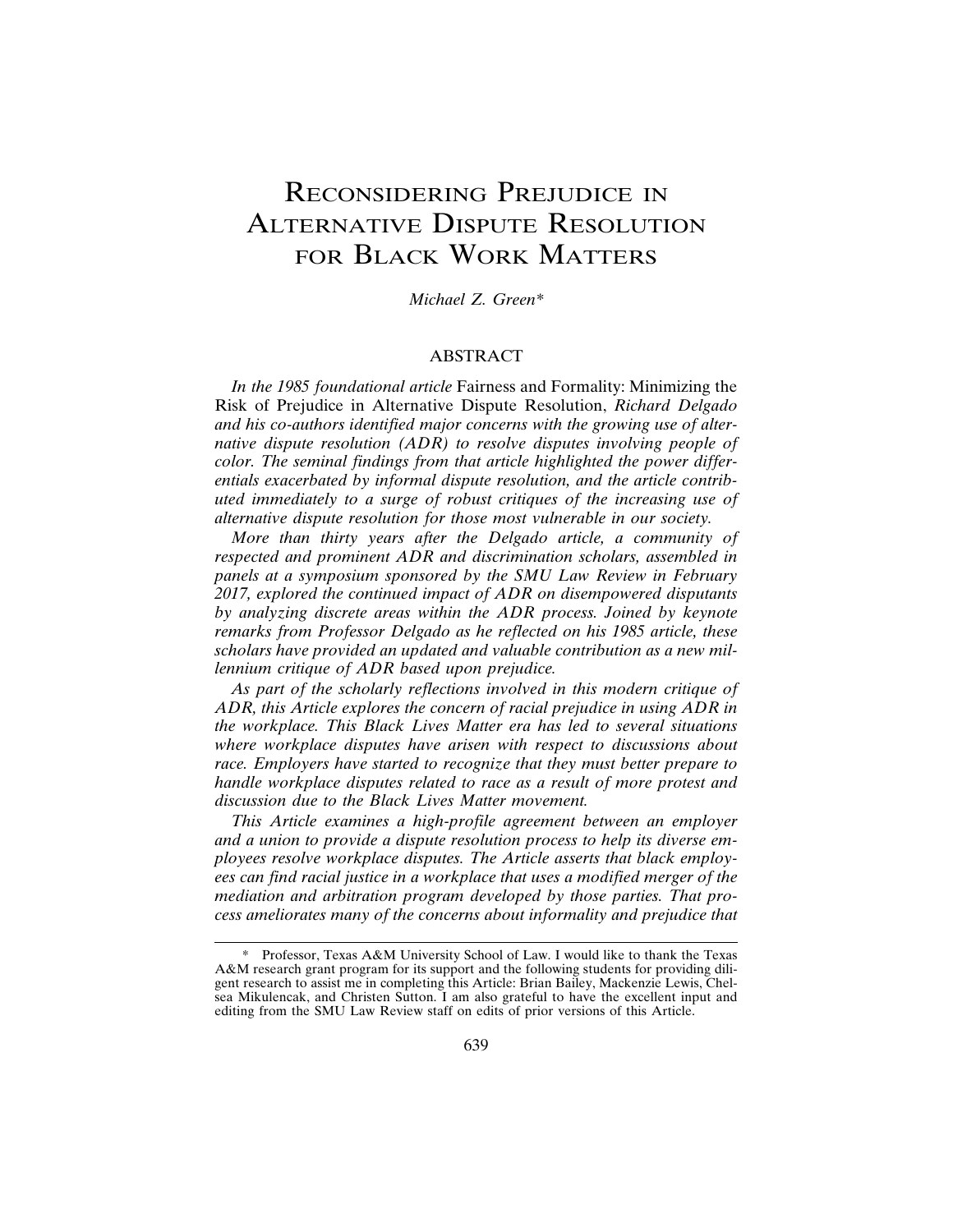*Delgado and his co-authors first expressed in 1985. As opposed to the dismal results in the courts, this ADR process provides a much more viable opportunity for black employees to resolve discrimination matters in a dignified way that respects employee voice and offers procedural justice in the workplace. As a result, all three of the key stakeholders, including employers, unions, and black workers, can embrace this merged mediation and arbitration program as a positive dispute resolution process.*

|                   | I. INTRODUCTION: RECONSIDERING PREJUDICE IN                  |     |
|-------------------|--------------------------------------------------------------|-----|
|                   | ADR IN THE NEW MILLENNIUM                                    | 641 |
| H.                | ADR IN THE WORKPLACE WHILE BLACK                             | 643 |
|                   | A. NEGOTIATING WHILE BLACK                                   | 647 |
|                   | MEDIATING WHILE BLACK<br>B.                                  | 654 |
|                   | C. ARBITRATING WHILE BLACK                                   | 657 |
| HI.               | MERGING MEDIATION AND ARBITRATION                            |     |
|                   | WHILE BLACK: THE SLIGHTLY-MODIFIED PYETT                     |     |
|                   | PROTOCOL ADR IN THE WORKPLACE                                |     |
|                   |                                                              | 661 |
|                   | A. NEGOTIATION: UNIONS LEVEL THE PLAYING FIELD               |     |
|                   | VIA THE PYETT PROTOCOL                                       | 661 |
|                   | MEDIATION: THE FIRST STEP IN THE PYETT<br>$B_{\cdot}$        |     |
|                   |                                                              | 664 |
|                   | ARBITRATION: THE FINAL STEP IN THE PYETT<br>$C_{\cdot}$      |     |
|                   |                                                              | 665 |
|                   | D. IMPLICATIONS AND ANALYSIS OF THE PYETT                    |     |
|                   |                                                              | 666 |
|                   | E. SLIGHT MODIFICATIONS: DIVERSE NEUTRALS, LEGAL             |     |
|                   | REPRESENTATIVES, AND APPEALS                                 | 671 |
| $\mathbf{IV}_{-}$ | DISPUTING WHILE BLACK AT WORK MATTERS                        | 674 |
|                   | A. BLACK LIVES MATTER AT WORK: MAKING THE                    |     |
|                   | LABOR MOVEMENT GREAT AGAIN                                   | 675 |
|                   | PROVIDING DISPUTE MECHANISMS TO GIVE VOICE<br>$\mathbf{B}$ . |     |
|                   | MATTERS TO BLACK WORKERS                                     | 676 |
|                   | C. RESOLVING BLACK WORKER DISPUTES MATTERS TO                |     |
|                   |                                                              | 677 |
| V.                | <b>CONCLUSION: PREJUDICE IN ADR STILL MERITS</b>             |     |
|                   | CONSIDERATION AT WORK                                        | 679 |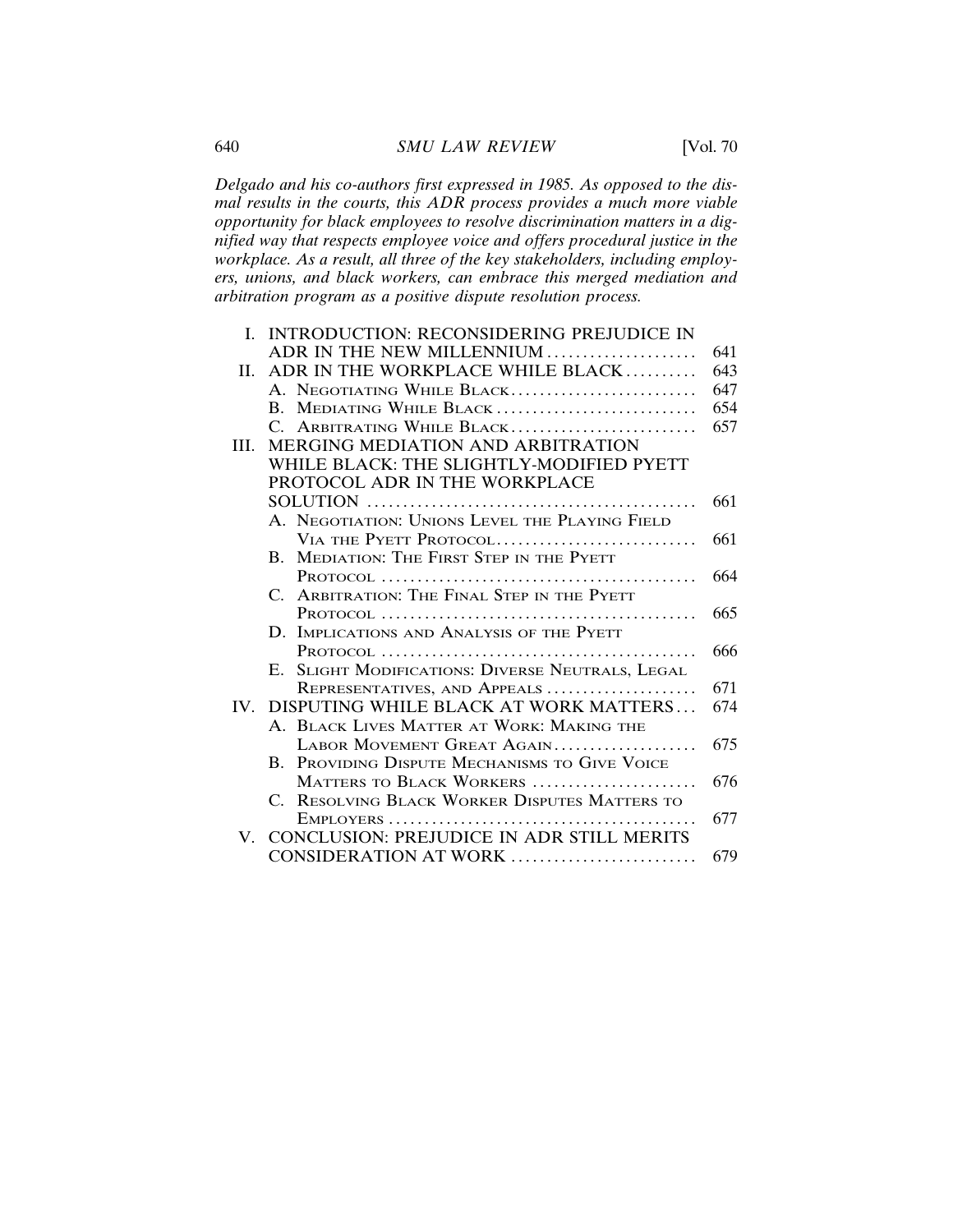## I. INTRODUCTION: RECONSIDERING PREJUDICE IN ADR IN THE NEW MILLENNIUM

**ALTHOUGH there have been some efforts to make a comprehensive evaluation of the impact of alternative dispute resolution (ADR), many of those studies were conducted quite a long time ago. In a landmark study published in** hensive evaluation of the impact of alternative dispute resolution (ADR), many of those studies were conducted quite a long gado and his co-authors used social science research to analyze the use of ADR to resolve disputes involving people of color and women.<sup>1</sup> According to Delgado and his co-authors, being forced to pursue ADR denies persons of color and women the application of certain norms and rules of procedure available in a court trial, including "the flag, the black robes, the ritual—[to] remind those present that the occasion calls for the higher, 'public' values, rather than the lesser values embraced during moments of informality and intimacy."2 Under Delgado's analysis, the "formality of adversarial adjudication deters prejudice" because it counters "bias among legal decisionmakers and disputants" and it "strengthen[s] the resolve of minority disputants to pursue their legal rights."3 These "[f]ormal rules also counter decisionmaker bias or consideration of extraneous issues."<sup>4</sup>

On the other hand, Delgado has recognized that increasing concerns regarding the attainment of racial justice in the courts as a result of a "right-wing surge [in] this country" may establish that "[t]he equation of 'higher' values with the public sphere is . . . not necessarily[ ] true" because "[m]any conservative judges and mean-spirited laws have been put in place."5 As a result, one could surmise that "[i]f the public resolution of workplace discrimination through the courts does not represent a fair option, then the private resolution of these disputes . . . may offer a viable option . . . for employees, employers, and unions."<sup>6</sup>

Although Delgado's article highlighted that many factors from social science and psychoanalytical studies—including "scapegoating, economic dislocation, power disparities, socialization, and in-group/out-group cog-

<sup>1.</sup> *See* Richard Delgado, Chris Dunn, Pamela Brown, Helena Lee & David Hubbert, *Fairness and Formality: Minimizing the Risk of Prejudice in Alternative Dispute Resolution*, 1985 WIS. L. REV. 1359 (1985); *see also* Susan K. Hippensteele, *Revisiting the Promise of Mediation for Employment Discrimination Claims*, 9 PEPP. DISP. RESOL. L.J. 211, 243 (2009) (stating "Delgado's hypothesis has support from social scientific studies on decisionmaking and emotion.").

<sup>2.</sup> Delgado, *supra* note 1. at 1388.

<sup>3.</sup> *Id.* at 1388–89.

<sup>4.</sup> *Id.* at 1400 n.307.

<sup>5.</sup> *See* Richard Delgado, *Alternative Dispute Resolution: Conflict as Pathology: An Essay for Trina Grillo*, 81 MINN. L. REV. 1391, 1391 n.1, 1399–1400 (1997) (quoting both Delgado and his alter ego Rodrigo). *But see* Phyllis E. Bernard, *Minorities, Mediation and Method: The View from One Court-Connected Mediation Program*, 35 FORDHAM URB. L.J. 1, 4–13 (2008) (disagreeing with Delgado's original concerns about informality in alternatives to the court and asserting that those concerns are not valid).

<sup>6.</sup> *See* Michael Z. Green, *Reading Ricci and Pyett to Provide Racial Justice Through Union Arbitration*, 87 IND. L.J. 367, 378–79 (2012).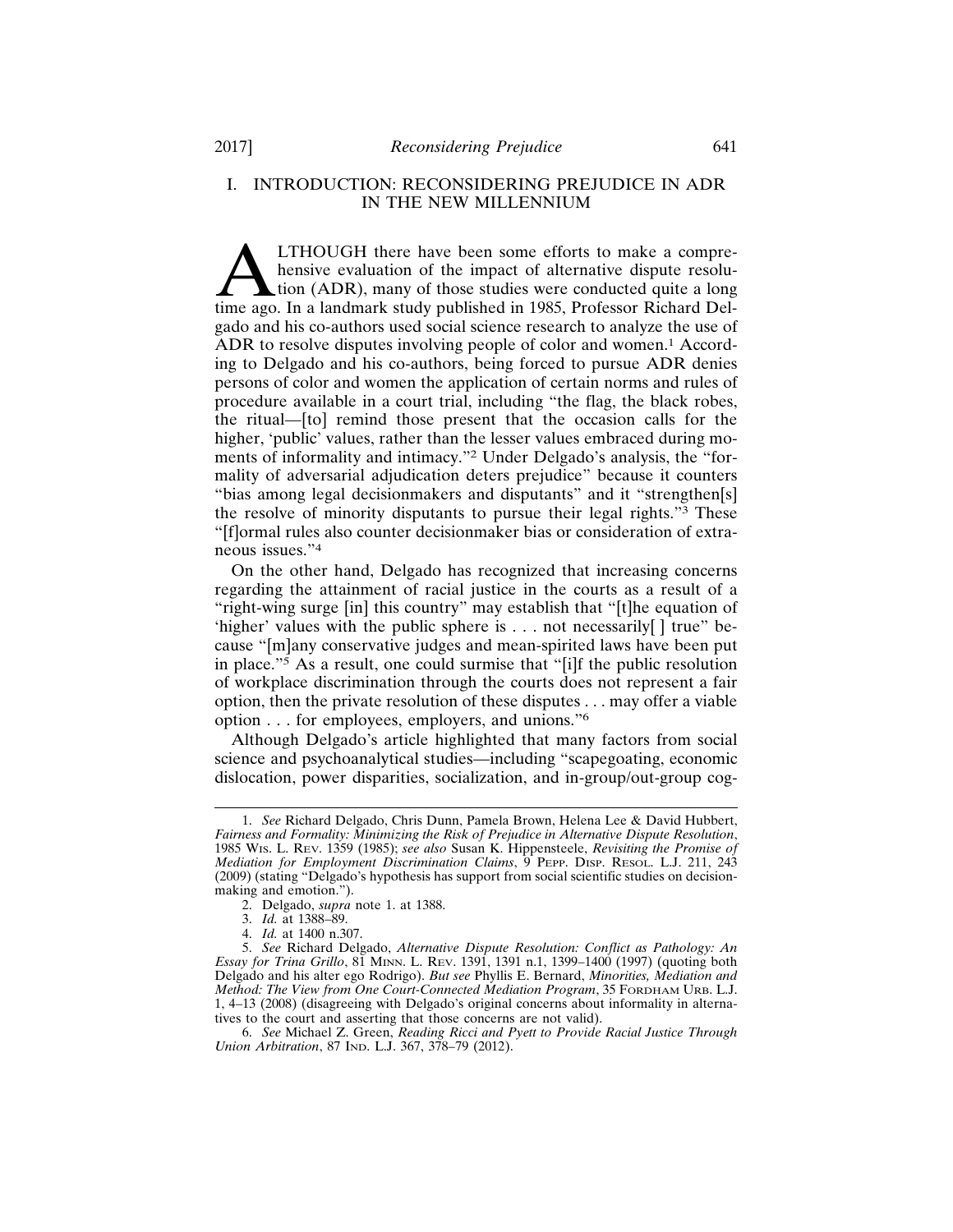nitive categories—contribute to the development of prejudice" in resolving disputes,7 it also seemed to contribute immediately to a swell of robust critiques over the next ten years about the increasing use of ADR for those who are more vulnerable in our society.8 Even so, in 1996, a mere eleven years after the Delgado article, Eric Yamamoto lamented the relatively small number of mainstream law review articles critiquing ADR based on prejudice.<sup>9</sup> More than thirty years after the Delgado article and twenty years after the Yamamoto article, the time has come to explore the continued impact of ADR on disempowered participants. With new views now being recently expressed by Professor Delgado about the possibilities for ADR in light of the troubling aspects of racial discrimination still ever-present in our society,10 now is an excellent time

9. *See* Eric K. Yamamoto, *ADR: Where have the Critics Gone?* 36 SANTA CLARA L. REV. 1055, 1065, 1067 (1996). Yamamoto has updated this critique as part of this symposium. See Eric K. Yamamoto, *Critical Procedure: ADR and the Justices' "Second Wave" Constriction of Court Access and Claim Development*, 70 SMU L. REV. 765 (2017) (discussing a restrictive approach to procedure couched in increasing us of ADR through compelled, private arbitration).

10. *See* Richard Delgado, *The Unbearable Lightness of Alternative Dispute Resolution: Critical Thoughts on Fairness and Formality*, 70 SMU L. REV. 611 (2017) (referring to concerns about major forces currently pressing society to greater levels of inequality and noting that as the courts and the law have been used to try and rescue endangered groups, empowered predators have been alerted and responded to make the formal system potentially even more discriminatory than the informal system of ADR); *see also* Richard Del-

<sup>7.</sup> Delgado et al., *supra* note 1, at 1382.

<sup>8.</sup> *See, e.g.*, Edward Brunet, *Questioning the Quality of Alternative Dispute Resolution*, 62 TUL. L. REV. 1, 31–47, 55 (1987) (comparing quality of adjudication versus ADR); Harry T. Edwards, *Alternative Dispute Resolution: Panacea or Anathema?*, 99 HARV. L. REV. 668, 682 (1986) (asserting that some "important constitutional and public law issues" should be resolved by courts and not by ADR); Trina Grillo, *The Mediation Alternative: Process Dangers for Women*, 100 YALE L.J. 1545, 1549–50 (1991) (expressing concerns about family mediation in coercing women to resolve disputes to their detriment); Carrie Menkel-Meadow, *For and Against Settlement: Uses and Abuses of the Mandatory Settlement Conference*, 33 UCLA L. REV. 485, 511 (1985) (referring to how some cases involve issues that should not be subject to trade-offs via settlement or ADR because of the importance of the substantive outcomes, such as in employer-employee disputes and some civil rights cases); Laura Nader, *Controlling Processes in the Practice of Law: Hierarchy and Pacification in the Movement to Re-form Dispute Ideology*, 9 OHIO ST. J. ON DISP. RESOL. 1, 7–14 (1993) (criticizing ADR as infected with notions of coercive harmony); Judith Resnik, *Many Doors? Closing Doors? Alternative Dispute Resolution and Adjudication,* 10 OHIO ST. J. ON DISP. RESOL. 211, 249 (1995) (recognizing informality of ADR differs from formalism of the courts but suggesting the satisfaction with informality of ADR represents more of a criticism of the courts); Marjorie A. Silver, *The Uses and Abuses of Informal Procedures in Federal Civil Rights Enforcement*, 55 GEO. WASH. L. REV. 482, 590 (1987) (finding informality of mediation problematic when bargaining power differentials are present). Although another article published shortly before the Delgado article also contributed significantly to the critique of ADR. *See* Owen M. Fiss, *Against Settlement*, 93 YALE L.J. 1073, 1075 (1984) (asserting that settlement and other forms of ADR are problematic because of concerns about coercion without judicial involvement in the process); *see also* Symposium, *Against Settlement: Twenty-Five Years Later*, 78 FORDHAM L. REV. 1117 (2009) (discussing the impact of the Fiss 1984 article). One of the more important articles on unfairness in the disputing system for those who are disempowered was published almost ten years earlier. *See* Marc Galanter, *Why the "Haves" Come Out Ahead: Speculations on the Limits of Legal Change*, 9 LAW & SOC'Y REV. 95, 123–24, 137 (1974) (referring to concerns where a dispute resolution system such as the courts may have the perception of an unjust system that is designed only for the "haves" in our society to the exclusion of the "have-nots").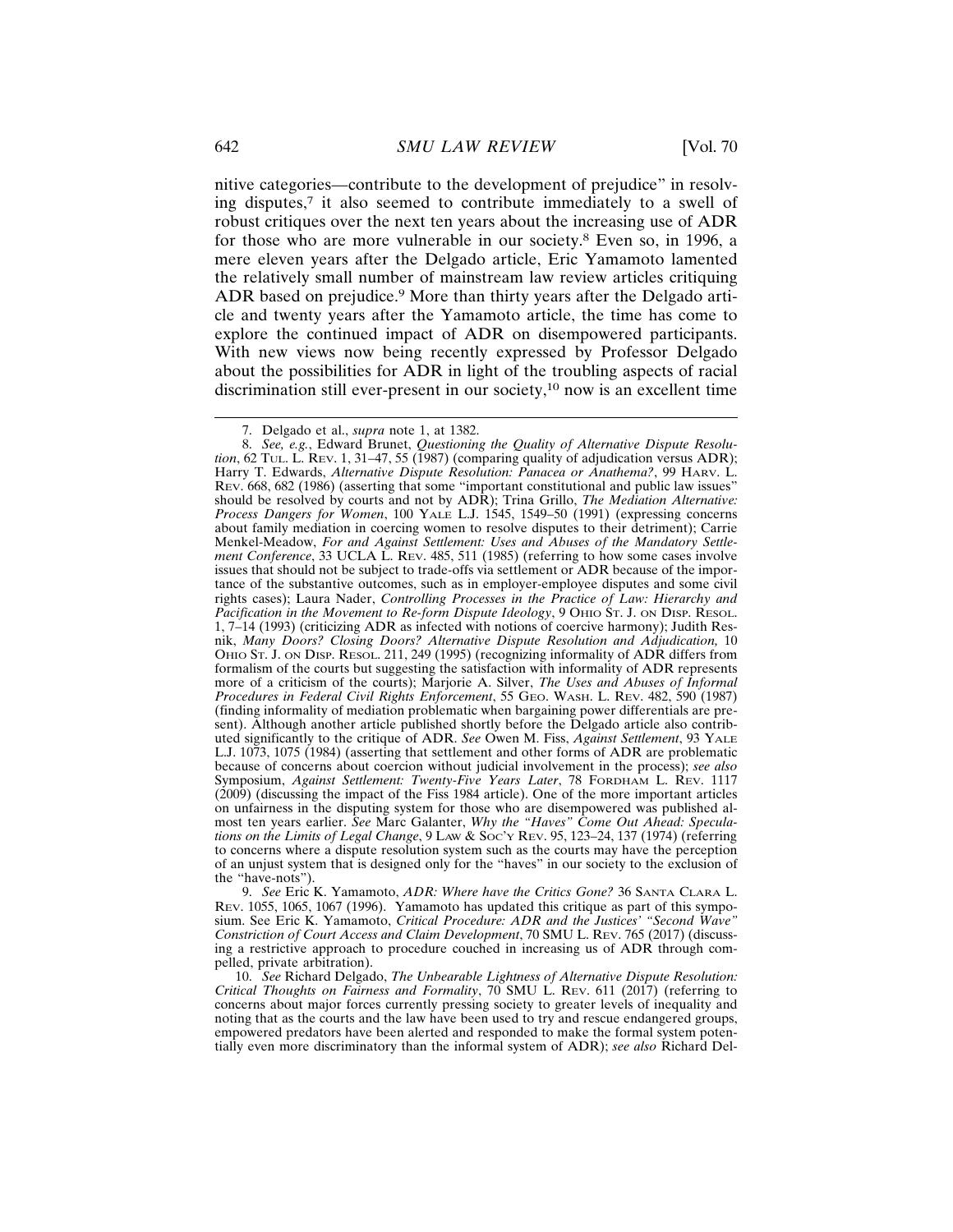for a modern critique of ADR based upon prejudice. This Article offers a new millennium reconsideration of the prejudicial impact of ADR as stated in Delgado's article and focuses on race in the workplace.

In Section II, this Article examines the unique issues presented by our current racial climate when using ADR in the workplace for black employees, including examining aspects of negotiation, mediation, and arbitration of race discrimination issues. Section III discusses a high-profile agreement between an employer and a union that seeks to provide a fair dispute resolution process that merges mediation and arbitration while aimed at helping employees who have been discriminated against in the workplace resolve their statutory claims outside of the courts. Section III also suggests some modifications to that dispute resolution process to ensure the disputes may be resolved by diverse mediators and arbitrators and the employees have reasonable opportunities for legal representation and voice. Section IV explains why such a merger of fair mediation and arbitration procedures negotiated by a union committed to racial justice can adequately address the concerns of all stakeholders, including employees, unions, and employers. Section V concludes that the prejudice issues Delgado raised more than thirty years ago must still continue to be analyzed for both ADR and court systems used to resolve worker discrimination claims based on race in today's Black Lives Matter climate.

## II. ADR IN THE WORKPLACE WHILE BLACK

Black employees have the statutory right under Title VII of the Civil Rights Act of 1964 (Title VII)<sup>11</sup> to be free from discrimination in the workplace based upon race.12 Most Title VII charges of workplace discrimination filed with the Equal Employment Opportunity Commission (EEOC) from 1997 to 2014 were based on race.13 Nevertheless, a recent study indicates the increasing lack of court success at the pleading stage when pursuing race discrimination claims in the workplace and how white judges were more willing to dismiss black pro se plaintiffs' claims of employment discrimination as compared with black judges.14 A 2016 national survey conducted by Pew Research Center also found that while

gado and Jean Stefancic, *The Hole-in-the-Wall Gang View of Life and America's Racial Future,* 51 WAKE FOREST L. REV. 745, 748 (2016) ("Our thesis is that the country's changing demographic composition will create increasing anxieties and turmoil . . . [and] . . . whites will not readily accept second-place status in a diversifying population and economy.")

<sup>11.</sup> Civil Rights Act of 1964, Pub. L. No. 88-352, 78 Stat. 241 (1964) (Title VII is codified as amended in pertinent part at 42 U.S.C. §§ 2000e-2–2000e-17 (2014)).

<sup>12. 42</sup> U.S.C.  $\S$  2000e-2(a)(1)–(2) (2014) (prohibiting discrimination because of race in addition to color, national origin, religion, and sex).

<sup>13.</sup> *See* Charlotte S. Alexander, *Misclassification and Antidiscrimination: An Empirical Analysis*, 101 MINN. L. REV. 907, 921 (2017).

<sup>14.</sup> *See* George A. Martinez, *Further Thoughts on Race, American Law, and the State of Nature: Advancing the Multiracial Paradigm Shift and Seeking Patterns in the Area of Race and Law*, 85 UMKC L. REV. 105, 112 (2016) (citing Victor D. Quintanilla, *Beyond Common Sense: A Social Psychological Study of* Iqbal's *Effect of Claims of Race Discrimination*, 17 MICH. J. RACE & L. 1, 36–39 (2011)).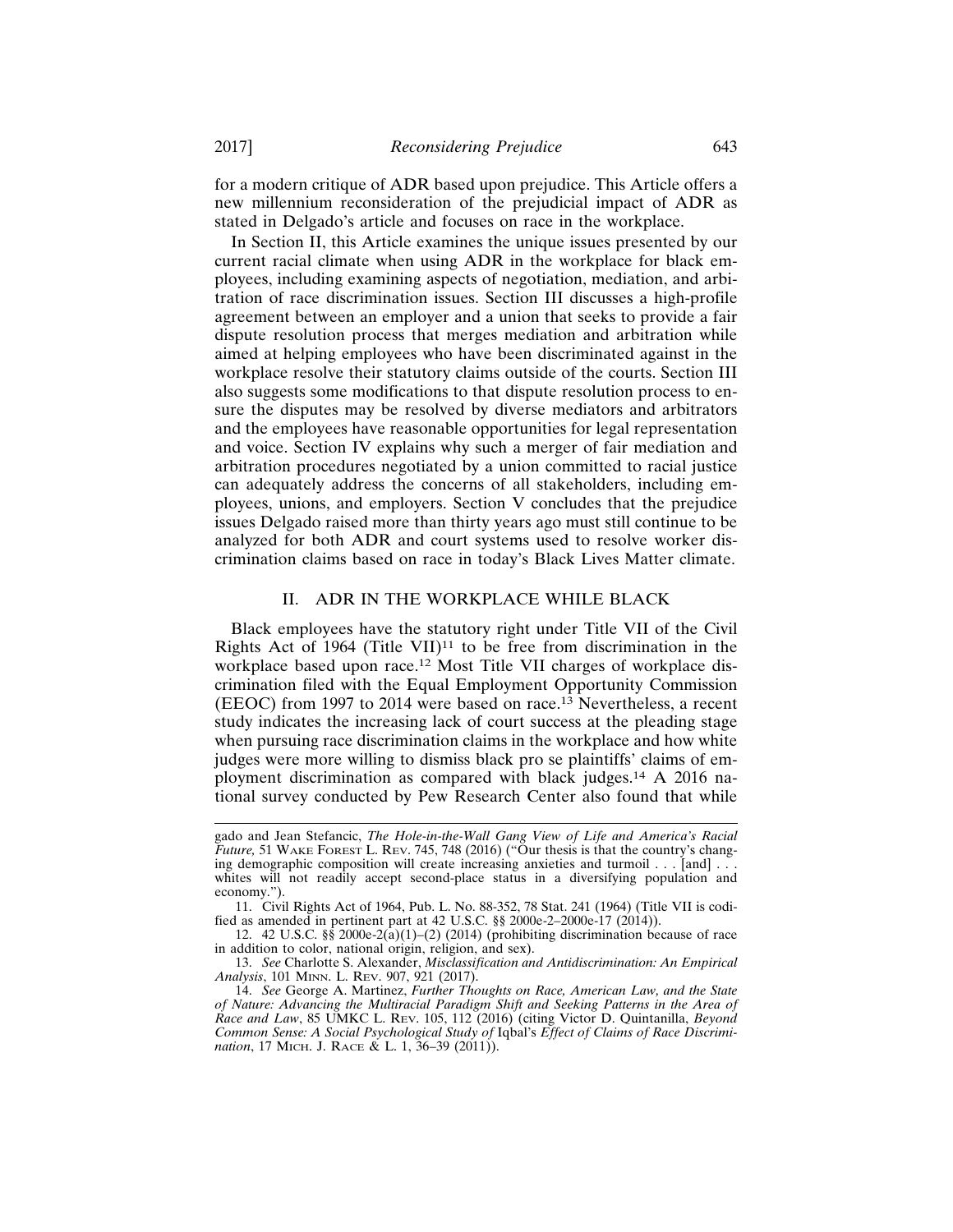64% of black adults believe they are treated less fairly than whites in the workplace, only 22% of whites agree (a difference of 42 percentage points).15 As a result, in recent years, employees seeking to address race discrimination claims have been pushed to recast their claims as a raceneutral concern, as courts and the public have started to believe that "race discrimination is rare and race-based protections are no longer necessary."<sup>16</sup>

Despite a strong desire to have voice in the workplace, $17$  empirical studies demonstrate that employees facing workplace discrimination "do not always exercise voice" out of a "fear [of] retaliation for their complaints, and retaliation protections are inadequate to overcome this muzzle to worker voice."18 Further, critical race theory demonstrates that black employees are subjected to unique forms of discrimination in the workplace based on covering identity, implicit bias, institutional racism, and intersectional forms of discrimination that do not fit easily within the parameters of Title VII's protections.<sup>19</sup>

Because many scholars<sup>20</sup> have questioned the feasibility of pursuing lit-

17. *See* Thomas A. Kochan, *Rethinking and Reframing U.S. Policy on Worker Voice and Representation*, 26 A.B.A. J. LAB. & EMP. L. 231, 233 (2011); *see also* Kenneth G. Dau-Schmidt, *Promoting Employee Voice in the American Economy: A Call for Comprehensive Reform*, 94 MARQ. L. REV. 765, 805 (2011) (referring to "a variety of theories suggesting" the value of "giving workers a say in the workplace"); Nancy A. Welsh, *What Is "(Im)partial Enough" in a World of Embedded Neutrals?*, 52 ARIZ. L. REV. 395, 424 (2010) (describing the importance of allowing participants "to tell their stories ('voice')" as part of the perceptions of fairness and procedural justice in assessing a dispute resolution system).

18. *See* Naomi Schoenbaum, *Towards a Law of Coworkers*, 68 ALA. L. REV. 605, 620 n.85 (2017) (citing Deborah L. Brake, *Retaliation*, 90 MINN. L. REV. 18, 20, 37 n.58 (2005)).

19. *See* Lauren B. Edelman, Aaron C. Smyth & Asad Rahim, *Legal Discrimination: Empirical Sociolegal and Critical Race Perspectives on Antidiscrimination Law*, 12 ANN. REV. L. & SOC. SCI. 395, 400–02 (2016). Professor Elayne Greenberg has suggested a comprehensive ADR system design based upon recognizing that implicit bias discrimination in the workplace does not fit with court dispute resolution. *See* Elayne E. Greenberg, *Fitting the Forum to the Pernicious Fuss: A Dispute System Design to Address Implicit Bias and 'Isms in the Workplace*, 17 CARDOZO J. CONFLICT RESOL. 75, 100 (2015) (suggesting the development of a reconciliation-focused dispute resolution system specifically aimed at handling implicit bias claims of discrimination in the workplace with education about implicit bias, a transformative mediation focus, and an assessment accountability).

20. *See* Alexander, *supra* note 13, at 909 n.8 (using the following citations as support: "Sandra F. Sperino & Suja A. Thomas, *Fakers and Floodgates*, 10 STAN. C.R. & C.L. 223,  $247-49$  ( $2014$ ) (summarizing barriers to Title VII plaintiffs). There is also an extensive body of empirical literature on the poor chances of Title VII plaintiffs in federal courts. *See* Kevin M. Clermont & Stewart J. Schwab, *Employment Discrimination Plaintiffs in Federal Court: From Bad to Worse?*, 3 HARV. L. & POL'Y REV. 103, 132 (2009); Kevin M. Clermont & Stewart J. Schwab, *How Employment Discrimination Plaintiffs Fare in Federal Court*, 1 J. EMPIRICAL LEGAL STUD. 429 (2004); John J. Donohue III & Peter Siegelman, *The Changing Nature of Employment Discrimination Litigation*, 43 STAN. L. REV. 983 (1991); John J. Donohue III & Peter Siegelman, *The Evolution of Employment Discrimination* Law in the 1990s: A Preliminary Empirical Investigation, in HANDBOOK OF EMPLOYMENT DISCRIMINATION RESEARCH: RIGHTS AND REALITIES 261 (Laura Beth Nielsen & Robert L. Nelson eds., 2005); Laura Beth Nielsen et al., *Individual Justice or Collective Legal Mo-*

<sup>15.</sup> *See On Views of Race and Inequality, Blacks and Whites are Worlds Apart*, PEW RES. CTR. 5 (June 27, 2016), http://assets.pewresearch.org/wp-content/uploads/sites/3/2016/ 06/ST\_2016.06.27\_Race-Inequality-Final.pdf [https://perma.cc/M9RR-UFWU].

<sup>16.</sup> *See* Charlotte S. Alexander, Zev Eigen & Camille Gear Rich, *Post-Racial Hydraulics: The Hidden Dangers of the Universal Turn,* 91 N.Y.U. L. REV. 1, 4 (2016).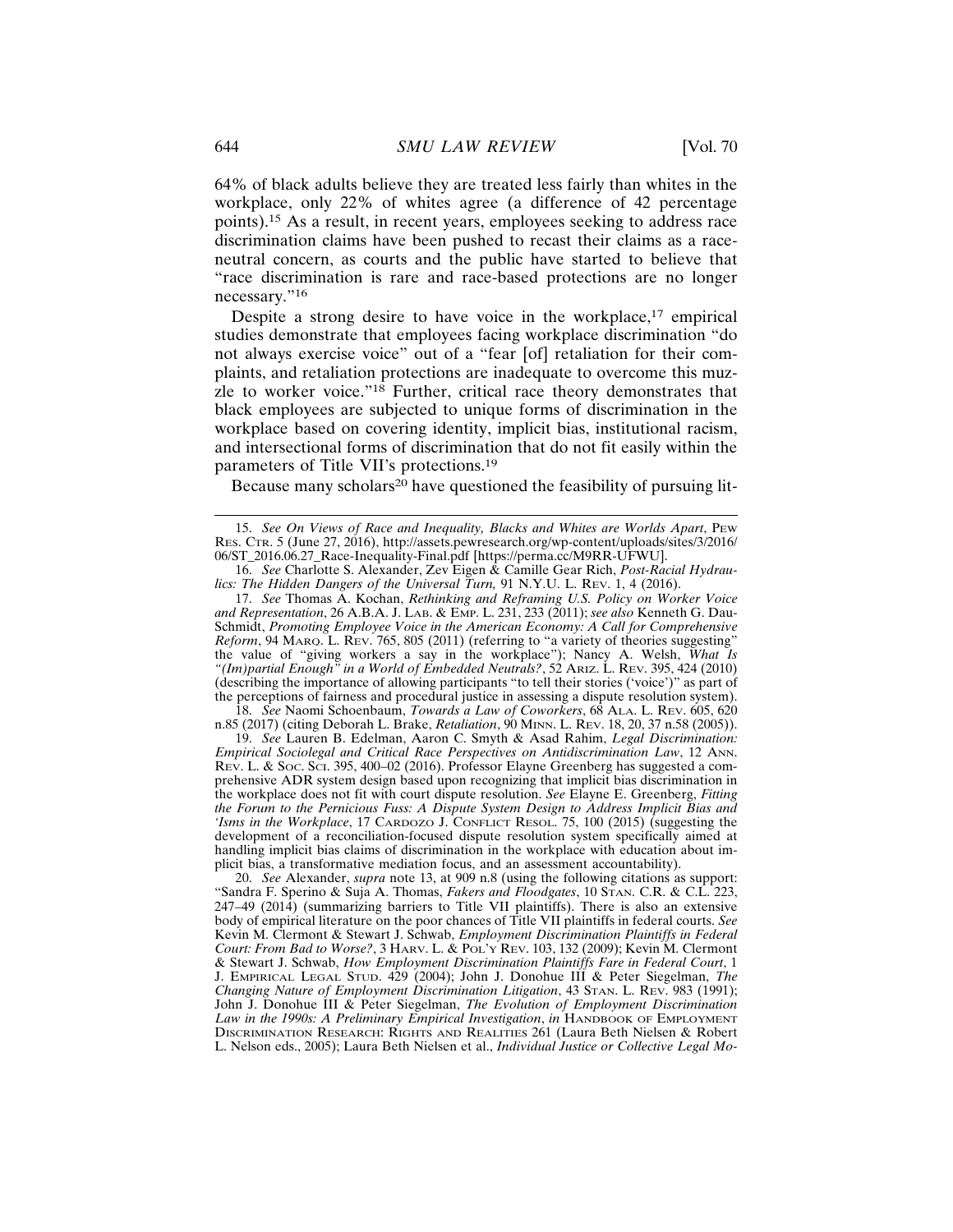igation to resolve discrimination claims in the workplace, some have suggested the use of ADR as a more viable option.21 However, as Professor Theresa Beiner explained in 2014, some study of how ADR affects workplace disputes should be attempted before rushing to use it instead of the courts for employment discrimination claims:

Unfortunately, there is no way to know how methods of alternative dispute resolution—arbitration, mediation, settlement, or internal employer grievance mechanisms—are actually working. Most of these alternative dispute resolution systems are not studied and scrutinized by professionals. They exist 'in the shadow of the law,' as commentators suggest. There is no realistic way to know if these alternative dispute resolution mechanisms are bringing about just results. In addition, these mechanisms do not alert employers and employees to what is and is not acceptable workplace behavior.<sup>22</sup>

Within the last few years, the prominence of racial issues in our society has been highlighted by the Black Lives Matter movement, which started as a response to the killings of black men in Ferguson, Missouri; New York, New York; Charleston, South Carolina; Baltimore, Maryland; and several other cities.<sup>23</sup> The Black Lives Matter movement has led to several situations where workplace disputes have arisen with respect to discussions about race.24 Labor activists and the Black Lives Matter

22. *Id.* at 840 (footnotes omitted).

24. *See, e.g.*, Daniel Craig, *Employee at Philly Hospital Loses Job over Racially Charged Facebook Post*, Philly Voice (July 14, 2016), http://www.phillyvoice.com/em-

*bilization? Employment Discrimination Litigation in the Post-Civil Rights United State*s, 7 J. EMPIRICAL LEGAL STUD. 175 (2010)").

<sup>21.</sup> *See, e.g.*, Theresa M. Beiner, *The Many Lanes Out of Court: Against Privatization of Employment Discrimination Disputes*, 73 MD. L. REV. 837, 837–39 (2014) (referring to criticism of federal courts by "[m]any scholars" regarding "lackluster enforcement of employment discrimination laws" as suggesting "that out-of-court processes may better serve the aims of anti-discrimination laws.").

<sup>23.</sup> *See* Charles R. Lawrence III, *The Fire This Time: Black Lives Matter, Abolitionist Pedagogy and the Law*, 65 J. LEGAL EDUC. 381, 385–86, n.15 (2015) ("'Black Lives Matter' was first coined by two black women, Alicia Garza and Patrisse Cullors, in response to George Zimmerman's being found not guilty in the killing of Trayvon Martin.") (citing Nishat Kurwa, *"Black Lives Matter" Slogan Becomes a Bigger Movement*, NPR (Dec. 4, 2014), http://www.npr.org/2014/12/04/368408247/black-lives-matter-slogan-becomes-a-bigger-movement [https://perma.cc/M8V6-YCF5]); Nicole D. Porter, *Expanding Public Safety in the Era of Black Lives Matter*, 70 MIAMI L. REV. 533, 535 n.3 (2016) ("Black Lives Matter is a social justice movement and social media framework (#BlackLivesMatter) founded in the United States that started after the July 2013 acquittal of George Zimmerman in the shooting death of Florida teenager Trayvon Martin. The movement was further animated by the 2014 shooting of Michael Brown in Ferguson, Missouri. The social justice organizers who conceived the term, Black Lives Matter, have asserted that it reinforces that African American lives, often viewed without value, are important."). The Black Lives Matter movement website states that this movement was created "after Trayvon Martin's murderer, George Zimmerman, was acquitted for his crime, and dead 17-year old Trayvon was posthumously placed on trial for his own murder." *About*, BLACK LIVES MATTER, http://blacklivesmatter.com/about/ [https://perma.cc/6N7S-Z67A] (last visited Oct. 24, 2017); *see also* John Eligon, *One Slogan, Many Methods: Black Lives Matter Enters Politics*, TIMES (Nov. 18, 2015), https://www.nytimes.com/2015/11/19/us/one-slogan-manymethods-black-lives-matter-enters-politics.html?\_r=1. [Perma link unavailable] (describing origins of the Black Lives Matter movement and its decentralized and spreading organization).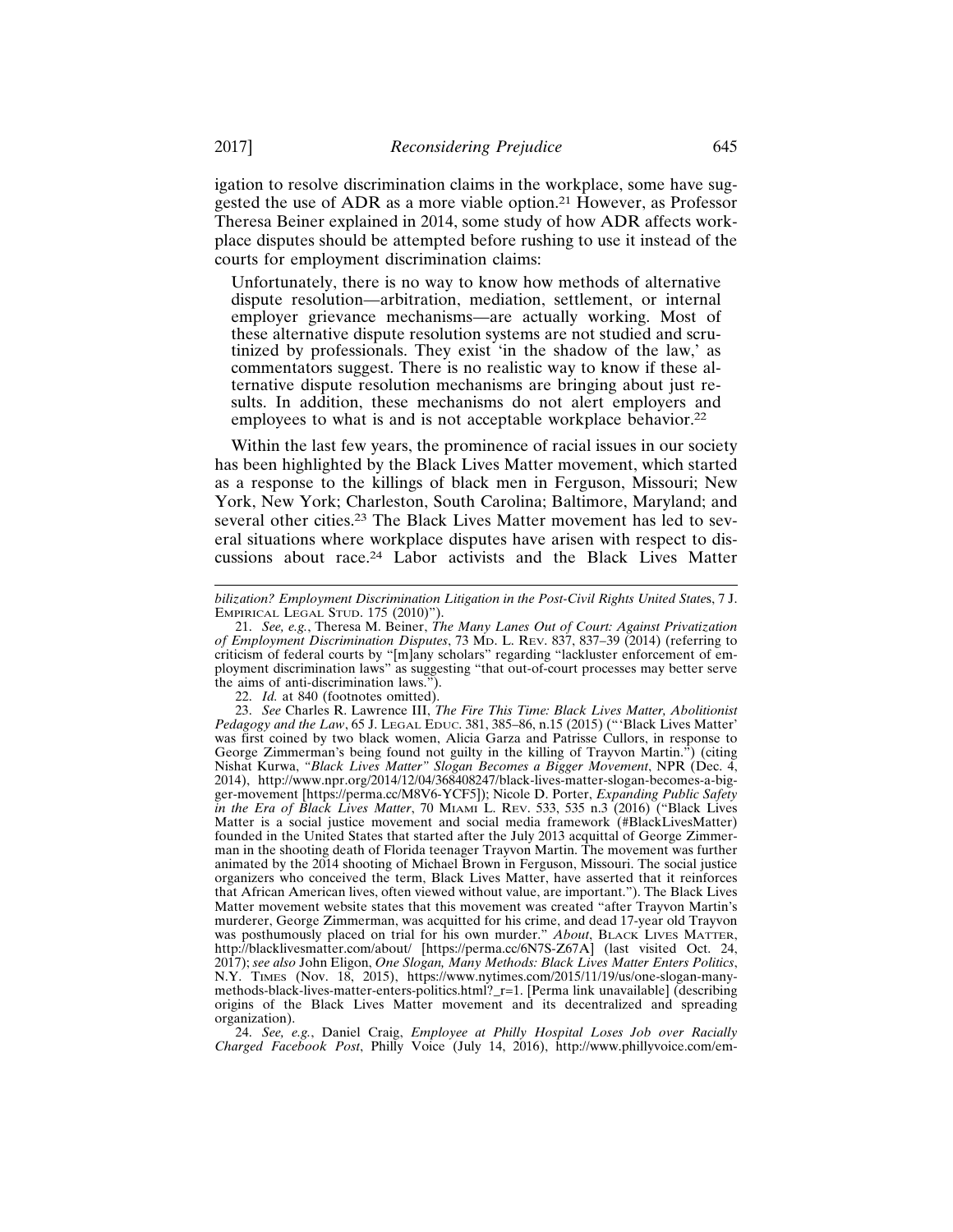movement have joined forces as part of a Black Lives Matter at Work coalition that uses the hashtag #BlackWorkMatters.25 Employers have

25. *See* Greg Chern, *Black Lives Matter at Work: New Report Offers Resources for* Labor Activists to Fight White Supremacy, In THESE TIMES: WORKING IN THESE TIMES (Sept. 24, 2015), http://inthesetimes.com/working/entry/18447/black-lives-matter-labormovement [https://perma.cc/3QL3-ADY3] (describing Young Workers Media Project calling for solidarity with Black Lives Matter movement and worker groups while compiling stories of worker organizing and interviews with young labor activists of color along with reflections from fast food workers at the frontlines of protest); *see also* Jessica Dickerson, *Citizens Stand for Economic Equality With #BlackWorkMatters and #Fightfor15*, BLACK VOICES: HUFFINGTON POST (Apr. 15, 2015), http://www.huffingtonpost.com/2015/04/15/ black-work-matters-15\_n\_7071946.html?utm\_hp\_ref=black-voices [https://perma.cc/XR8L-W9KA] (describing hashtag #BlackWorkMatters campaign as also known as the Fight for 15 which has focused on nationwide effort to obtain a minimum wage of \$15 per hour while recognizing the disproportionate number of young black people who work in low wage jobs); OIC OF AMERICA, *Black Work Matters: Race, Poverty and the Future of Work in Philadelphia*, https://www.uniteherephilly.org/wp-content/uploads/Black-Work-Matters-Report.pdf. [https://perma.cc/Y92C-BMFZ] (discussing benefits of Unite Here Union in

ployee-philly-hospital-fired-over-racially-charged-facebook-post/ [https://perma.cc/G5S4- KV98] (referring to Diane Amoratis, a hospital nurse, who was terminated for posting a Facebook post that stated, among other things, that "Blacks kill each other every day, all day long, and it's ok with them. Why no protest when Jamal kills Kalif???? Well, I AM WHITE AND PROUD TO BE WHITE!! WHITE LIVES MATTER!!!! POLICE LIVES MATTER!!! Keep your circus in your own neighborhood!!! Get a life, a honest job, and RAISE YOUR KIDS TO BE PRODUCTIVE CITIZENS!!!! I am sick and tired of all this bulls\*\*\* with the black people!"); Michael Kagan, *The Public Defender's Pin: Untangling Free Speech Regulation in the Courtroom*, 111 NW. U. L. REV. ONLINE 125, 126 (2017) (discussing Ohio public defender, Andrea Burton, who settled a contempt of court case where she agreed not to wear a "Black Lives Matter" pin on the condition that police officers were prohibited from wearing black armbands commemorating slain officers); Eileen Keithly, *Black Employee Says Georgetown Restaurant Owner Fired Her for Supporting Black Lives Matter Marchers*, SOUTH STRAND NEWS (Oct. 1, 2016), http://www .southstrandnews.com/news/black-employee-says-georgetown-restaurant-owner-fired-herfor-supporting/article\_389cfc35-aa14-5dd3-8d90-98c3cdc98de0.html [https://perma.cc/ KKP5-U9N9] (describing a restaurant worker, Kiana Knowlin, who was fired by the restaurant's owner for supporting a Black Lives Matter protest march passing by the restaurant); Joshua Rhett Miller, *UVA Instructor Out After Comparing Black Lives Matter to KKK,* NY POST (Oct. 10, 2016), http://nypost.com/2016/10/10/professor-takes-leave-aftercomparing-black-lives-matter-to-kkk/ [https://perma.cc/9R5M-3V8S] (referring to University of Virginia Lecturer, Douglas Muir, who "agreed to take leave" after comparing Black Lives Matter to the Ku Klux Klan); Ken Ritter, *Defense Attorney Sparks "Black Lives" Protest in Vegas Court*, AP NEWS (Sep. 21, 2016), https://apnews.com/f0812b206ffa4385ae 31da44f05e7281/defense-attorney-sparks-black-lives-protest-vegas-court; [https://perma.cc/ 8M48-DUQ3] (referring to Erika Ballou, public defender, who was asked to remove Black Lives Matter button while in court); Kathryn Schroeder, *Teacher Fired After Wearing "Black Lives Matter" Button,* SOCIETY: OPPOSING VIEWS (Dec. 3, 2016), http://www.opposingviews.com/i/society/75-year-old-teacher-wears-pin-class-immediately-banned-school; [https://perma.cc/D5AA-B6NX] (describing how 75-year old who taught as a substitute teacher for fifteen years was fired after wearing a "Black Lives Matter" button in class); Brandon Scott, *Jefferson Co. Employee Fired for Black Lives Matter Post*, BEAUMONT EN-TERPRISE (July 20, 2016), http://www.beaumontenterprise.com/news/article/County-employee-goes-on-social-media-tirade-8388312.php [https://perma.cc/5JR2-7LXN] (referring to Patricia Kloefkorn, coordinator for State District Judge Raquel West, who was terminated for Facebook post stating that Black Lives Matter protestors should get a job and that "since when did being black . . . give you the right to shoot people."); Dave Urbanski, *"F\*\*\* Black Lives Matter": Firefighter Out of a Job After Posting Racist Remarks on Facebook*, THE BLAZE (Dec. 14, 2016), http://www.theblaze.com/news/2016/12/14/f-blacklives-matter-firefighter-out-of-a-job-after-posting-racist-remarks-on-facebook/ [Perma link unavailable] (describing Ryan Hudson, a Michigan fire fighter, who was terminated after posting racist speech about Black Lives Matter on Facebook).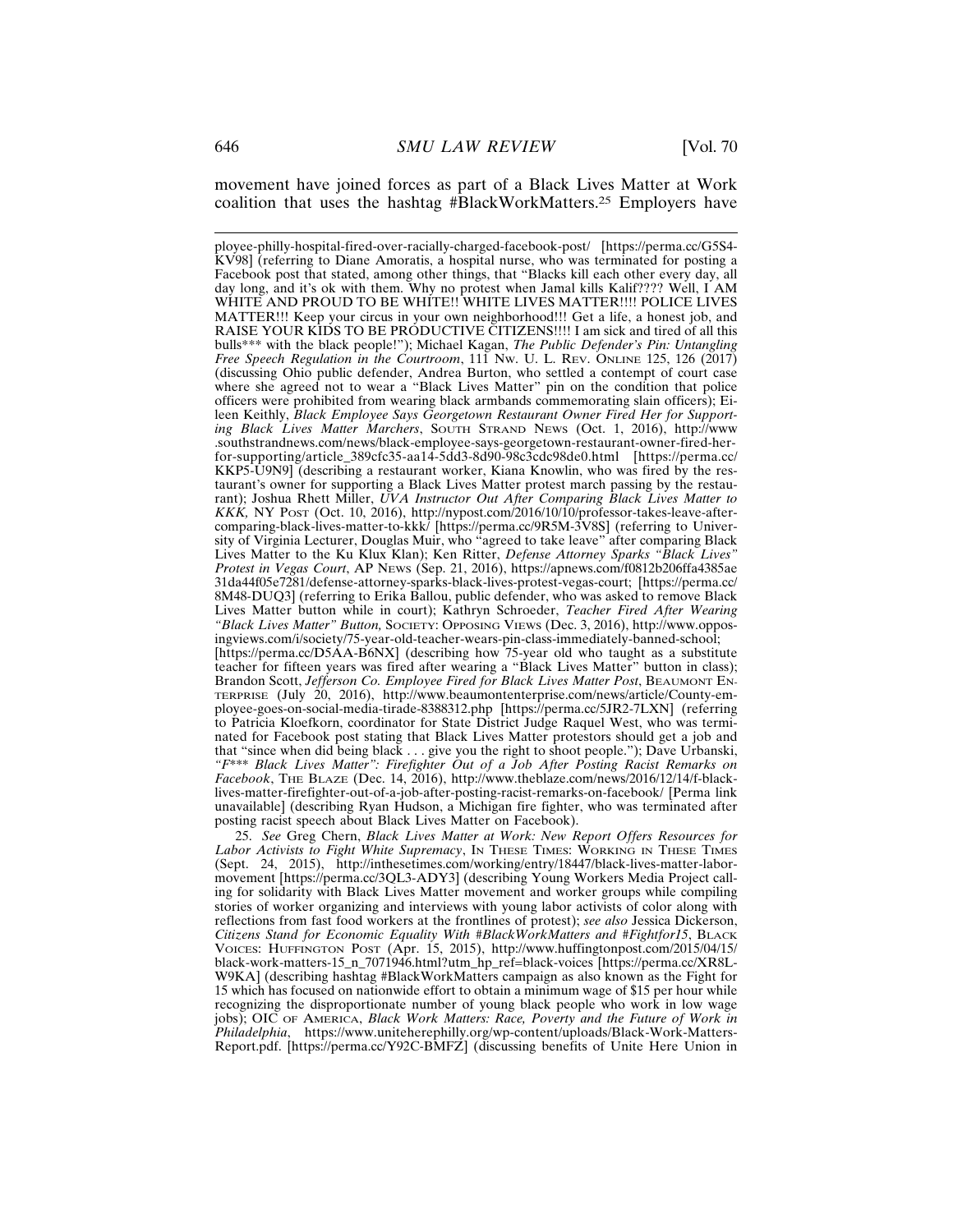started to recognize that they must be better prepared to handle workplace disputes related to race as a result of more protest and discussion due to the Black Lives Matter movement.<sup>26</sup>

## A. NEGOTIATING WHILE BLACK<sup>27</sup>

Despite the significance of the Delgado article in 1985, even ten years later, two scholars acknowledged that "few" empirical studies had attempted to prove the prejudice concerns with informality in ADR.<sup>28</sup> Now, Cynthia Mabry did express concerns for blacks in negotiations as far back as 1998 when discussing existing empirical work:

Empirical studies have shown that race affects negotiations. For example, when adversaries are members of the same race, they bargain more cooperatively with one another. Same-race disputants are more cooperative because they trust each other more easily than they trust people of different racial groups. In contrast, intercultural adversaries endeavor to 'maintain a certain face or posture in the eyes of someone different.' This posturing influences the parties' efforts to solve their problem.<sup>29</sup>

27. The text of Section  $II(A)$  was, in substantial part, first published as Michael Z. Green, *Negotiating While Black*, *in* THE NEGOTIATOR'S DESK REFERENCE ch. 41 (Christopher Honeyman & Andrea Kupfer Schneider, eds., DRI Press 2017).

28. *See* Gary LaFree & Christine Rack, *The Effects of Participants' Ethnicity and Gender on Monetary Outcomes in Mediated and Adjudicated Civil Cases*, 30 LAW & SOC'Y REV. 767, 769–70 (1996) ("Despite widespread concern about potential bias against minorities and women in informal dispute resolution processes, there have been surprisingly few empirical efforts to validate or disprove the existence and severity of bias. Cross-cultural studies have been restricted to surveys on procedural preference in hypothetical disputes and anthropological observations on nonindustrialized societies.") (citations omitted).

29. *See* Cynthia R. Mabry, *African Americans "Are Not Carbon Copies" of White Americans–The Role of African American Culture in Mediation of Family Disputes*, 13 OHIO ST. J. ON DISP. RESOL. 405, 420 (1998) (quoting Charles B. Craver, *Effective Legal Negotiation and Settlement, in* NEGOTIATION: WINNING TACTICS AND TECHNIQUES 81, 126 (PLI Litig. & Admin. Practice Course Handbook Series No. 347, 1988)).

Philadelphia and how that union addresses racial inequality for workers in the hospitality industry).

<sup>26.</sup> *See* Jessica Guynn, *Zuckerberg Reprimands Facebook Staff Defacing "Black Lives Matter"*, USA TODAY (Feb. 25, 2016), http://www.usatoday.com/story/tech/news/2016/02/ 25/facebook-mark-zuckerberg-black-lives-matter-diversity/80933694/ [https://perma.cc/ 7GWF-AAZH] (describing how Facebook CEO Mark Zuckerberg responded forcefully after employees crossed out Black Lives Matter and wrote All Lives Matter on the walls of the company's campus by launching an investigation, stating that those communications represented a "deeply hurtful and tiresome experience for the black community," and mentioning the comments were "unacceptable" to him and he was "very disappointed by this disrespectful behavior"); *see also* Nicole Cozier*, Black Lives Matter at Work as Much as Everywhere Else: AT&T and Ben & Jerry's Set Example*, HUMAN RIGHTS CAMPAIGN (Oct. 11, 2016), http://www.hrc.org/blog/black-lives-matter-at-work-as-much-as-everywhere-else-att-and-ben-jerrys-se. [https://perma.cc/Q2N5-XPQM] (describing how leaders of prominent businesses such as  $\widehat{AT\&T}$  and Ben & Jerry's have affirmed the necessity and relevance of the Black Lives Matter movement). *But see* Laura Donovan, *An Email About "Handling" Workplace Diversity Is Facing Heavy Scrutiny*, ATTN (Aug. 31, 2016), https:// www.attn.com/stories/11073/controversy-over-email-about-handling-workplace-diversity [https://perma.cc/YU72-A44P] (describing responses of activist and educator, Britany Packnett, who was outraged by a webinar that cast doubt on racial bias in the workplace and insulted by its suggested need for training on how to respond to people involved in the Black Lives Matter movement).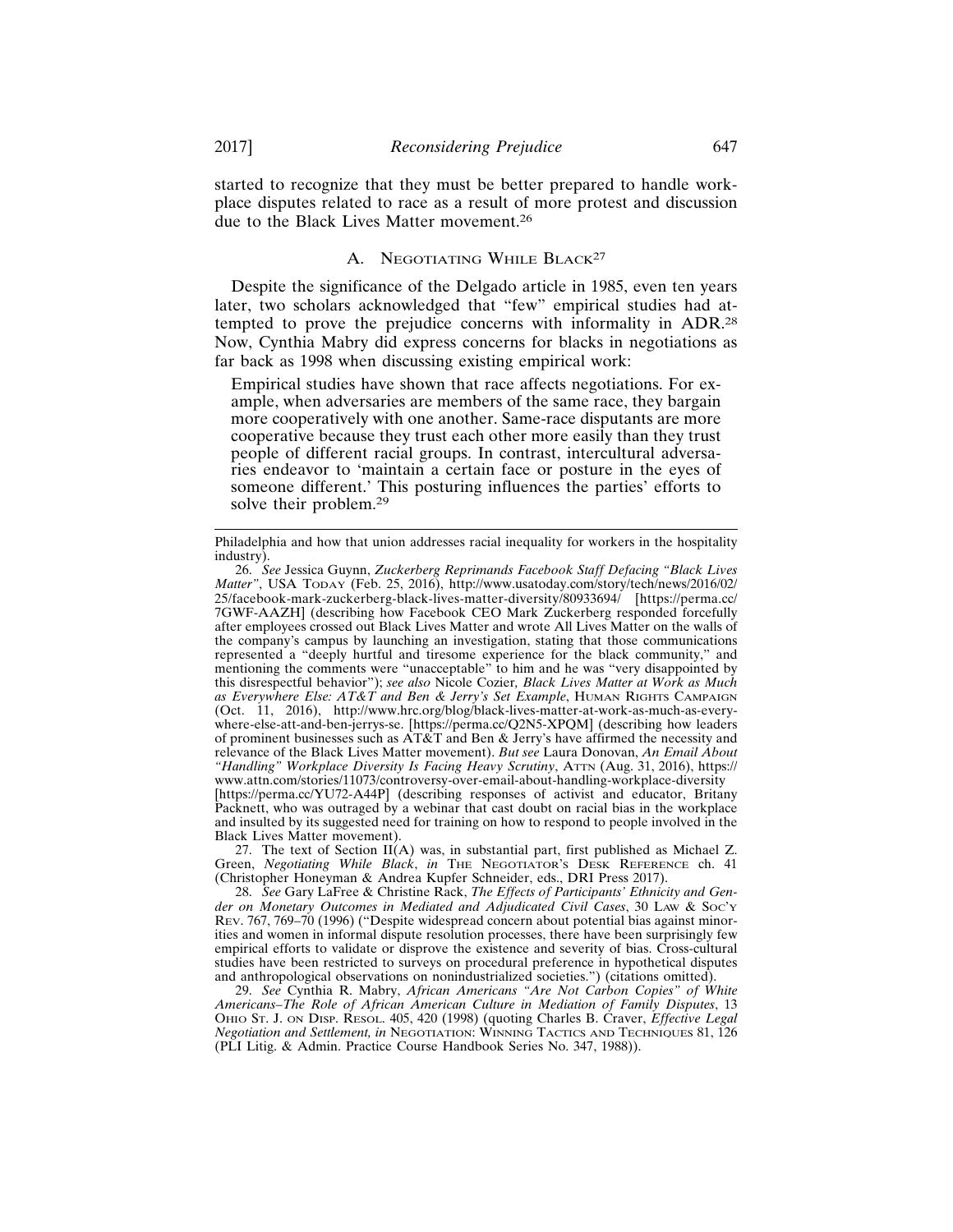Many of the prominent studies that look at what it means to negotiate while being black have been conducted by Professor Ian Ayres. In a 1991 study, with a first report in 1991,<sup>30</sup> and then further analysis in a new and expanded audit of that study with resulting data and conclusions reported in 1995,31 Ayres examined differences based upon race by using pairs of testers, always including a white male versus someone of a different race, who were all trained to negotiate the same way and sent to purchase a new car at randomly selected Chicago auto dealerships.32 Ayres found that black buyers were induced to pay much higher prices due to both the initial offer they received from the salesperson and also the final offer which represented the lowest price offered by the salesperson after a number of rounds of bargaining.<sup>33</sup> Specific results demonstrated that "[b]lack female testers were asked to pay over three times the markup of white male testers, and black male testers were asked to pay over twice the white male markup."34 Ayres also found that salespersons believed that white males had better search details and were more informed about the dealer's actual costs than black purchasers.<sup>35</sup>

Ayres has even more recently noted, in a 2011 unpublished paper with co-authors Mahzarin R. Banaji and Christine Jolls, that more nuanced and technical forms of negotiating, such as through electronic bartering and auction services like eBay, have also indicated biased results for black persons.36 Ayres and his co-authors constructed a field experiment

31. Ian Ayres, *Further Evidence of Discrimination in New Car Negotiations and Estimates of Its Cause*, 94 MICH. L. REV. 109 (1995) [hereinafter, Ayres, *Further Evidence*]. 32. Ayres & Siegelman, *supra* note 30, at 305.

33. Ayres, *supra* note 30, at 819, 830 ("The tests reveal that white males receive significantly better prices than blacks . . . "); Ayres & Siegelman, *supra* note 30, at 319 ("In negotiations for more than 300 new cars, Chicago car dealers offered black and female testers significantly higher prices than white males with whom they were paired, even though all testers used identical bargaining strategies."); Ayres, *Further Evidence*, *supra* note 31, at 116 ("The current study confirms the original study's findings that offers to black males and black females are significantly higher than those made to white males.").

34. Ayres, *supra* note 30, at 828.

35. Ayres & Siegelman, *supra* note 30, at 317 (describing assumptions about lack of information among blacks and whites having a lower reservation price (the maximum amount the buyer was willing to pay) could have led to disparity in offers for automobile purchases based on race); Ayers, *supra* note 30, at 848–49 (referring to reasoning as to why car dealerships would charge white males less based upon assumed higher search costs for blacks and women). The Ayres studies did not address discrimination in automobile loan financing because the script for those testers required that they inform the dealerships that the testers would provide their own financing. Ayres, supra note 30, at 823 n.22.

36. *See* Ian Ayres, Mahzarin R. Banaji & Christine Jolls, *Race Effects on eBay* (Sep. 27, 2011) (unpublished manuscript), available at http://papers.ssrn.com/sol3/papers.cfm? abstract\_id=1934432 [https://perma.cc/4VDF-4N2F] and http://works.bepress.com/ian\_ayres/23/ [https://perma.cc/EWB2-3WKW].

<sup>30.</sup> Ian Ayres, *Fair Driving: Gender and Race Discrimination in Retail Car Negotiations*, 104 HARV. L. REV. 817, 856 (1991) (describing salespersons were more likely to negotiate price of a new car with white purchasers versus black persons as 61% of black persons did not know that car sticker prices are negotiable versus only 31% of white persons who did not know the prices were negotiable); *see also* Ian Ayres & Peter Siegelman, *Race and Gender Discrimination in Bargaining for a New Car*, 85 Econ. Rev. 304, 312-13 (1995) (further confirming findings from 1991 study and suggesting that the reasons why blacks were subjected to much higher prices than whites during negotiations).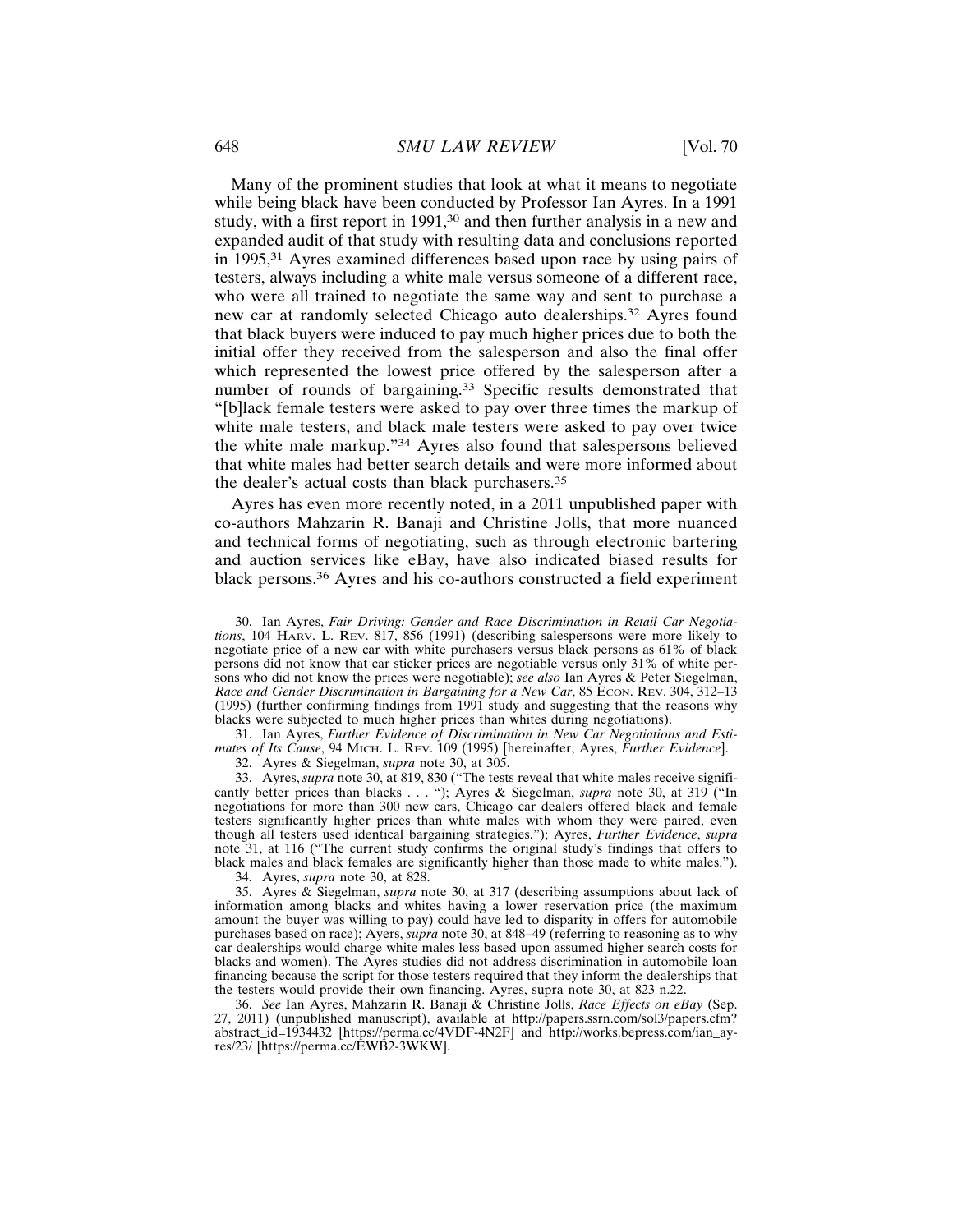to test the effects of race on transactions involving baseball card auctions on eBay. The tester elements involved a display of photographs showing the same cards being "held by either a dark-skinned/African American hand or a light-skinned/Caucasian hand."37 Their results indicated that the "[c]ards held by African-American sellers sold for approximately 20% (\$0.90) less than the cards held by Caucasian sellers."<sup>38</sup>

A similar study on the effects of race in negotiations was created by Jennifer Doleac and Luke Stein in the online sale of an Apple iPod.<sup>39</sup> These researchers "posted classified advertisements offering an iPod Nano portable digital music player for sale on several hundred locally focused websites throughout the US" and signaled race by the skin color of the hand holding a picture of the iPod being offered for sale in the advertisement.40 This study differed somewhat from the Ayres eBay study because the eBay parties would never expect to meet and the purchases through eBay were insured by eBay. The participants in the iPod study would expect to meet in person to close the deal, and there was no insurance involved.<sup>41</sup>

The Doleac and Stein study specifically used pictures of a man's black hand, or a man's white hand, or a man's white hand with a tattoo, each holding a new, unopened iPod Nano.<sup>42</sup> Potential buyers responded via anonymized e-mail addresses. There was no formal bidding process and "either party [could] cease communication at any time without facing any consequences."43 About two hours after each advertisement was posted, the researchers sent an e-mail to each responder stating they received numerous responses and asked for their best offers.<sup>44</sup> From these results, Doleac and Stein concluded: "Black sellers receive 18% fewer offers than white sellers, whereas tattooed sellers receive 16% fewer."45 Also, with respect to amounts, the mean offer received was \$49.86 and maximum offer of \$54.05.46 But, "[c]ompared with white sellers, black sellers receive average offers of \$5.72 (11%) lower and tattooed sellers \$5.53 (10%) lower."<sup>47</sup>

Further, Doleac and Stein concluded that the best offers both "[b]lack and tattooed sellers" received were "also lower than whites' by \$7.07 (12%) and \$6.60 (11%), respectively."48 Final conclusions from Doleac and Stein were that "black sellers suffer worse market outcomes than

<sup>37.</sup> *Id.* at 5.

<sup>38.</sup> *Id.* at Abstract.

<sup>39.</sup> *See* Jennifer L. Doleac & Luke C.D. Stein, *The Visible Hand: Race and Online Market Outcomes*, 123 ECON. J. F469 (2013).

<sup>40.</sup> *Id.* at F470.

<sup>41.</sup> *Id.* at F472.

<sup>42.</sup> *Id.* at F476.

<sup>43.</sup> *Id.* at F474.

<sup>44.</sup> *Id.* at F477.

<sup>45.</sup> *Id.* at F482.

<sup>46.</sup> *Id.* at F484.

<sup>47.</sup> *Id.*

<sup>48.</sup> *Id.*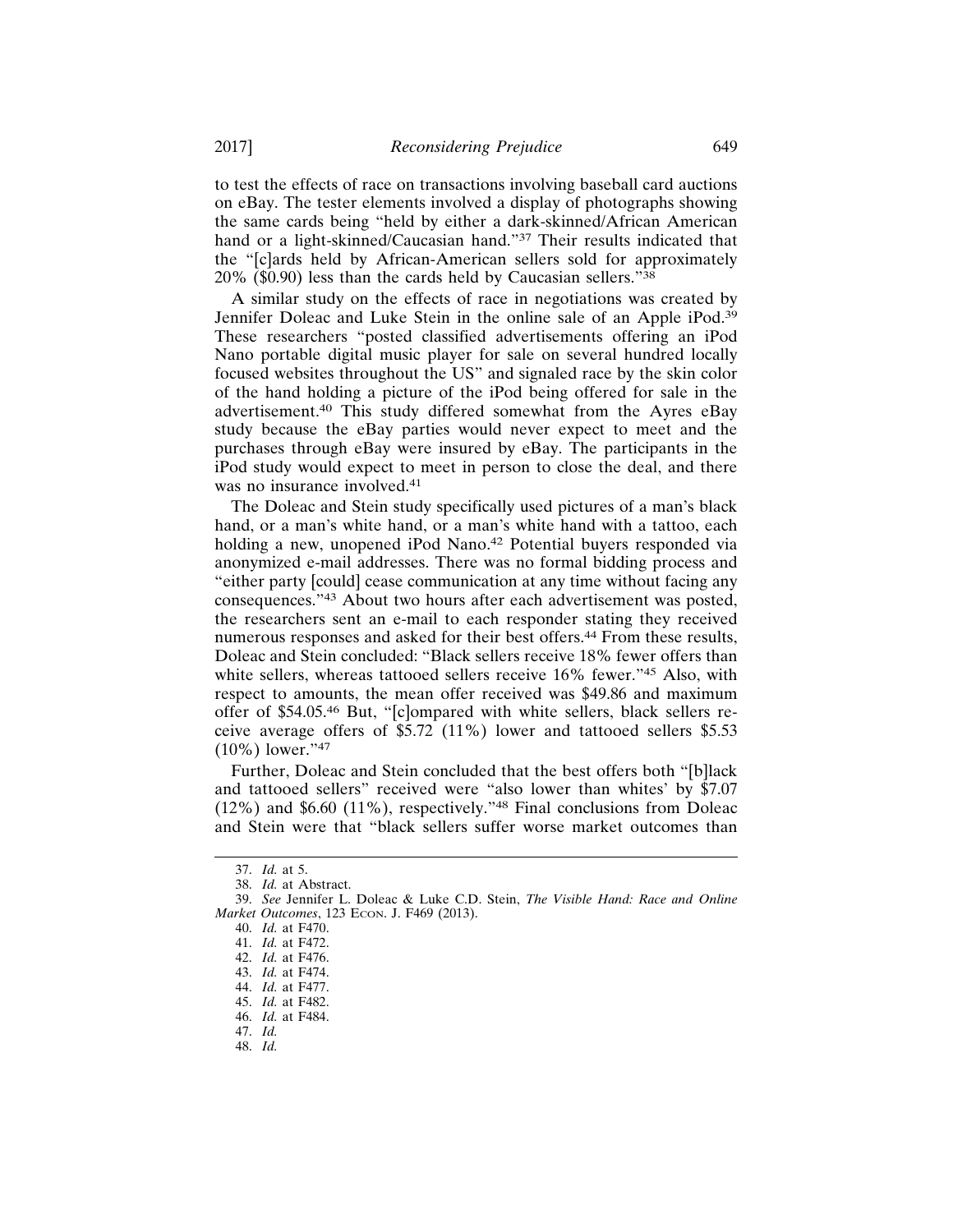their white counterparts," including the receipt of "13% fewer responses and 18% fewer offers," and these negative results were "similar in magnitude to those associated with a seller's display of a wrist tattoo."49 Also, this study found that "black sellers do better in markets with larger black populations, suggesting that the disparities may be driven, in part, by buyers' preference for their own-race sellers."<sup>50</sup>

A 2013 unpublished study of professionals at a business conference, who all made more than \$50,000 per year, involved asking them certain questions about negotiation of their salary offers as part of a job scenario.51 The participants included both men and women and whites and blacks, and all were asked under the scenario how they would respond if they believed the person they were negotiating with was prejudiced against them.52 The survey's responses indicated that black professional women were less willing to negotiate salary with individuals they perceived as biased or prejudiced.<sup>53</sup>

Similarly, with respect to further issues in workplace negotiations while black,54 a study in March 2000 by Marc-David Seidel, Jeffrey Polzer, and Katherine Stewart found that black professionals negotiate less beneficial salary and benefit agreements than whites.<sup>55</sup> Seidel, Polzer, and Stewart noted that "'[d]iscriminatory wage differences between White and minority employees have been documented in many organizations."56 These authors recognized several potential causes for this wage discrimination including overt organizational hostility based on race, manifested by efforts to cabin certain lower positions for minorities, as well as specifically choosing to give unequal pay for equal work.<sup>57</sup>

Seidel and his co-authors also decided to investigate whether salary negotiations may be infected by white assumptions that initial offers could be made lower to black applicants because they had less information about whether the employee's salary was negotiable and what the company's reservation price might be.<sup>58</sup> Also, this same study raised the ques-

57. *Id.*

<sup>49.</sup> *Id.* at F490.

<sup>50.</sup> *Id.* at F491.

<sup>51.</sup> *See* Erika V. Hall, Evan P. Apfelbaum & Leigh Thompson, *Seeing Racism and Forecasting Worth: Perceived Prejudice Decreases Blacks' Propensity to Negotiate* (2013) (unpublished) (results discussed at Leigh Thompson, *Negotiation Theory and Research: Gender and Diversity*, March 2013, at Slides 21–28, available at http://bsddiversity.uchicago .edu/sites/bsddiversity.uchicago.edu/files/uploads/2013%2003%20UC%20Diversity%20ne gotiate%206Leigh%20PDF.pdf) [https://perma.cc/7PR4-ZJLJ] and https://www.youtube .com/watch?v=2aHtwLEg8R4&list=UU-FLdSMY1eGwn%20pzA8e4qHw&index=1 [https://perma.cc/5ES3-DF7U], videotape at 52:22–1:07:35 time).

<sup>52.</sup> *Id.*

<sup>53.</sup> *Id.*

<sup>54.</sup> A more detailed analysis of workplace negotiations while black is discussed through a detailed hypothetical in Green, *Negotiating While Black*, *supra* note 27, at 7–11. 55. Marc-David L. Seidel, Jeffrey T. Polzer & Katherine J. Stewart, *Friends in High*

*Places: The Effects of Social Networks on Discrimination in Salary Negotiations*, 45 ADMIN. SCI. Q. 1, 1–24 (March 2000).

<sup>56.</sup> *Id.* at 1.

<sup>58.</sup> *Id.* at 3.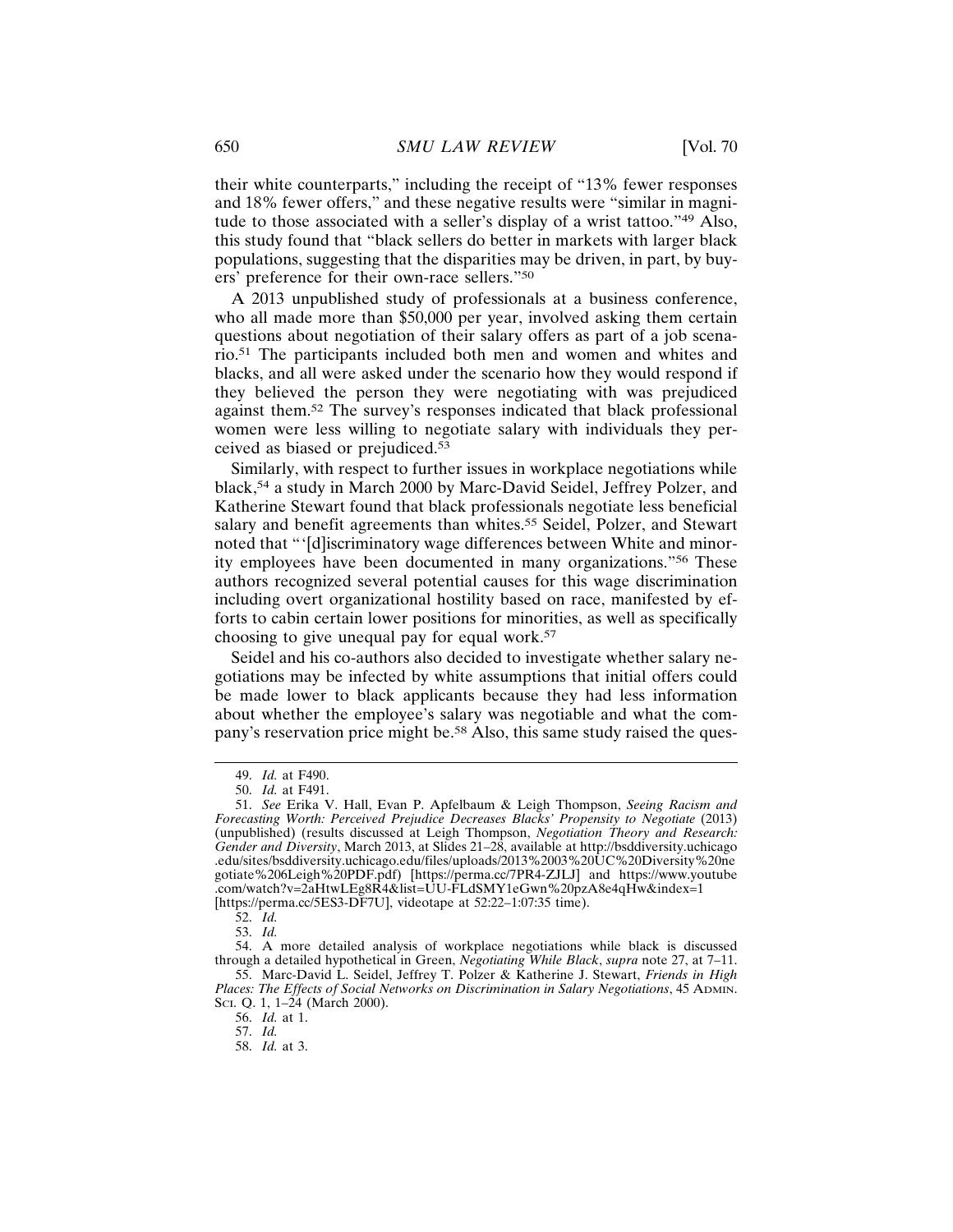tion of whether direct racial bias by the company negotiator would make him less likely to give salary increases.<sup>59</sup> The authors also identified a concern about whether cultural differences in negotiating norms might explain the reason for lower salaries.<sup>60</sup>

Seidel and his co-authors tested their hypothesis that "[m]embers of racial minority groups will negotiate smaller increases to their initial salary offers than their White counterparts."61 The authors also noted that "information about the employing organization may provide an advantage to a job candidate attempting to negotiate a higher starting salary."<sup>62</sup> More specifically, the authors described "[o]ne of the most useful sources of tailored, timely information may be a personal relationship with someone in the company, which can provide sensitive information that is not available to other sources."63 Thus, social networks play a huge role in negotiation, and black persons with lesser social contacts than their white counterparts are disadvantaged by the impact of those social networks.

As Seidel and his co-authors explained, the information that could be helpful in a salary negotiation would

include the organization's concessions in negotiations with previous job candidates, the potential negative consequences associated with pushing harder for further concessions, the range of starting salaries granted by the organization to similarly qualified past hires, the strength of the organization's preferences across the multiple issues being negotiated (e.g., salary, benefits), the organization's time frame for the hiring decision, the organization's alternative job candidates, and the organization's norms for conducting negotiations (e.g., which individual the candidate should approach to request a higher salary).<sup>64</sup>

A union as a social or business network or an identity caucus within a union might be able to help negotiate on behalf of black employees to help address the information imbalance.

However, black persons have unique issues that may arise in their workplace negotiations. There is an inherent concern or fear that one's actions in negotiations to obtain certain workplace benefits will reinforce negative stereotypes. By affecting the negotiating posture of a black worker in this way, Professor Claude Steele has referred to this concern or fear that one's actions will reinforce negative stereotypes as stereotype threat.65 A black worker has an unusual worry about producing stereo-

<sup>59.</sup> *Id.*

<sup>60.</sup> *Id.*

<sup>61.</sup> *Id.* at 3, 10.

<sup>62.</sup> *Id.* at 4.

<sup>63.</sup> *Id.*

<sup>64.</sup> *Id.*

<sup>65.</sup> *See* Claude M. Steele, *A Threat in the Air, How Stereotypes Shape Intellectual Identity and Performance*, 52 AM. PSYCHOL. 613, 614 (1997) (referring to how the existence of negative stereotypes about certain groups may arise where "members of these groups can fear being reduced to that stereotype" to the point where "the threat of these stereotypes can be sharply felt and, in several ways, hampers their achievement"); *see also* Elise K.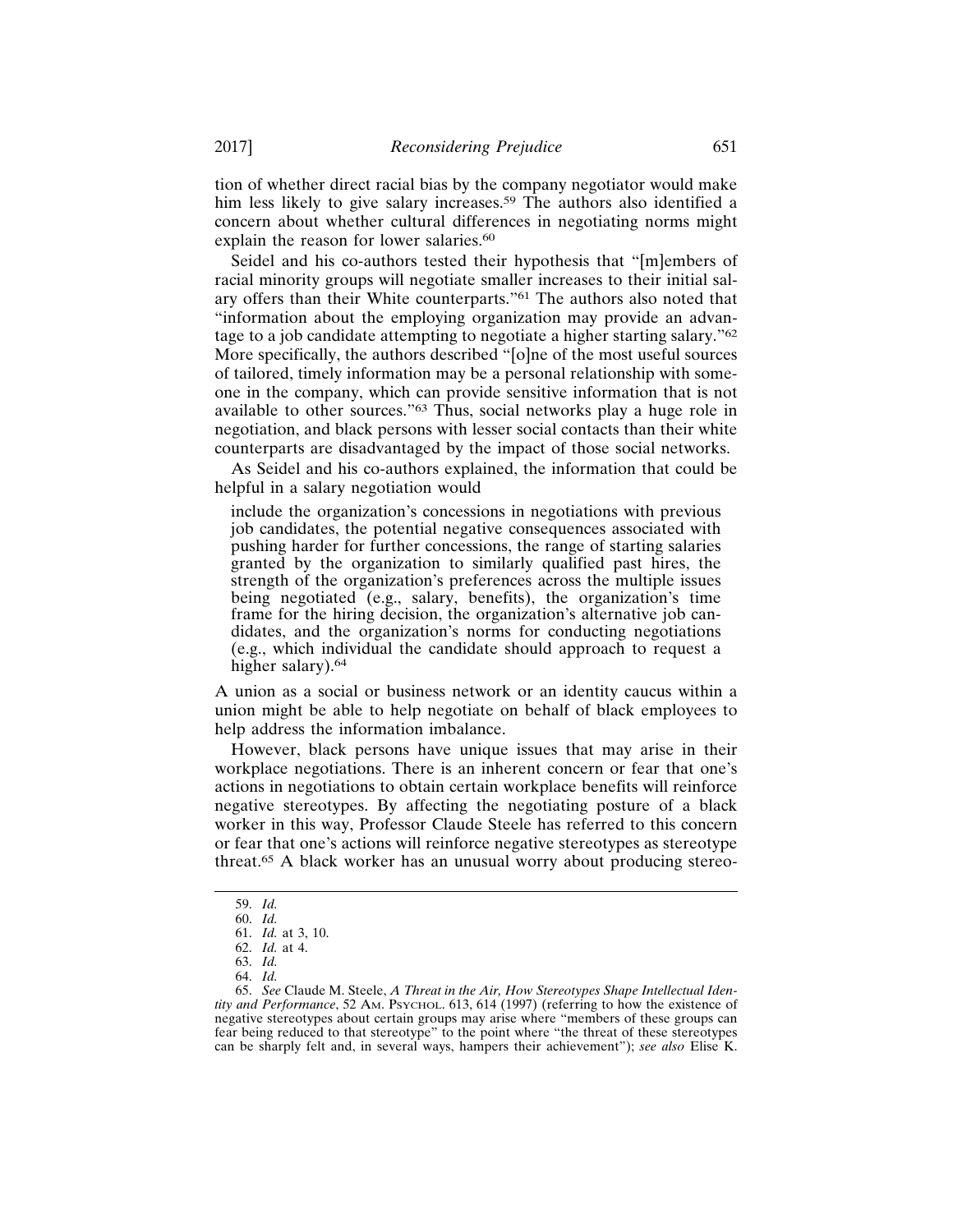type-confirming conversations if she pushes too hard in negotiating workplace benefits.66 Specifically, "the existence of stereotypes diminishes an employee's workplace bargaining power, and thus her ability to negotiate" her own work terms.<sup>67</sup>

And black persons, more likely than any other racial group, tend to find themselves pressured to "cover" or conform to norms that deny their racial identity at work.68 This form of covering in workplace negotiations represents a tradeoff between the lesser of two evils related to racial stereotyping. She must act against her own financial interest to lose the battle for a higher negotiated salary in order to win the war of not losing out on overall professional opportunities for being viewed as incompetent or unqualified or lazy based upon a racial stereotype.

A lot of negotiation theory derives from game theory, which "makes no claims at offering powerful prescriptive advice for negotiations."<sup>69</sup> Any prescriptive approaches to negotiation have tended to counsel the negotiators to emphasize "their and their opponents' underlying interests rather than . . . positions."70 Overall, one of the biggest concerns that should be addressed is the lack of information. One way for black persons to obtain additional information for fairer negotiations can be through receiving common information available to all parties, possibly through posting it on the Internet and making sure that all parties have the same information. But as the Seidel study explained, companies may be unwilling to establish any policies aimed at correcting any information discrepancies related to salary negotiations because it "would result in higher payroll expenses."71 Another way to improve the information disparity

66. *See* Devon W. Carbado & Mitu Gilati, *Conversations at Work*, 79 ORE. L. REV. 103, 109 (2000) (discussing challenges that people of color face due to workplace stereotypes that make certain conversations at work more difficult and even limit the type of work and opportunities these individuals may pursue).

67. *Id.* at 110.

69. Robert H. Mnookin, *Strategic Barriers to Dispute Resolution: A Comparison of Bilateral and Multilateral Negotiations,* 8 HARV. NEGOT. L. REV. 1, 2 (2003).

Kalokerinos, Courtney von Hippel & Hannes Zacher, *Is Stereotype Threat a Useful Construct for Organizational Psychology Research and Practice*?, 7 INDUS. & ORGAN. PSYCHOL. 382, 391-92 (2014) (describing how stereotype threat affects negotiation and how affirmative action and other equal opportunity programs aimed at responding to discriminatory prospects in the workplace can create stereotype threat among potential recipients as suggesting they need help because their abilities are insufficient, even when they have strong qualifications, as well as the possibility of stereotype threat for women faced with family-friendly policies as not committed to work).

<sup>68.</sup> *See* Kenji Yoshino & Christie Smith, *Uncovering Talent: A New Model of Inclusion*, at 5–6 (Dec. 6, 2013), http://www2.deloitte.com/content/dam/Deloitte/us/Documents/ about-deloitte/us-inclusion-uncovering-talent-paper.pdf [https://perma.cc/KS6M-5BPS] (referring to data collected regarding "covering at work" and noting that "Black respondents" constituted the "cohort that reported the highest degree of covering"); *see also* Dorie Clark, *Why So Few Women and Minorities at the Top? Here's the Real Reason*, FORBES (Sept. 3, 2013), http://www.forbes.com/sites/dorieclark/2013/09/03/why-so-few-women-and-minorities-at-the-top-heres-the-real-reason/ [Perma link unavailable] (describing Yoshino and Smith study).

<sup>70.</sup> *See* Russell Korobkin, *A Positive Theory of Legal Negotiation*, 88 GEO. L.J. 1789, 1814 (2000).

<sup>71.</sup> Seidel et al., *supra* note 55, at 22.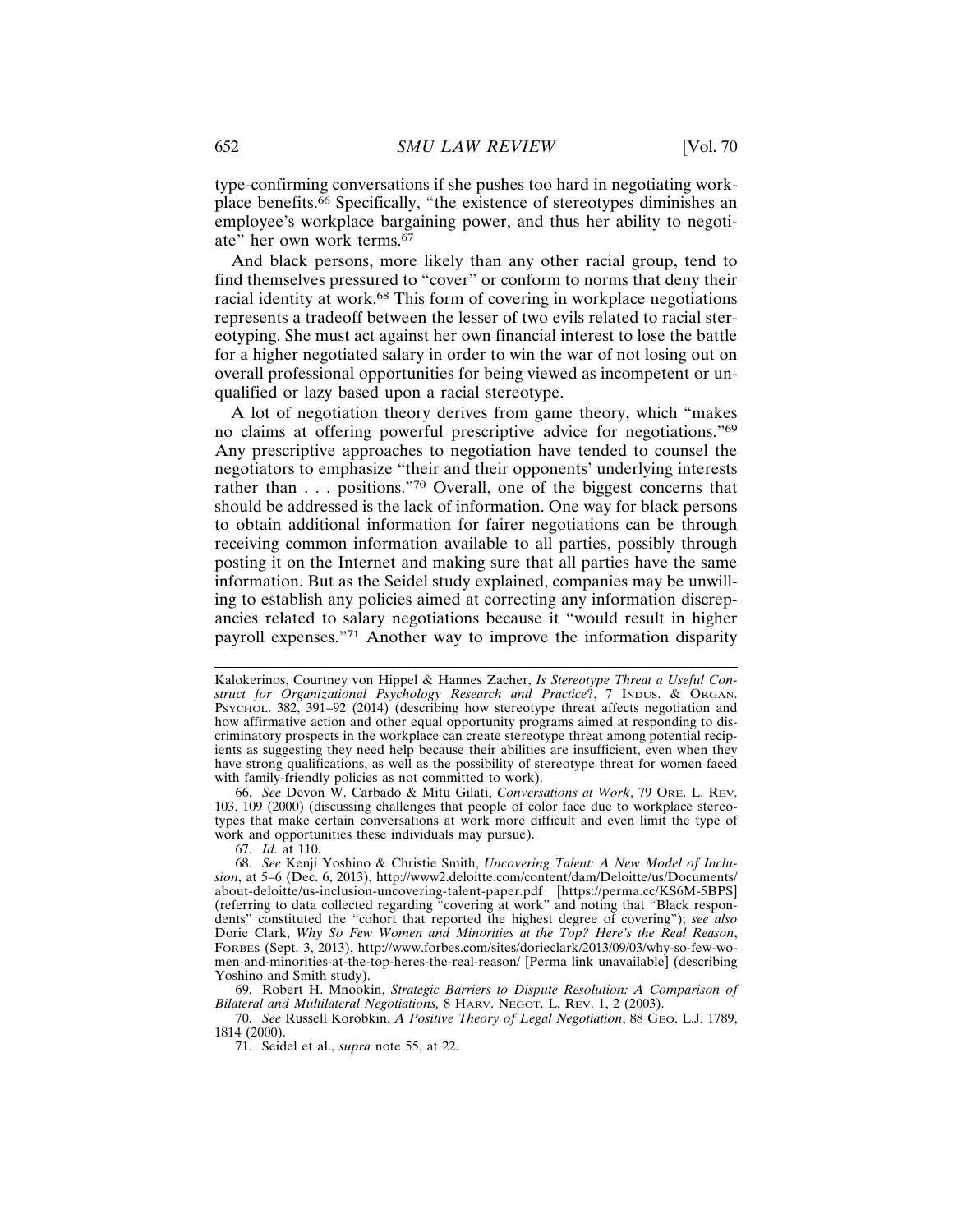involves hiring more racially-diverse employees as a whole, so they can provide a social network for sharing information with same-race applicants. Unions also are able to balance the information sharing process for racially diverse groups of employees.

With technological advances, the use of the Internet may also help remove information disparities through developing social and electronic media networks that fairly disseminate information without consideration of race. As mentioned earlier, the Ayres studies have shown that being black represented a negative result in auto purchase negotiations. However, Fiona Morton, Florian Zettelmeyer, and Jorge Silva-Russo studied an online referral service, Autobytel.com, to show that the use of that Internet service helped to level the playing field in automobile car pricing for minorities.72 The authors noted that despite African American and Hispanic minorities probably being within the racial groups least likely to use the Internet, their findings suggest that those minorities who do use the Internet to assist with their auto purchases will benefit the most from doing so. While establishing that disadvantaged minorities pay 2.0-2.3% more for their cars than do white consumers, the authors found that this minority premium can be explained with differences in nonracial demographics and search costs between minority groups and whites.<sup>73</sup> Then, the authors asserted that when obtaining information through the Internet via a referral service like Autobytel.com where party demographics are not known, this process eliminates most of the offline minority premium.<sup>74</sup>

As a result, unless the black person in the negotiation has as much information as a similar white counterpart, be it through social or Internet networks or some other means, and the white person negotiating with her focuses on excising any conscious and subconscious race-based stereotypes from the process, negotiating while black, even in 2017 and even with relatively well-meaning counterparts, means that unproductive obstacles still exist. To the extent that companies do not find ways to address the stereotype threat that leads racial minorities to "cover" at work to protect themselves at their own expense in salary negotiations, those companies will lose out on finding and nurturing productive black talent in their workplace.<sup>75</sup>

<sup>72.</sup> *See* Fiona Scott Morton, Florian Zettelmeyer & Jorge Silva-Russo, *Consumer Information and Price Discrimination: Does the Internet Affect the Pricing of New Cars to Women and Minorities?*, NAT'L BUREAU OF ECON. RESEARCH, Working Paper No. 8668, 2001, http://www.nber.org/papers/w8668.pdf. [https://perma.cc/6VJ9-ELTN].

<sup>73.</sup> *See id.* at 2.

<sup>74.</sup> *Id*. at 3.

<sup>75.</sup> *See* Michelle Marks & Crystal Harold, *Who Asks and Who Receives in Salary Negotiation*, 32 J. ORG. BEHAV. 371, 372 (2011) (referring to how perceptions of fairness in job salary negotiation affect "job satisfaction and commitment" and eventually affect "performance and turnover"); *see also* Yoshino & Smith, *supra* note 68, at 13 (describing a loss of talent that results as covering "negatively impacts [on] individuals' sense of self" and "their commitment to their organizations"); *see also* Tristin K. Green, *Discomfort at Work: Workplace Assimilation Demands and the Contact Hypothesis*, 86 N.C. L. REV. 379, 413–14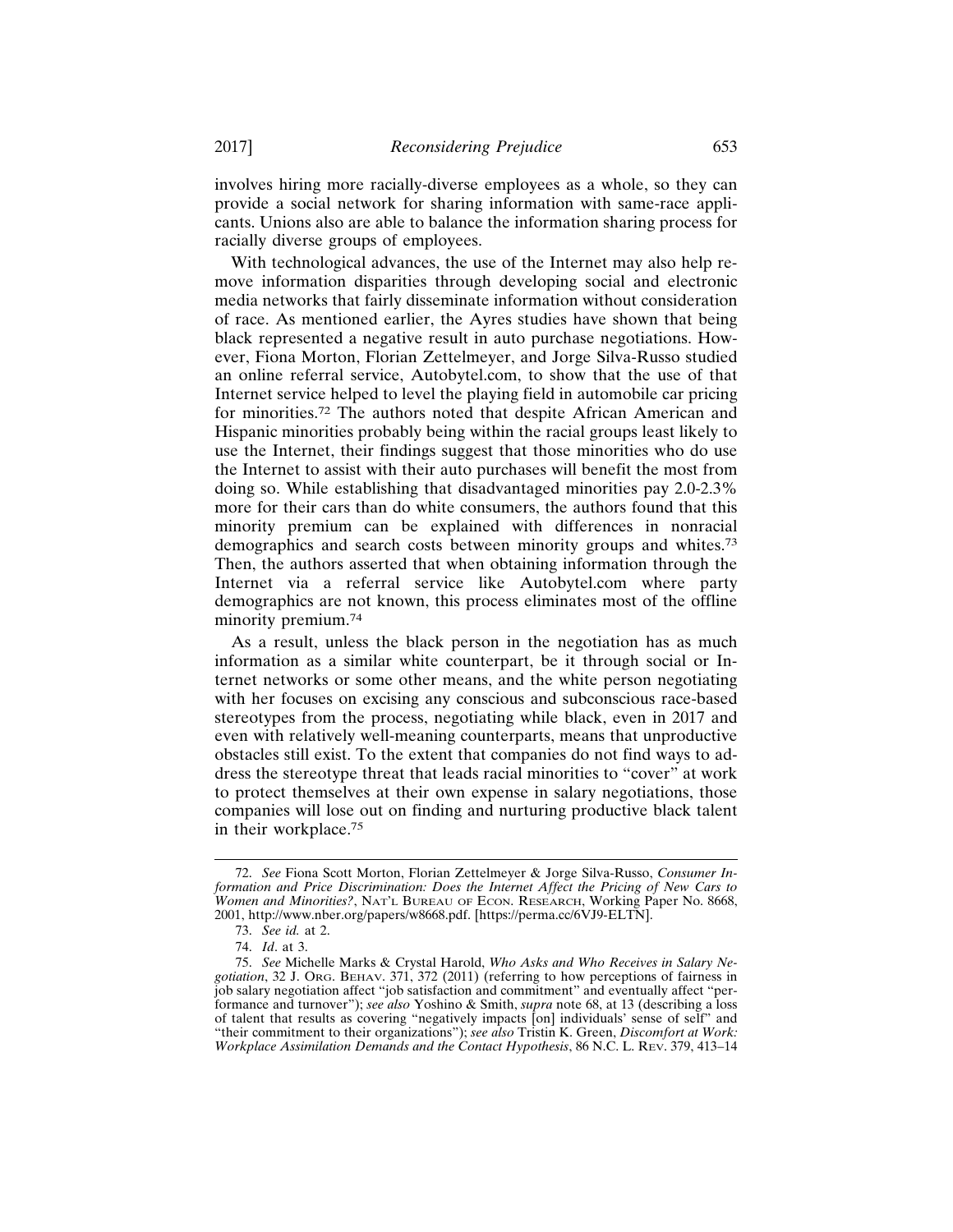Kenji Yoshino and Dorie Clark suggest that organizations adopt a model that focuses on following four approaches to address covering in the workplace which could also help address racial consequences in negotiations: reflect, diagnose, analyze, and initiate.76 While acknowledging that more study of stereotype threat involving racial minorities in the workplace must be done, since most studies have focused on stereotype threat for women, Elise Kalokerinos, Courtney von Hippel, and Hannes Zacher have found that identity matching may help.77 The authors also suggest a three-step approach in addressing stereotype threat in the workplace: 1) focus on primary prevention; 2) diagnose and treat early stages of stereotype threat before it has long-term consequences; and 3) undo the consequences from those who have been subjected to stereotype threat.<sup>78</sup>

To capsulize these suggestions from Yoshino and Clark, Kalokerinos, von Hippel, and Zacher, the best way to prevent covering and stereotype threat from infecting workplace negotiations over key concerns such as salary, a company should seek a very diverse leadership group providing many examples of people who look like and reflect the background of the black person negotiating with that company. Then, black persons can identify with people who are successful and look and sound like them to ease any apprehension about performing in a way that feeds into negative stereotypes. Through mentoring networks, identity caucuses, or unions, black persons can meet similar role models who provide a positive reflection and offer social or business information to level the negotiating playing field. These groups help combat the application of negative stereotypes and also encourage self-affirming opportunities to show that negative stereotypes do not match the individual black person involved.

#### B. MEDIATING WHILE BLACK<sup>79</sup>

Isabelle Gunning has explained the problem that sometimes arises in mediation for black persons occurs "when 'minority' group members in-

<sup>(2008) (</sup>describing how covering involves suppressing "signals of identification with socially salient groups.").

<sup>76.</sup> Yoshino & Smith, *supra* note 68, at 15–16.

<sup>77.</sup> *See* Kalokerinos et al., *supra* note 65, at 381–82, 384, 387 (describing how stereotype threat can result in "unfavorable job attitudes, disidentification or disengagement at work, altered decision making, and lowered career aspirations").

<sup>78.</sup> *Id.* at 395; *see also* Andrea Kupfer Schneider, Catherin H. Tinsley, Sandra Cheldelin & Emily T. Amanatullah, *Likeability v. Competence: The Impossible Choice Faced by Female Politicians, Attenuated by Lawyers*, 17 DUKE J. GENDER & POL'Y 363, 382 (2010) (arguing that women should fight the stereotype as a response by mentally reframing the negotiation as a group based negotiation rather than as an individual one).

<sup>79.</sup> Concerns about mediation of employment discrimination disputes for disempowered employees have been addressed by several scholars. *See, e.g.*, Mijha Butcher, *Using Mediation to Remedy Civil Rights Violations When the Defendant Is Not an Intentional Perpetrator: The Problems of Unconscious Disparate Treatment and Unjustified Disparate Impacts*, 24 HAMLINE J. PUB. L. & POL'Y 225, 284–92 (2003) (asserting that mediation, despite its faults, is better for resolving employment discrimination disputes than litigation); Emily M. Calhoun, *Workplace Mediation: The First-Phase, Private Caucus in Individual Discrimination Disputes*, 9 HARV. NEGOT. L. REV. 187, 209–10 (2004)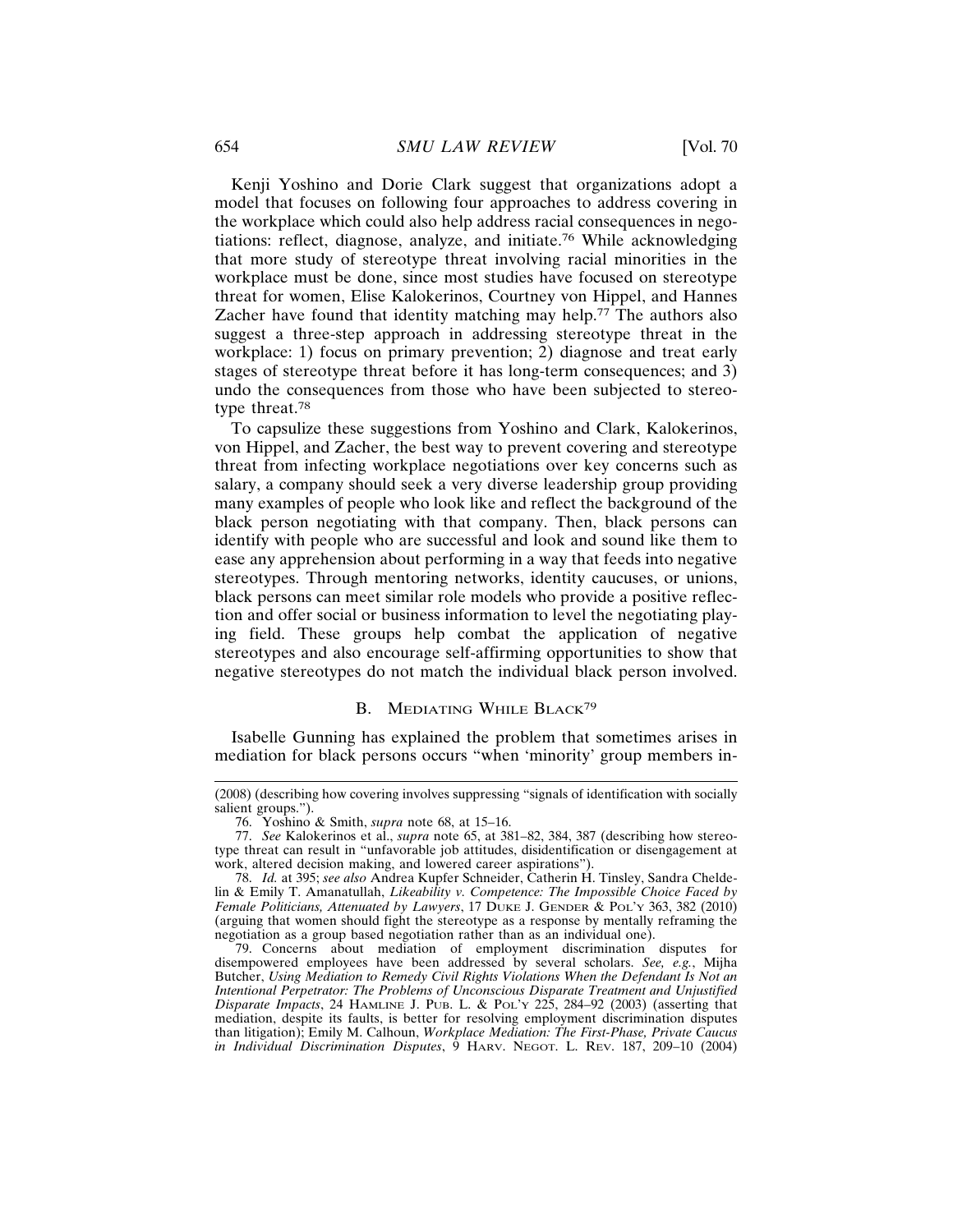teract with 'majority' group members in mediation where the results that minority members get are arguably less just than if they went to court."<sup>80</sup> By its nature, mediation provides dignity and self-determination for black employees because they are able to articulate their concerns to the mediator and to the employer that is the source of the conflict, and the employee must agree to whatever resolution is pursued.81 Still, just having dignity and self-determination is not enough if "Black and Brown people just get a sense of dignity and self-determination" without "the deserved financial resources that support a meaningful and actual self-determination."82 Essentially, the problem is that mediation involves telling a story, and the way stories get communicated may perpetrate cultural myths that operate to the disadvantage of a black employee:

80. *See* Isabelle R. Gunning, *Know Justice, Know Peace: Further Reflections on Justice, Equality, and Impartiality in Settlement Oriented and Transformative Mediations*, 5 CAR-DOZO J. CONFLICT RESOL. 87, 88–89 (2004) (emphasis omitted).

<sup>(</sup>arguing that private caucus is an essential procedural element to be used in mediation of workplace discrimination claims because it allows the mediator to cultivate racial group presence involved in the dispute); Aimee Gourlay & Jenelle Soderquist, *Mediation in Employment Cases Is Too Little Too Late: An Organizational Conflict Management Perspective on Resolving Disputes*, 21 HAMLINE L. REV. 261, 262–65 (1998) (asserting that mediation is being employed too late for employment discrimination by being pursued after a charge of discrimination is filed or a lawsuit begins); Michael Z. Green, *Tackling Employment Discrimination with ADR: Does Mediation Offer a Shield for the Haves or Real Opportunity for the Have-Nots?*, 16 BERKELEY J. EMP. & LAB. L. 321, 325–26 (2005); Jonathan R. Harkavy, *Privatizing Workplace Justice: The Advent of Mediation in Resolving Sexual Harassment Disputes*, 34 WAKE FOREST L. REV. 135, 161–64 (1999) (discussing disadvantages of mediating sexual harassment employment claims); Michael J. Yelnosky, *Title VII, Mediation, and Collective Action*, 1999 U. ILL. L. REV. 583, 604–08 (1999) (discussing power imbalance concerns in mediating employment discrimination disputes based on Title VII). Other scholars have raised concerns about mediation for minorities and those lacking power beyond just employment discrimination matters. *See* Isabelle R. Gunning, *Diversity Issues in Mediation: Controlling Negative Cultural Myths*, 1995 J. DISP. RESOL. 55, 67–80 (1995) (reviewing concerns with bias and prejudice in mediation); Carol Izumi, *Implicit Bias and the Illusion of Mediator Impartiality*, 34 WASH. U. J.L. & POL'Y 71, 109–16 (2010) (describing biases that may affect mediation with Asian Americans); Mabry, *supra* note 29, at 427–29, 457–59 (referring to dealing with prejudice from informality in family mediation); Carrie Menkel-Meadow, *Dismantling the Master's House: Essays in Memory of Trina Grillo: What Trina Taught Me: Reflections on Mediation, Inequality, Teaching and Life*, 81 MINN. L. REV. 1413, 1423 (1997) (describing how mediation must appreciate the differences of the participants based upon race and issues for others); Sharon Press, *Court-Connected Mediation and Minorities: A Report Card*, 39 CAP. U. L. REV. 819, 825–34 (2011) (referring to most of the critiques of mediation for minorities as follows: informality of the process; minority performance in mediation; the effect of the mediator on minorities; private versus public values).

<sup>81.</sup> *Id.* at 89; *see also* Lisa B. Bingham, *Self-Determination in Dispute System Design and Employment Arbitration*, 56 U. MIAMI L. REV. 873, 881 (2002) (describing how the Model Standards for Conduct of Mediators "suggest that mediation is based upon the principle of self-determination"); Jacqueline M. Nolan-Haley, *Informed Consent in Mediation: A Guiding Principle for Truly Educated Decisionmaking*, 74 NOTRE DAME L. REV. 775, 776 (1999) (finding self-determination is a key value in mediation); Donald T. Weckstein, *In Praise of Party Empowerment—and of Mediator Activism*, 33 WILLAMETTE L. REV. 501, 503–04 (1997) (discussing mediator's role in providing information to foster selfdetermination).

<sup>82.</sup> Gunning, *supra* note 80, at 89–90 (suggesting mediators take on an activist approach to rectify the problems of cultural myths).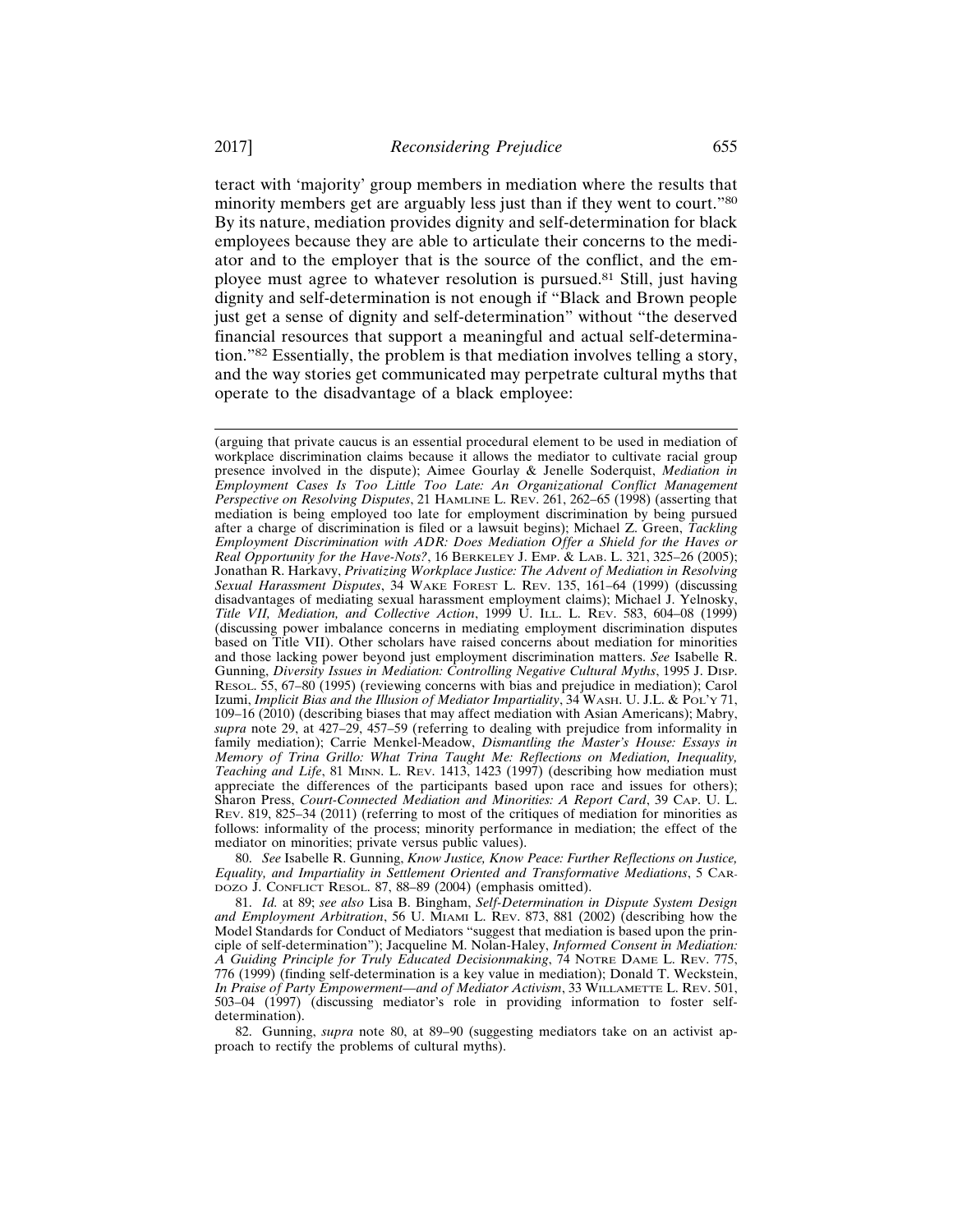"Out" groups, women and minorities tend to have fewer positive cultural myths within which to nest their stories. Consequently, some conscious effort to examine the shallowness of common myths and to create new moral codes must be made, or disadvantaged groups will remain disadvantaged in the mediation process. Thus, when mediators do nothing or "remain neutral," the outcome will tend to conform with the dominant and familiar cultural myths.<sup>83</sup>

In a recent article, Carol Izumi explained the concerns that a mediator may have in attempting to be impartial despite the presence of implicit bias based upon Asian American stereotypes, such as assuming "that they are not the targets of racial discrimination."84 Also, the "stereotype that Asian Americans are deferential and unassertive hurts their potential to advance in various professional fields."85 Relying on the work of Sarah Burns,<sup>86</sup> Izumi has suggested that mediators carefully consider the impact of metaphors and figures of speech to address bias in mediation.87 For a fair mediation process regarding claims based on race, the parties should consider these factors: "selection of the third-party neutral, procedural rules, remedial authority, allocation of costs," and consideration of power differentials.88 Racial minorities should also have some right to reject the selection of a mediator because of concerns of the employee or the employee's attorney.<sup>89</sup>

Because mediation is a process that is driven by self-determination, all aspects of mediation should focus on party empowerment, not mediator or employer empowerment, especially for the party with the least bargaining power: the employee.90 Also, mediators should be selected based upon their ability to facilitate negotiation of the dispute at issue. But those mediators should also have the experience and cultural competence to help facilitate communications in a race discrimination dispute involving a black employee.91 This does not mean that the mediator has to be of

<sup>83.</sup> *Id.* at 93.

<sup>84.</sup> Izumi, *supra* note 79, at 113.

<sup>85.</sup> *Id.*

<sup>86.</sup> *See* Sarah E. Burns, *Thinking About Fairness & Achieving Balance in Mediation*, 35 FORDHAM URB. L.J. 39, 54 (2008).

<sup>87.</sup> Izumi*, supra* note 79, at 126–127.

<sup>88.</sup> Green, *supra* note 79, at 353–54 (citing Dennis Nolan, *Labor and Employment Arbitration: What's Justice Got to Do With It?*, 53 DISP. RESOL. J., 40, 46 (1998)).

<sup>89.</sup> *Id.* at 355.

<sup>90.</sup> *Id.* at 358–59.

<sup>91.</sup> *See* John Barkai, *Cultural Dimension Interests, the Dance of Negotiation, and Weather Forecasting: A Perspective on Cross-Cultural Negotiation and Dispute Resolution*, 8 PEPP. DISP. RESOL. L. J. 403, 448 (2008) (referring to how failure to allow for and understand cultural dimensions in ADR "leads to frustration and resentment" where one party may not be interested in continuing the relationship and will not follow its current terms); John Barkai, *What's a Cross-Cultural Mediator To Do? A Low-Context Solution for a High-Context Problem*, 10 CARDOZO J. CONFLICT RESOL. 43, 43–44 (2008) (discussing the role of a mediator in cross-cultural mediation as the ability to "understand and adapt to the cross-cultural differences of the parties and use different approaches"); Pat K. Chew, *The Pervasiveness of Culture in Conflict*, 54 J. Leg. Educ. 60, 66 (2004) (suggesting that parties understand their own cultural dynamics in a conflict and the cultural profile of their opponents, as well as the cultural profile of the arbitrator or mediator involved, to be in position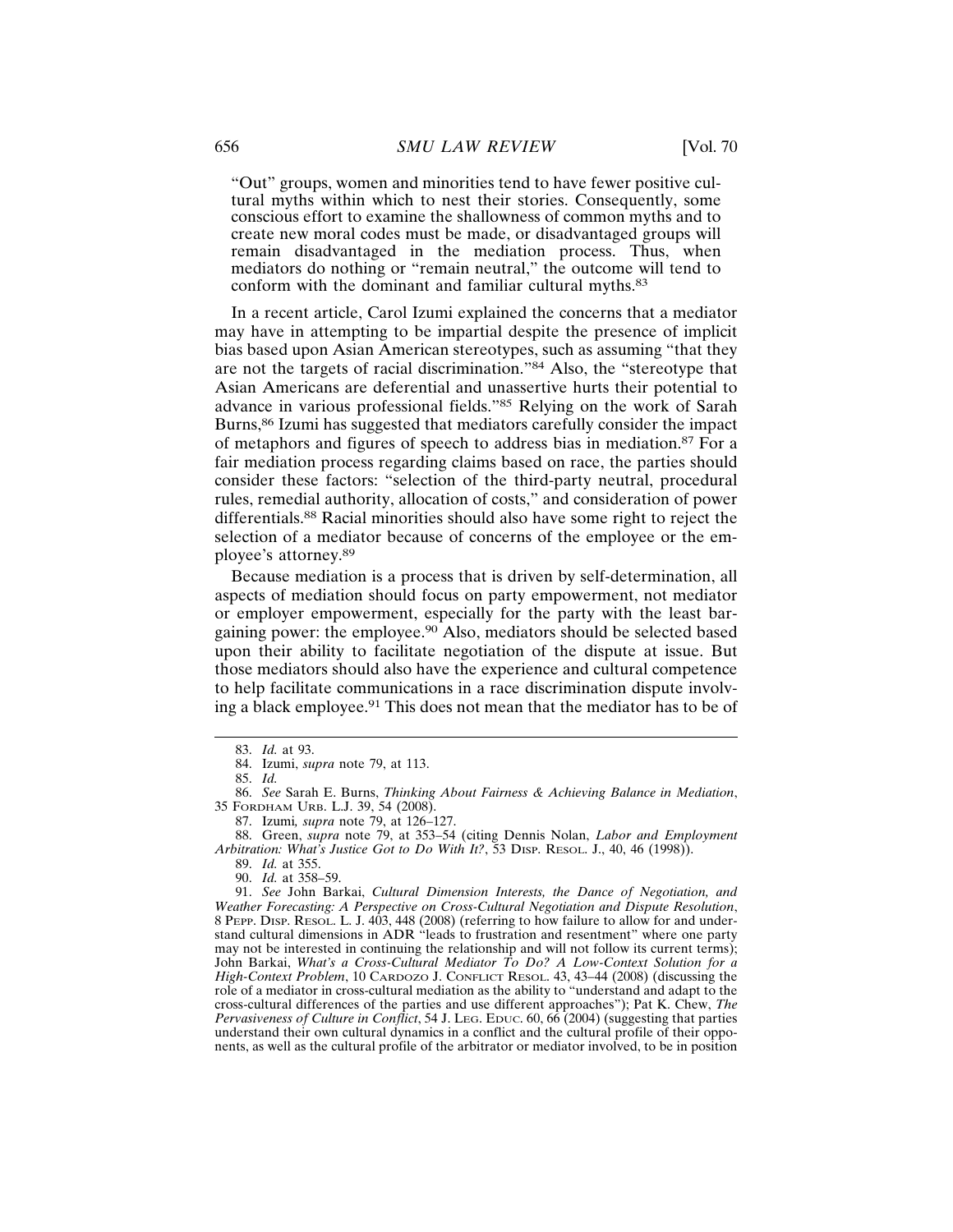the same race as the person filing the discrimination claim.92 The process for selecting the mediator just needs to be one where a black employee has a fair chance to select someone who may look like and understand the experiences a black employee may face in dealing with workplace discrimination.93 Specifically, a mediation process that provides fairness for a race discrimination claimant should have the following components:

1) encourage, expect and provide mechanisms for employees to obtain legal representation; 2) provide a critical mass of mediators of color and women as a qualified cadre of mediators that employees of color and female employees can realistically select to mediate their employment discrimination disputes; 3) allow employees some role in the design of procedures that will constitute the framework for conducting the mediation; 4) require that mediators determine the goals and interests of the parties in each individual dispute, and as long as those goals do not present any ethical concerns, the mediator should actively help the parties resolve their conflict in a way that matches their goals; and  $\overline{5}$ ) allow employees to seek additional forms of dispute resolution relief, including the right to go to court if mediation or other informal methods do not work.<sup>94</sup>

### C. ARBITRATING WHILE BLACK<sup>95</sup>

One of the major concerns for employees who bring race discrimination claims in arbitration is the fairness of the arbitration system. As I

92. *See* Gunning, *supra* note79, at 89 ("Matching parties and mediators based upon gender or race or sexual orientation does not assure that those individuals who happen to be members of the same identity groups will have the same perspectives"); *see also* Izumi, *supra* note 79, at 136–39 (criticizing race matching for mediation but suggesting it might be useful if there is also a co-mediator); Savage, *supra* note 91, at 274 (arguing that because culture is not limited by ethnicity, the mediator must not rely on stereotypes that do not focus on the real identity of the participant, as mediators and participants with the same ethnicity may not have the same cultural identity).

93. Gunning, *supra* note 79, at 89 (suggesting that having a team of diverse comediators can "provide symbolic and practical advantages to a mediation" and may help participants by giving them "the perception . . . their chances of being treated fairly increased by having at least one mediator be from their own identity group" and "conveying to the parties that there is at least an opportunity or possibility that one's circumstances and experiences can be understood").

94. Green, *supra* note 79, at 359*.*

95. Several articles have addressed concerns about individuals fairly participating in arbitration based on race. *See, e.g.*, Green, *supra* note 6, at 369; Michael Z. Green, *An*

to better resolve the conflict); *see also* Lela Love & Ellen Waldman, *The Hopes and Fears* of All the Years: 30 Years Behind and the Road Ahead for the Widespread Use of Media*tion*, 31 OHIO ST. J. ON DISP. RESOL. 123, 146 (2016) (highlighting the development of the International Mediation Institute and one of its projects to focus on the importance of training and certification of mediators on "inter-cultural competency"); Cynthia A. Savage, *Culture and Mediation: A Red Herring*, 5 AM. U. GENDER & L. 269, 274 (1996) ("Defining cultural identity as being the same as ethnicity misses certain potential similarities in culture," and the problem of "conflating 'culture' with ethnicity is that it may perpetuate harmful and simplistic stereotypes."); Wallace Warfield, *Building Consensus for Racial Harmony in American Cities: Case Model Approach,* 1996 J. DISP. RESOL. 151, 157–58 (1996) (noting that as opposed to a typical "industrial labor dispute," mediators in a "racial conflict" can "bring their own cultural baggage . . . influencing not only what takes place in negotiations, but shaping the outcomes as well," and they should decide whether their intervention in the dispute "will help or hinder the progress of racial understanding").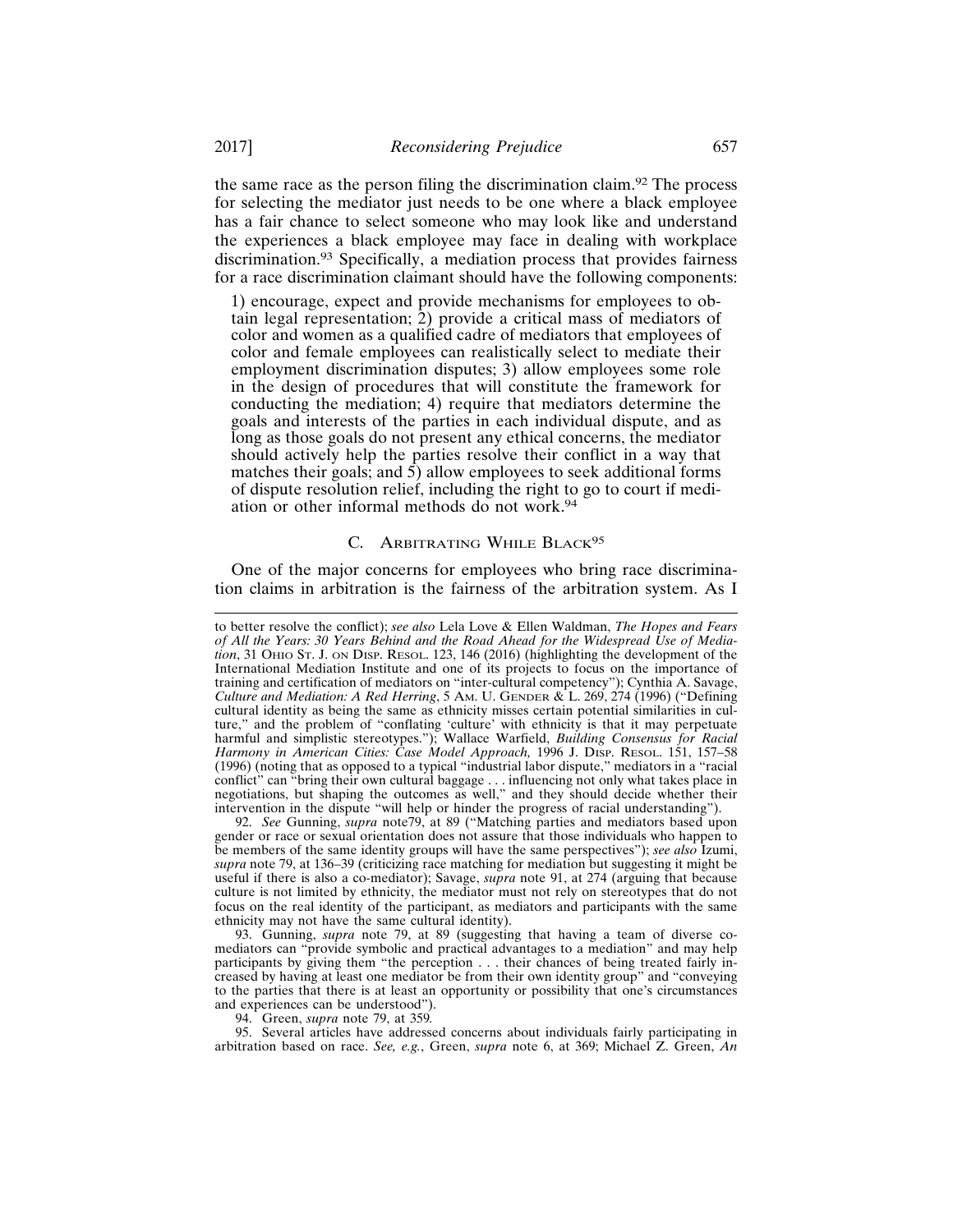have argued previously, "when arbitration agreements coerce black employees into a private dispute resolution system where employers may apply racial stereotypes without little regulation, it raises concerns about the integrity of that system."96 Some empirical research has found that black workers alleging racial harassment do not do well in the courts, and they fare even worse in arbitration.<sup>97</sup> Further, "the lack of diversity in the arbitrator pool may cause black employees not to pursue their discrimination claims out of a feeling that it would be futile in such a questionable system."<sup>98</sup>

In 2011, Janice Tudy-Jackson found that there is an "underutilization of ADR by African-American communities and the underrepresentation of African Americans as ADR providers."99 Tudy-Jackson reviewed a 2005–2006 qualitative study of "barriers experienced by African-Americans, Latino-Americans, and Asian-Americans in the New York City metropolitan area as it pertains to entering, remaining, and advancing in the ADR field."100 Those barriers included obstacles that apply to anyone seeking entry to or advancement within the ADR profession:

(1) a lack of clear entry points or career paths for the ADR profession; (2) ambiguity about ADR credentials; (3) a lack of mentors and role models from the underrepresented racial and ethnic groups; (4) a heavy reliance on volunteerism, particularly for mediators; (5) a '[l]ack of public knowledge about ADR' generally; and (6) the domination of the ADR field by the legal profession.<sup>101</sup>

That study also identified specific barriers to entry for African-Americans, Latino-Americans, and Asian-Americans, collectively, to include:

(1) the ADR profession is a gated community where it is very difficult to gain information or experience; (2) there is an "'old boys' network" in the ADR field;  $(3)$  mediation still relies heavily on volunteers who receive little or no compensation, which reminds African-America[n]s of slavery and exploitation; (4) African-American, Latino-American, and Asian-American families and communities

98. *See* Green, *supra* note 95, at 4.

99. *See* Janice Tudy-Jackson, *"Non-Traditional" Approaches to ADR Processes That Engage African-American Communities and African-American ADR Professionals*, 39 CAP. U. L. REV. 921, 930 (2011).

100. *Id.* at 934 (citing Maria R. Volpe et al., *Barriers to Participation: Challenges Faced by Members of Underrepresented Racial and Ethnic Groups in Entering, Remaining, and Advancing in the ADR Field*, 35 FORDHAM URB. L.J. 119, 122–24 (2008)).

101. *Id.* at 935.

*Essay Challenging the Racially Biased Selection of Arbitrators for Employment Discrimination Claims*, 4 J. AM. ARB. 1, 3–4 (2005), https://papers.ssrn.com/sol3/papers.cfm ?abstract\_id=939452 [https://perma.cc/55QV-GZRX]; Sarah Rudolph Cole & E. Gary Spitko, *Arbitration and the Batson Principle*, 38 GA. L. REV. 1145, 1149 (2004); E. Gary Spitko, *Gone but Not Conforming: Protecting the Abhorrent Testator from Majoritarian Cultural Norms Through Minority-Culture Arbitration*, 49 CASE W. RES. L. REV. 275 (1999).

<sup>96.</sup> *See* Green, *supra* note 95, at 4.

<sup>97.</sup> *See* Pat K. Chew, *Arbitral and Judicial Proceedings: Indistinguishable Justice or Justice Denied?*, 46 WAKE FOREST L. REV. 185, 207–08 (2011) (finding black employees have a lower success rate in arbitration of 5.3% versus a success rate in courts of 22%).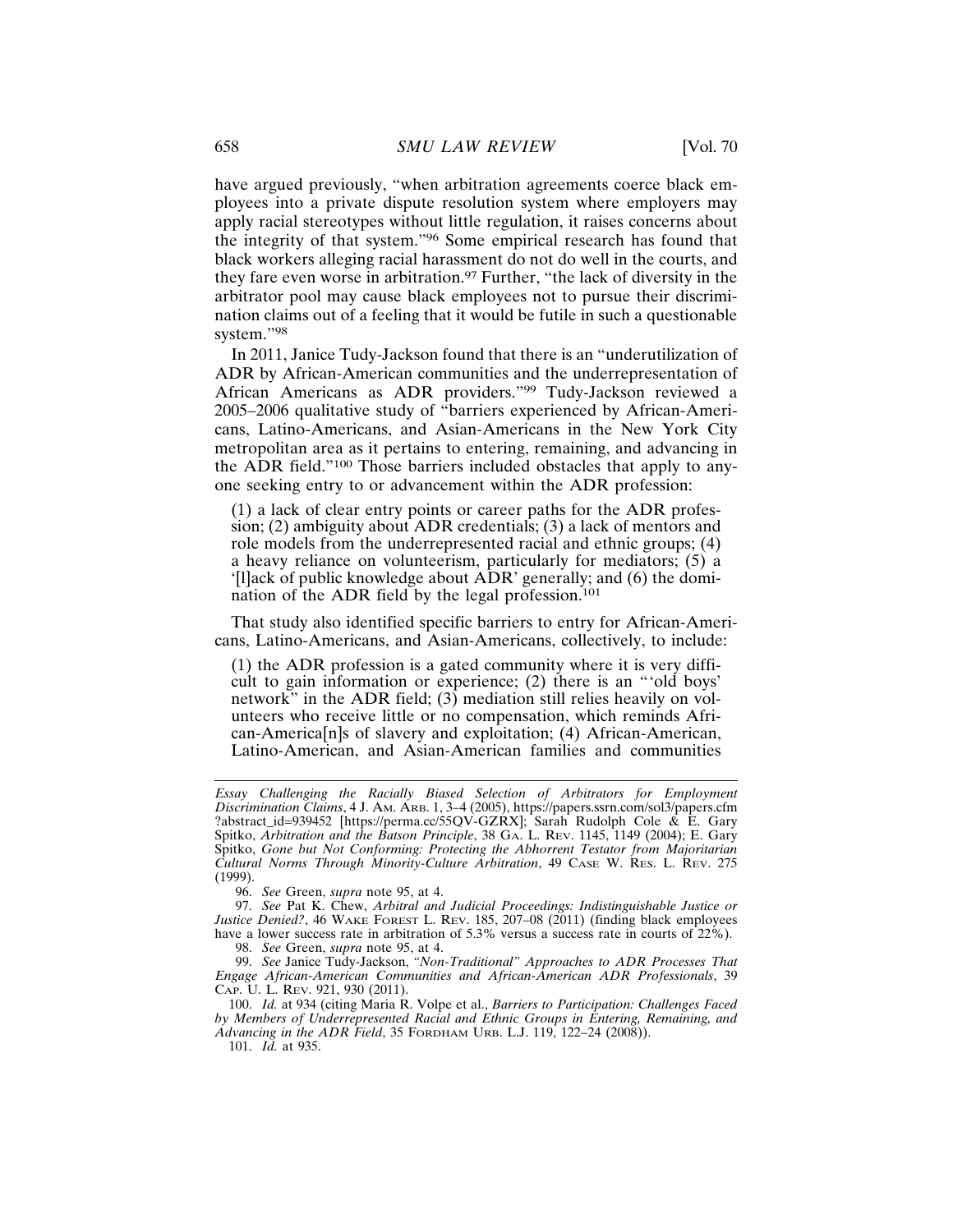place high value on job security; and (5) client and institutional biases still exist.<sup>102</sup>

In Tudy-Jackson's assessment of the study's results, she noted that one reason for the underutilization of ADR may be because African-Americans may prefer collectivist or group values more than individualist values.103

To address this concern about the lack of diversity in the arbitrator pool, I asserted in 2005 that black employees should be able to challenge "race-based arbitrator selections as . . . a purported violation of the Civil Rights Act of 1866, codified at 42 U.S.C. Section 1981 (Section 1981)."<sup>104</sup> This Section 1981 claim, based upon racial discrimination in the making and enforcement of a contract to arbitrate a dispute, would balance the fact that "the process to select the arbitrator who will [make] the Title VII decision for black employees claiming race discrimination depends primarily upon the unregulated and private whims of the parties, especially the party with the most bargaining power, the employer."105 Regardless, "if the arbitrator selection process denies black employees the right to have blacks as part of the pool of individuals who will decide the employment discrimination case as arbitrators, some mechanism must be made available to address these concerns."<sup>106</sup>

The court challenges made to the diversity of the arbitrator pool have "fallen on deaf ears,"<sup>107</sup> and the pool of potential decision-makers offered by national arbitral organizations remains largely homogeneous. As an example, plaintiffs in two cases unsuccessfully attempted to sue the American Arbitration Association for failing to provide a diverse panel of arbitrators to hear a dispute.108 The National Academy of Arbitrators (NAA) is a non-profit organization of arbitrators—one of the most highly regarded and experienced groups of arbitrators in the labor and employment industry. To be an NAA member, an arbitrator must have "a minimum of 60 written decisions in a time period not to exceed six years."<sup>109</sup> Several years ago in 2005, I conducted an informal survey by looking at the NAA member list on its website.110 In that survey, which included talking to then-current members of the NAA, I found from the website listing of over 600 members that only twelve members were black—about

109. NAA Membership Guidelines, THE NATIONAL ACADEMY OF ARBITRATORS, http://naarb.org/member\_guidelines.asp [https://perma.cc/S2UD-VXQ7].

110. *See* Green, *supra* note 95, at 31–32. *See* Membership List, THE NATIONAL ACAD-EMY OF ARBITRATORS, http://naarb.org/member\_list.asp [https://perma.cc/WK9Z-UQQZ].

<sup>102.</sup> *Id.* (citing Volpe, *supra* note 100, at 139–42).

<sup>103.</sup> *Id.* at 940–41.

<sup>104.</sup> Green, *supra* note 95, at 4.

<sup>105.</sup> *Id.* at 13.

<sup>106.</sup> *Id.* at 21.

<sup>107.</sup> *Id.* at 25.

<sup>108.</sup> *See, e.g.*, Smith v. Am. Arbitration Ass'n, Inc., 233 F.3d 502 (7th Cir. 2000); Olson v. Am. Arbitration Ass'n, 876 F. Supp. 850 (N.D. Tex. 1995), *aff'd* 71 F.3d 877 (5th Cir. 1995).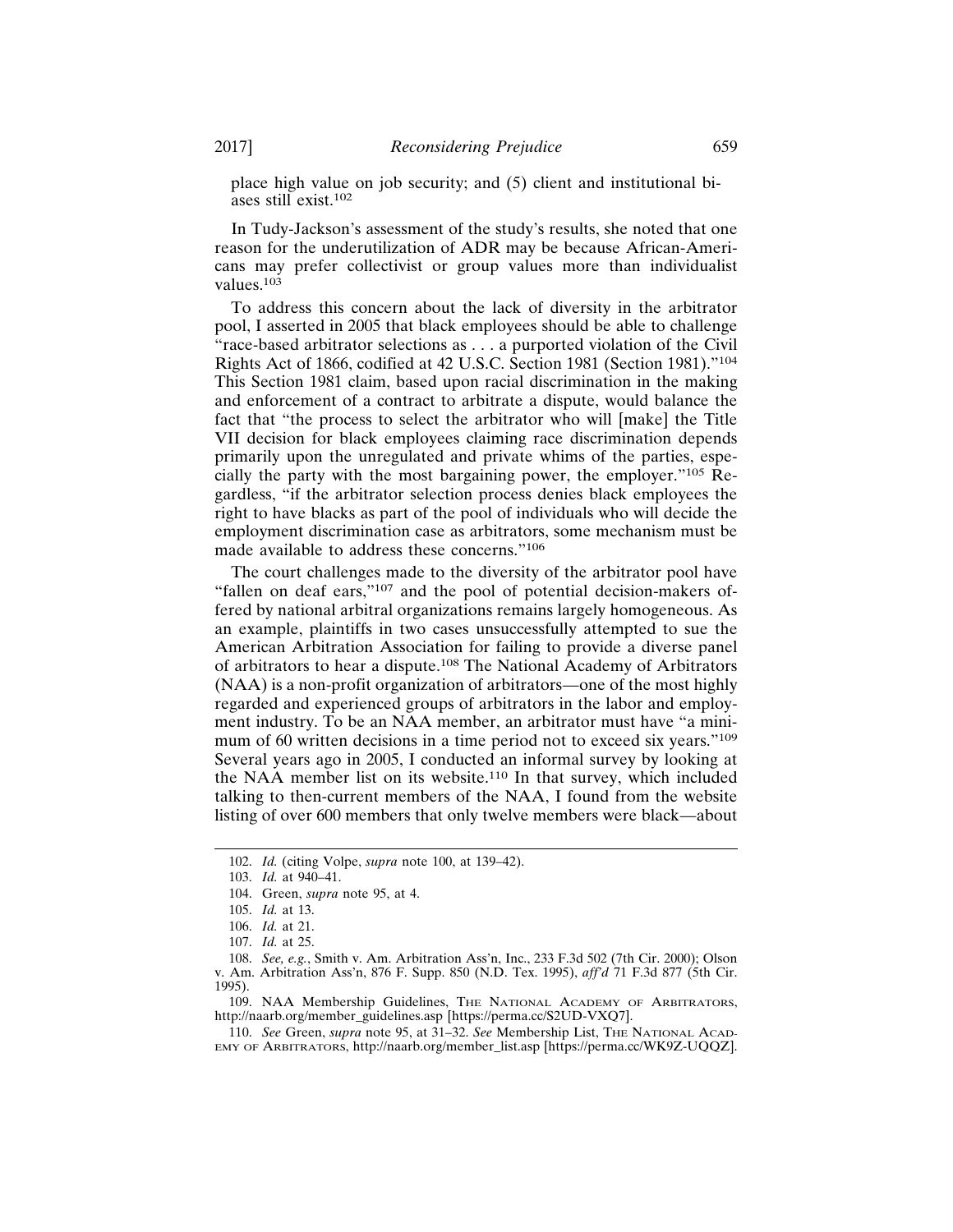2%.111 Twelve years later in February 2017, I repeated that survey. Now with a membership listing closer to 630 members, I found there were seventeen black members—about 2.7%.112 Out of the seventeen black arbitrators who are members of the NAA, only three were women, and one of the three women became a member within the last couple of years.

Unfortunately, the sad reality is that in disputes involving matters of race discrimination brought by black employees, these employees appear to have little chance of obtaining an arbitrator who will look like them or have any experience with being a black employee subjected to workplace discrimination.113 Merely being of the same race as the employee participant is not a guarantee of fair treatment, as many arbitrators of different races can have empathy for a black employee's situation and decide the dispute fairly.114 However, the failure of a major reputable organization or a key service provider to provide a critical mass of black arbitrators casts doubt about the overall integrity of the system.115 While the small percentage of black judges in the court system might suggest that the lack of arbitrator diversity does not represent a real problem and may even be "the lesser of two evils" when compared with judicial diversity,116 the court system is part of the public, formal process that Delgado argued was more trustworthy than an informal ADR process back in 1985.117 As a result, any ADR system, especially one involving arbitrators who will decide the outcome of racial discrimination disputes, must have a sufficient cadre of black arbitrators on its roster to validate the integrity of

<sup>111.</sup> Green, *supra* note 95, at 31–32. The website only lists names and does not have demographic or racial information; however, I determined the number of black arbitrators from personal knowledge and confirmed with actual members of the NAA. *See id.* at 31 n.131.

<sup>112.</sup> In replicating the same process from 2005 in 2017, I am not identifying the seventeen black arbitrators for their own privacy.

<sup>113.</sup> *See* William B. Gould IV, *Kissing Cousins? The Federal Arbitration Act and Modern Labor Arbitration*, 55 EMORY L.J. 609, 658 (2006) ("Yet the fact is that an extremely small percentage of arbitrators are blacks, other minorities, or women. The same miniscule representation is reflected in the membership rolls of the blue ribbon organization (the National Academy of Arbitrators) and it is reflected on the panels established by both the AAA and JAMS.").

<sup>114.</sup> The real importance is the symbolism "where the disputant believes that an appreciation of and a respect for his minority culture" has become a part of the arbitration process. *See* Cole & Spitko, *supra* note 95, at 1216; Green, *supra* note 95, at 39 n.155, 50 (arguing that racial matching of the arbitrator with the participants feeds into stereotypes of blacks as a community "monolithic in its configuration, views, or values" and that what is more important is the "appearance of a fair system . . . demonstrated by the value of knowing that qualified people of color will possibly be involved in the final decision and its related processes"); *see also* Gunning, *supra* note 79, at 89 ("Diverse mediation teams may well be able to provide symbolic and practical advantages to a mediation"); Spitko, *supra* note 95, at 295–97 (referring to how minorities can be empowered by arbitration if they have the opportunity to pick their own arbitrator who can understand their unique needs).

<sup>115.</sup> *See* Gould, *supra* note 113, at 655 (describing that the selection of arbitrators may be an even more unsatisfactory process than selection of judges).

<sup>116.</sup> *See* Green, *supra* note 95, at 33 & n.135 (recognizing that the "federal court system does not provide a panacea-filled critical mass of black judges either").

<sup>117.</sup> *See* Delgado et al., *supra* note 1, aT 1388.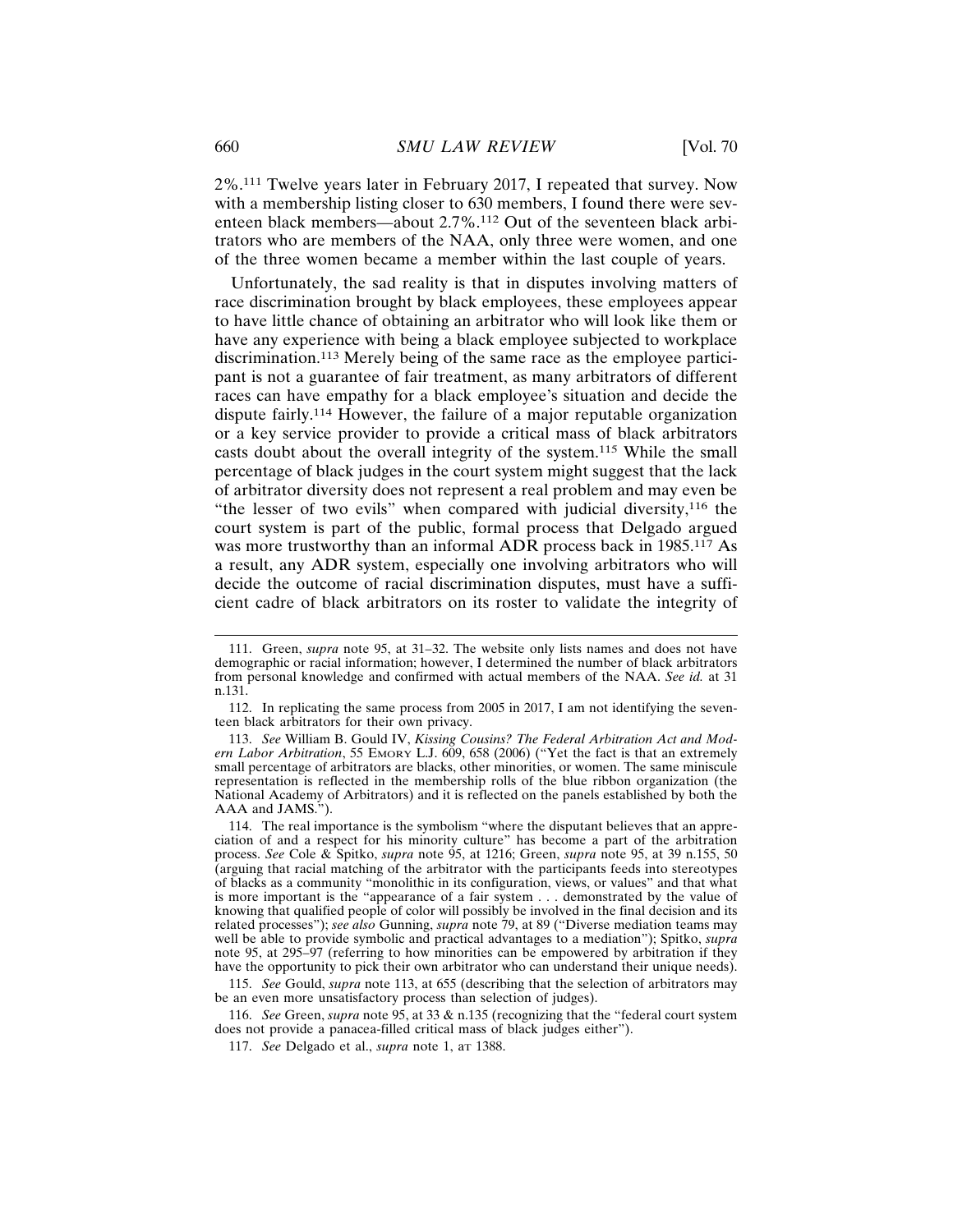that system.118 As Professor Gould has explained, the message sent by not having a diverse pool of arbitrators can be quite detrimental and hostile:

A diverse pool of arbitrators—and the same holds true for the judiciary as well—does not ensure adjudication which is sensitive to these concerns, but direct life experience with discrimination cannot be but helpful in adjudication in most instances. An all or nearly-all white and male body of arbitrators sends the same message to the parties which is comparable to what all-white juries have done.<sup>119</sup>

Consequently, employers have to make sure that a diverse pool of arbitrators is available so that the right message about the fairness of the dispute resolution system is conveyed to the black employees expected to use the system when they bring racial discrimination claims.

## III. MERGING MEDIATION AND ARBITRATION WHILE BLACK: THE SLIGHTLY-MODIFIED *PYETT* PROTOCOL ADR IN THE WORKPLACE SOLUTION

In assessing the value of a comprehensive ADR system to resolve workplace disputes, one can learn a great deal from a recent agreement between a union and an employer to resolve their disputes through mediation and arbitration after a recent Supreme Court decision affected their prior dispute resolution agreements. That new agreement, with a few slight modifications, represents an excellent example of a convergence of all the stakeholders' interests in developing an ADR system that can also address race discrimination issues in the workplace in a fair manner.

## A. NEGOTIATION: UNIONS LEVEL THE PLAYING FIELD VIA THE PYETT PROTOCOL

According to the Supreme Court's April 1, 2009, decision in *14 Penn* Plaza v. Pyett,<sup>120</sup> a collective bargaining agreement (CBA) between an employer and a union can include a provision requiring arbitration of an employee's statutory discrimination claim that acts as a clear and unmistakable waiver of the employee's right to pursue that claim in court.<sup>121</sup> The specific CBA in *Pyett* provided unusually clear language in a nondis-

<sup>118.</sup> Gould, *supra* note 113, at 656, 658 (finding "[t]he roster of available mediators and arbitrators should be established on a non-discriminatory basis, diverse by gender, ethnicity, background, experience, etc. to satisfy the parties that their interests and objectives will be respected and fully considered" and arguing that the diversity of the arbitrators is part of an overall "competence issue").

<sup>119.</sup> *Id*.

<sup>120. 556</sup> U.S. 247 (2009).

<sup>121.</sup> *Id.* at 260, 274 ("there is no legal basis for the Court to strike down the arbitration clause in this CBA, which was freely negotiated . . . and which clearly and unmistakably requires respondents to arbitrate the age-discrimination claims at issue in this appeal"; "[w]e hold that a collective-bargaining agreement that clearly and unmistakably requires union members to arbitrate ADEA claims is enforceable as a matter of federal law").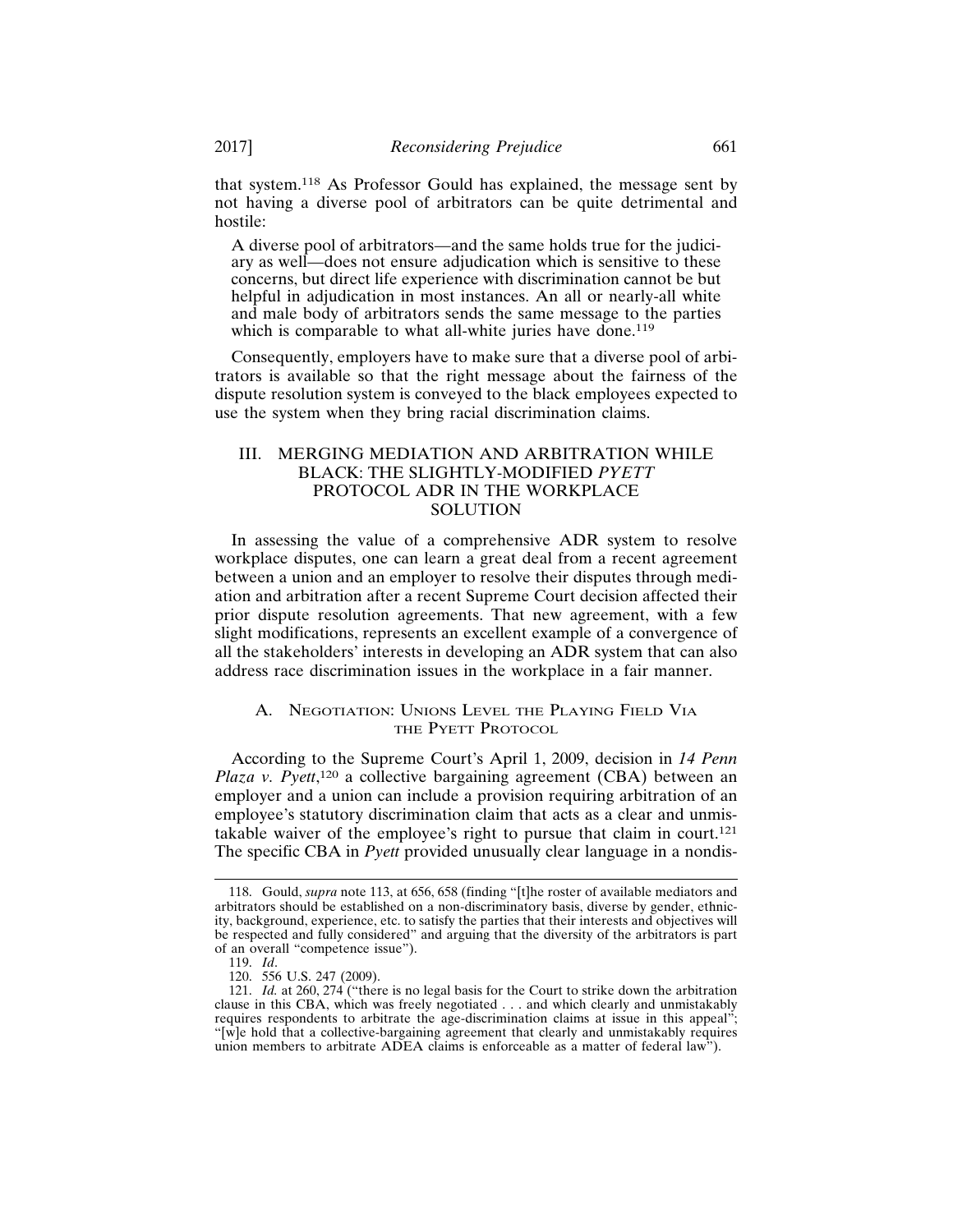crimination clause by stating that arbitration was the "sole and exclusive remedy" and that the arbitrator "shall apply appropriate law" in resolving explicit statutory discrimination claims:

30. NO DISCRIMINATION. There shall be no discrimination against any present or future employee by reason of race, creed, color, age, disability, national origin, sex, union membership, or any other characteristic protected by law, including, but not limited to, claims made pursuant to Title VII of the Civil Rights Act, the Americans with Disabilities Act, the Age Discrimination in Employment Act, the New York State Human Rights Law, the New York City Human Rights Code, . . . All such claims shall be subject to the grievance and arbitration procedure (Articles V and VI) as the sole and exclusive remedy for violations. Arbitrators shall apply appropriate law in rendering decisions based upon claims of discrimination.<sup>122</sup>

The *Pyett* case left one question unanswered: whether the type of clear and unmistakable waiver in that case would preclude a discrimination claim from being brought in court when the union refused to pursue the claim in arbitration. The Court called it "speculation" to resolve this issue because of factual disputes that had not been fully briefed or covered in earlier proceedings.123 In his dissent, Justice David Souter asserted the *Pyett* decision may have no impact due to its failure to address this issue: "On one level, the majority opinion may have little effect, for it explicitly reserves the question whether a CBA's waiver of a judicial forum is enforceable when the union controls access to and presentation of employees' claims in arbitration . . . which is usually the case. . . ."<sup>124</sup>

One might wonder what the implications from *Pyett* have been as of April 1, 2017, eight years after the decision. A review of Westlaw's Key Cite system as of that date identified forty-five cases establishing a negative treatment of *Pyett*. 125 Many of those cases reject the finding of a clear and unmistakable waiver via *Pyett* when the CBA arbitration provision

124. *Id.* at 285 (Souter, J., dissenting) (internal citation omitted) (quoting McDonald v. City of West Branch, 466 U.S. 284, 291 (1984)).

<sup>122.</sup> *Id.* at 252. I consider this language "unusually clear" because it literally refers to arbitration as the "sole and exclusive remedy" and requires that the arbitrator "shall apply appropriate law" while stating explicit statutes to be covered, which, in my view, is unusual language for a union and employer to agree to with respect to a nondiscrimination clause in a collective bargaining agreement. Such unusual language supported the intent of the parties to waive court access to remedy statutory claims. *See id*.

<sup>123.</sup> *Id.* at 273–274 (quoting Green Tree Fin. Corp.–Ala. v. Randolph, 531 U.S. 79, 90 (2000)) ("Respondents also argue that the CBA operates as a substantive waiver of their [statutory] rights because it not only precludes a federal lawsuit, but also allows the Union to block arbitration of these claims. . . . [W]e are not positioned to resolve in the first instance whether the CBA allows the Union to prevent respondents from 'effectively vindicating' their 'federal statutory rights in the arbitral forum, . . . [because] [r]esolution of this question at this juncture would be particularly inappropriate in light of our hesitation to invalidate arbitration agreements on the basis of speculation.").

<sup>125.</sup> Archive of Negative Treatment of *14 Penn Plaza v. Pyett*, WESTLAW, https:// 1.next.westlaw.com/Search/Home.html (search for "556 U.S. 247"; then open "Negative Treatment" tab) (last visited Sept. 19, 2017).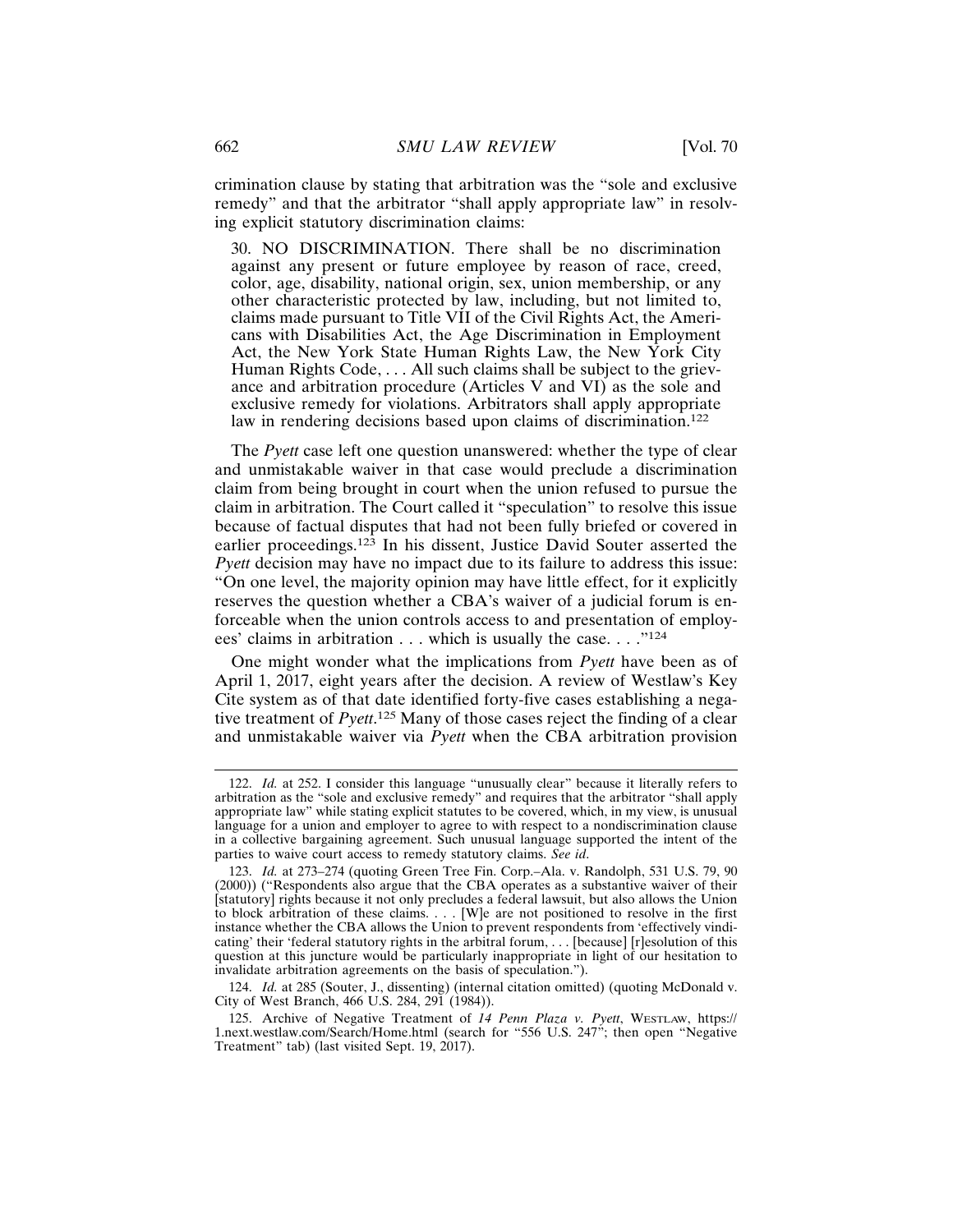failed to specifically list the statutes at issue.126 In interpreting *Pyett*, one federal district court even noted "that an agreement to arbitrate statutory antidiscrimination claims [must] be 'explicitly stated'" and found no existence of a clear and unmistakable waiver, as the CBA did not mention the discrimination statute asserted.<sup>127</sup>

Also, in Mathews v. Denver Newspaper Agency, LLP,<sup>128</sup> the United States Court of Appeals for the Tenth Circuit found that the arbitration provision did not preclude a statutory claim from being pursued in court because the language covered only those disputes submitted to arbitration.129 Specifically, that provision stated that the arbitrator was "authorized only to resolve the dispute submitted to him or her."130 Because the dispute submitted to the arbitrator was only a contractual dispute, not a statutory dispute, the employee was still able to pursue his statutory discrimination claim in court after an arbitrator issued a decision with respect to the contractual claim.<sup>131</sup>

Finally, very few cases involve the same type of language that was present in the CBA from *Pyett*, requiring specific references to statutory claims and stating that the grievance and arbitration process would be the sole and exclusive remedy for violations. Some of the initial New York federal district court cases after *Pyett* addressed the same language and allowed the employee to pursue a claim in court if the union did not pursue the matter in arbitration.132 And similar to *Pyett*, those cases were brought by individual employees seeking to get into court to bring their statutory discrimination claims against their employers.<sup>133</sup> The union that was a party to the CBA containing the provisions discussed in *Pyett*, Service Employees International Union (SEIU) Local 32BJ, was not a party to these cases.<sup>134</sup>

On February 17, 2010, SEIU Local 32BJ and the Realty Advisory Board on Labor Relations (RAB), the employer association that represents several employers, including the one in *Pyett*, entered into a Post-*Pyett* Protocol agreement (the Protocol)<sup>135</sup> for handling statutory employment discrimination disputes. That Protocol was agreed to in light of

<sup>126.</sup> *See, e.g.*, Lemieux v. City of Holyoke, 740 F. Supp. 2d 246, 259 (D. Mass. 2010); Manuele v. City of Springfield, 718 F. Supp. 2d 939, 947 (N.D. Ill. 2010).

<sup>127.</sup> Harrell v. Kellogg Co., 892 F. Supp. 2d 716, 720, 724 (E.D. Pa. 2012). 128. 649 F.3d 1199 (10th Cir. 2011).

<sup>129.</sup> *Id.* at 1207.

<sup>130.</sup> *Id.* 131. *Id.*

<sup>132.</sup> *See, e.g.*, Morris v. Temco Serv. Indus., Inc., No. 09 Civ. 6194(WHP), 2010 WL 3291810, at \*6 (S.D.N.Y. Aug. 12, 2010); Borrero v. Ruppert Hous. Co., Inc., No. 08 CV 5869(HB), 2009 WL 1748060, at \*2 (S.D.N.Y. June 19, 2009); Kravar v. Triangle Serv., Inc.,

No. 1:06-CV-07985-RJH, 2009 WL 1342595, at \*3 (S.D.N.Y. May 19, 2009). 133. *See Morris*, 2010 WL 3291810, at \*6; *Borrero*, 2009 WL 1748060, at \*2; *Kravar*, 2009 WL 1392595, at \*3.

<sup>134.</sup> *See Morris*, 2010 WL 3291810, at \*6; *Borrero*, 2009 WL 1748060, at \*2; *Kravar*, 2009 WL 1392595, at \*3.

<sup>135.</sup> *See* Terry Meginniss & Paul Salvatore, *Response to an Unresolved Issue from* Pyett*: The NYC Real Estate Industry Protocol*, *in* THE CHALLENGE FOR COLLECTIVE BARGAIN-ING: PROCEEDINGS OF THE NEW YORK UNIVERSITY 65TH ANNUAL CONFERENCE ON LA-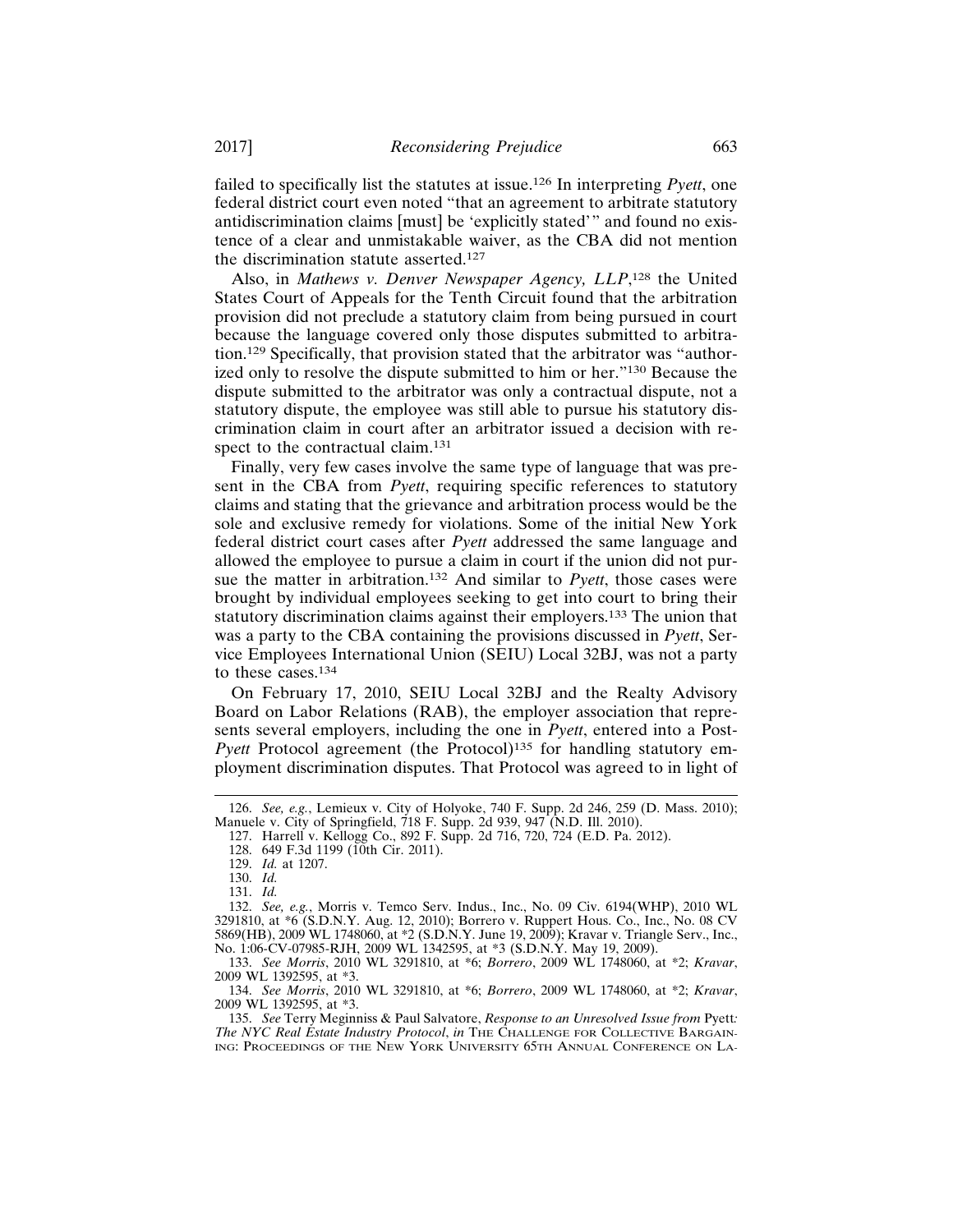the parties' differing views on the meaning of the *Pyett* decision.136 The parties initially implemented the Protocol as a "pilot program" and after recognizing its success, they incorporated its terms into their master agreements at the end of 2011.<sup>137</sup>

As part of the Protocol, the parties agreed to disagree about the consequences if SEIU Local 32BJ chooses not to pursue a statutory claim in arbitration. The RAB asserts in the Protocol that all claims, including those statutory claims not pursued by SEIU Local 32BJ, are subject to final resolution through the arbitration procedures provided in the CBA.138 SEIU Local 32BJ disagrees and asserts that the CBA does not offer provisions for the arbitration of disputes when SEIU Local 32BJ does not pursue the dispute, and in those situations, including disputes involving statutory claims, individual employees may pursue a court resolution.139 The Protocol provides that either party can seek a resolution of this reserved question in arbitration by giving the other party thirty days' notice.140 Neither party can seek court resolution of this reserved question.141 The parties also agree that the terms of the Protocol do not advance either party's contention as to how the reserved question should be resolved.142 The Protocol begins with a detailed mediation process for any claim that an employer violated the CBA's discrimination clause.<sup>143</sup> Then, the Protocol provides an arbitration program for individual employees who want to pursue claims that SEIU Local 32BJ does not pursue.<sup>144</sup>

## B. MEDIATION: THE FIRST STEP IN THE PYETT PROTOCOL

The Protocol's first step, the mediation process, is a mandatory step for all claims of discrimination—statutory or contractual—under the parties' CBA, whether brought by Local 32BJ or an individual employee.<sup>145</sup> The Protocol established a panel of mediators selected by the RAB and Local 32BJ from which the parties may choose.146 All costs of the mediation are shared equally by the RAB and Local 32BJ.147 The mediators are given the power to require production of evidence and position statements, as well as confer separately with each party in order to vigorously pursue

143. *Id.*

BOR ch. 11, 11-1, app. at 11-7–11-10, 11-7 n.22 (Michael Z. Green ed., LexisNexis 2013) (providing the specific details of Post-*Pyett* Protocol).

<sup>136.</sup> *Id.* at 11-7 n.22 (describing Post-*Pyett* Protocol, originally agreed to on Feb. 17, 2010, and incorporated into all subsequent CBAs).

<sup>137.</sup> *Id.* at 11-4 n.15.

<sup>138.</sup> *Id.* at 11-7

<sup>139.</sup> *Id.*

<sup>140.</sup> *Id.*

<sup>141.</sup> *Id.*

<sup>142.</sup> *Id.* at 11-8.

<sup>144.</sup> *Id.* at 11-9.

<sup>145.</sup> *Id.* at 11-8.

<sup>146.</sup> *Id.* at 11-8, 11-9.

<sup>147.</sup> *Id.* at 11-9.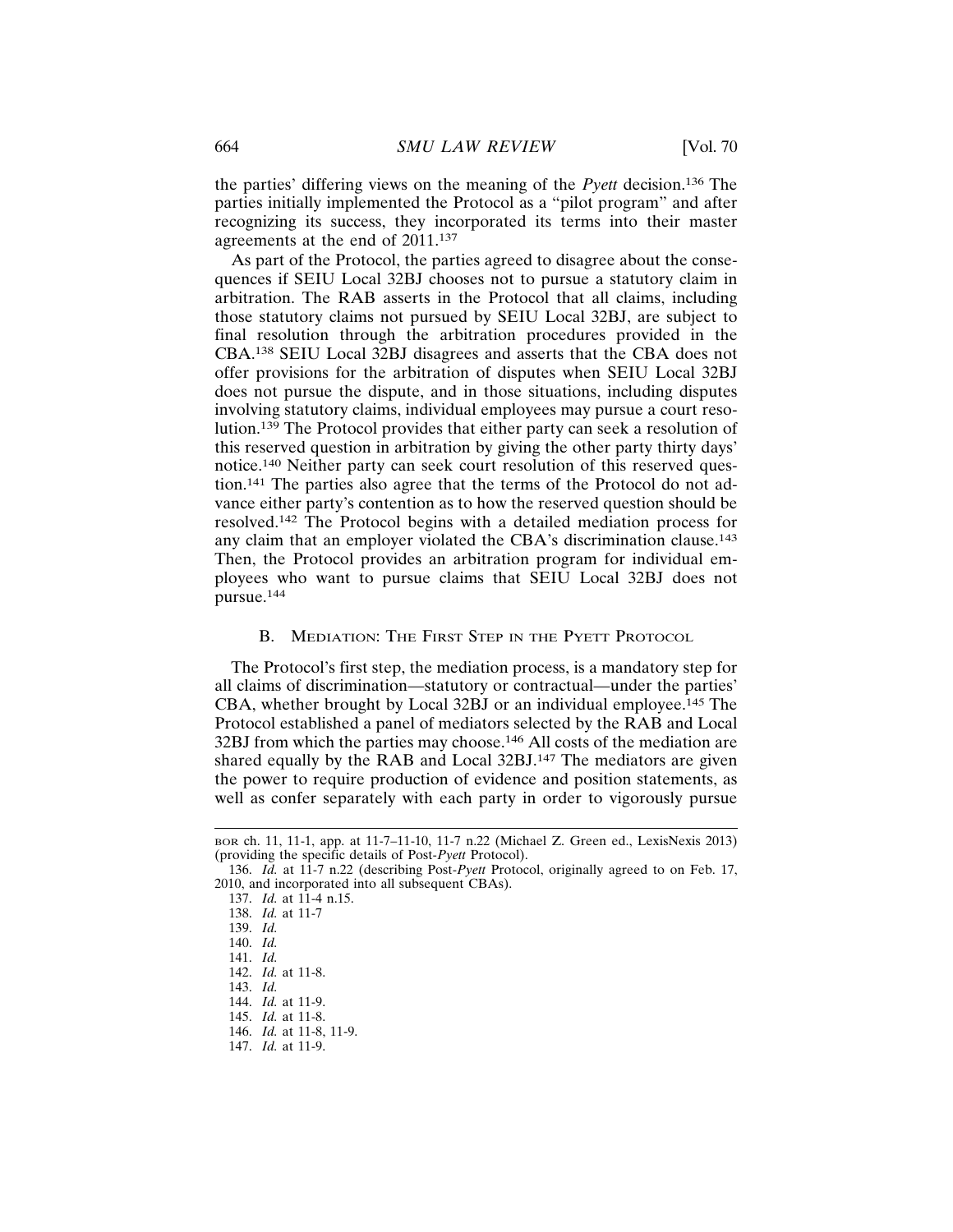settlement.<sup>148</sup> A pre-mediation conference must be scheduled within thirty days of the mediator's appointment.149 At the conclusion of the mediation, the mediator may make a settlement proposal to the parties.150 The mediator also has authority to order sanctions if the mediator believes one or both of the parties failed to comply with any directives in good faith.<sup>151</sup>

The parties' experience with the Protocol over the last few years is such that the majority of claims are resolved in mediation.152 The parties have asserted that "the Protocol's mediation is a forum where individual plaintiffs have a chance to tell their stories to an interested neutral party often, the opportunity to be heard is something the individual plaintiff greatly values."153 Also, the parties have argued that their inability to resolve the reserved question is useful to the mediation effort because "neither party knows for certain whether the case will be litigated in a judicial forum or in arbitration, and to the extent that this is an issue of significance to the parties, the very uncertainty about the outcome should provide a further incentive to settle the merits in mediation."<sup>154</sup>

## C. ARBITRATION: THE FINAL STEP IN THE PYETT PROTOCOL

The Protocol also provides for assistance to individual employees and employers seeking to arbitrate claims where mediation has failed and SEIU Local 32BJ has declined to seek arbitration of the claim.155 Despite the parties' satisfaction with the success of the mediation provisions of the Protocol, the RAB and SEIU Local 32BJ have "recognize[d] that some of [the claims asserting an employer has violated the discrimination clause in the CBA] will be litigated in some forum, and that litigation may raise procedural issues that are of concern" to the parties.156 The parties expressed concerns about situations where an individual employee demands relief that is inconsistent with the CBA or where an employee advances a construction of the CBA that neither SEIU Local 32BJ nor the RAB believe is correct. As a result, the Protocol provides that "[i]f

154. Meginniss & Salvatore, *supra* note 135, at 11-6.

155. *Id.* at 11-9, 11-10.

156. *Id.* at 11-6.

<sup>148.</sup> *Id.* at 11-8 to 11-9. The Mediation Panel is distinct from the Contract Arbitrator Panel. *Id.* at 11-8.

<sup>149.</sup> *Id.*

<sup>150.</sup> *Id.* at 11-9.

<sup>151.</sup> *Id.*

<sup>152.</sup> *Id.* at 11-5.

<sup>153.</sup> *Id.* at 11-5, 11-6. *See also* Donna Shetowsky & Jeanne Brett, *Disputants' Perceptions of Dispute Resolution Procedures: An Ex Ante and Ex Post Longitudinal Empirical Study*, 41 CONN. L. REV. 63, 72–73 (2008) (noting that "[a]s empirical research has demonstrated, disputants are more likely to comply voluntarily with dispute resolution outcomes when those outcomes are produced by procedures that they perceive as fair" and also when participants "feel respected and treated with dignity"); Nancy Welsh, *Disputants' Decision Control in Court-Connected Mediation: A Hollow Promise Without Procedural Justice*, 2002 J. DISP. RESOL. 179, 187 (2002) (highlighting how "process elements—voice, consideration, even-handedness and dignity"—are important to the participants in mediation).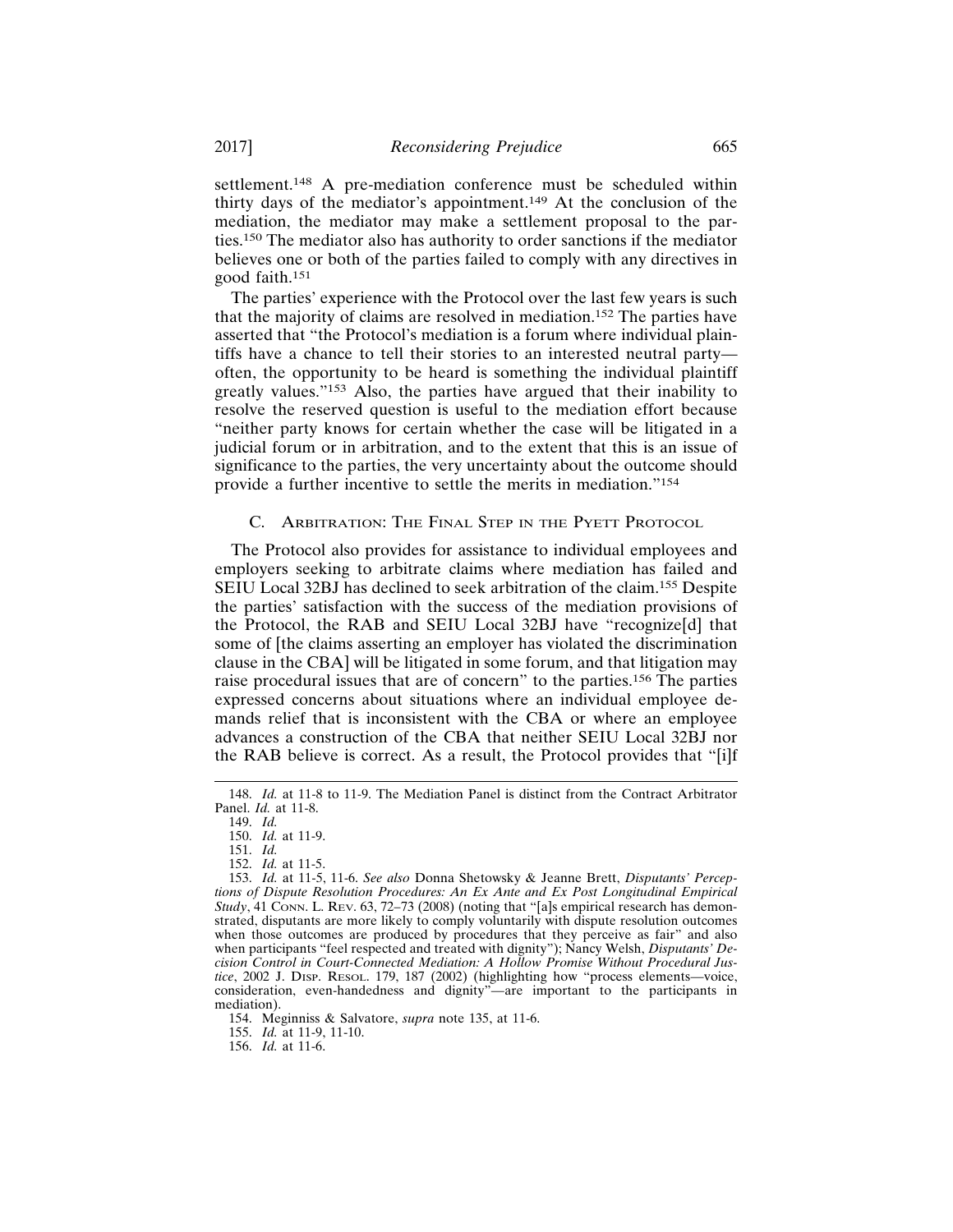mediation does not resolve the matter, the individual employee or employees, regardless of whether they are represented by counsel, may pursue their claims as they see fit in arbitration."<sup>157</sup>

Under this dispute resolution program, SEIU Local 32BJ and RAB have "elicited from the American Arbitration Association a list of arbitrators who (1) are attorneys, and (2) are qualified to decide employment discrimination cases" to handle disputes that SEIU Local 32BJ declines to pursue in arbitration.158 If an employee and an RAB-member employer seek arbitration of an employment discrimination claim, the list of arbitrators will be provided to the individual employee and the RABmember employer.<sup>159</sup> The process for selecting the arbitrator and paying the arbitrator's costs shall be decided between the employee and the RAB employer.<sup>160</sup> Any arbitration conducted shall proceed according to the American Arbitration Association's National Rules for Employment Disputes.<sup>161</sup>

The individual employee hearings held pursuant to this dispute resolution program may be held at the Office of Contract Arbitration used for disputes under the CBA.162 However, it is understood that use of the Office of Contract Arbitration under this Protocol is not a forum provided by the CBA.163 Also, pursuant to the Protocol, SEIU Local 32BJ will not be a party to any individual employee arbitration pursued under the Protocol, and "the arbitrator shall not have authority to award relief that would require amendment of the CBA or other agreement(s) between [SEIU Local 32BJ] and the RAB or conflict with any provision of any CBAs or other such agreement(s)."164 Finally, the Protocol concludes by stating that "[a]ny mediation and/or arbitration outcome shall have no precedential value with respect to the interpretation of the CBAs or other agreement(s) between [SEIU Local 32BJ] and the RAB."<sup>165</sup>

#### D. IMPLICATIONS AND ANALYSIS OF THE PYETT PROTOCOL

There are several issues that would be of concern if parties decided they wanted to follow the Protocol's terms in developing a dispute resolution system for handling employment discrimination claims brought by employees.

First, the Protocol's adoption of a broad mediation process to help its diverse employees resolve statutory discrimination claims is a wonderful response by the parties to *Pyett*. Professor Ann Hodges suggested many years ago that there was a major opportunity for unions to embrace social

159. *Id.*

<sup>157.</sup> *Id.* at 11-5.

<sup>158.</sup> *Id.* at 11-9.

<sup>160.</sup> *Id.*

<sup>161.</sup> *Id.* at 11-9 to 11-10.

<sup>162.</sup> *Id.* at 11-10. 163. *Id.*

<sup>164.</sup> *Id.*

<sup>165.</sup> *Id.*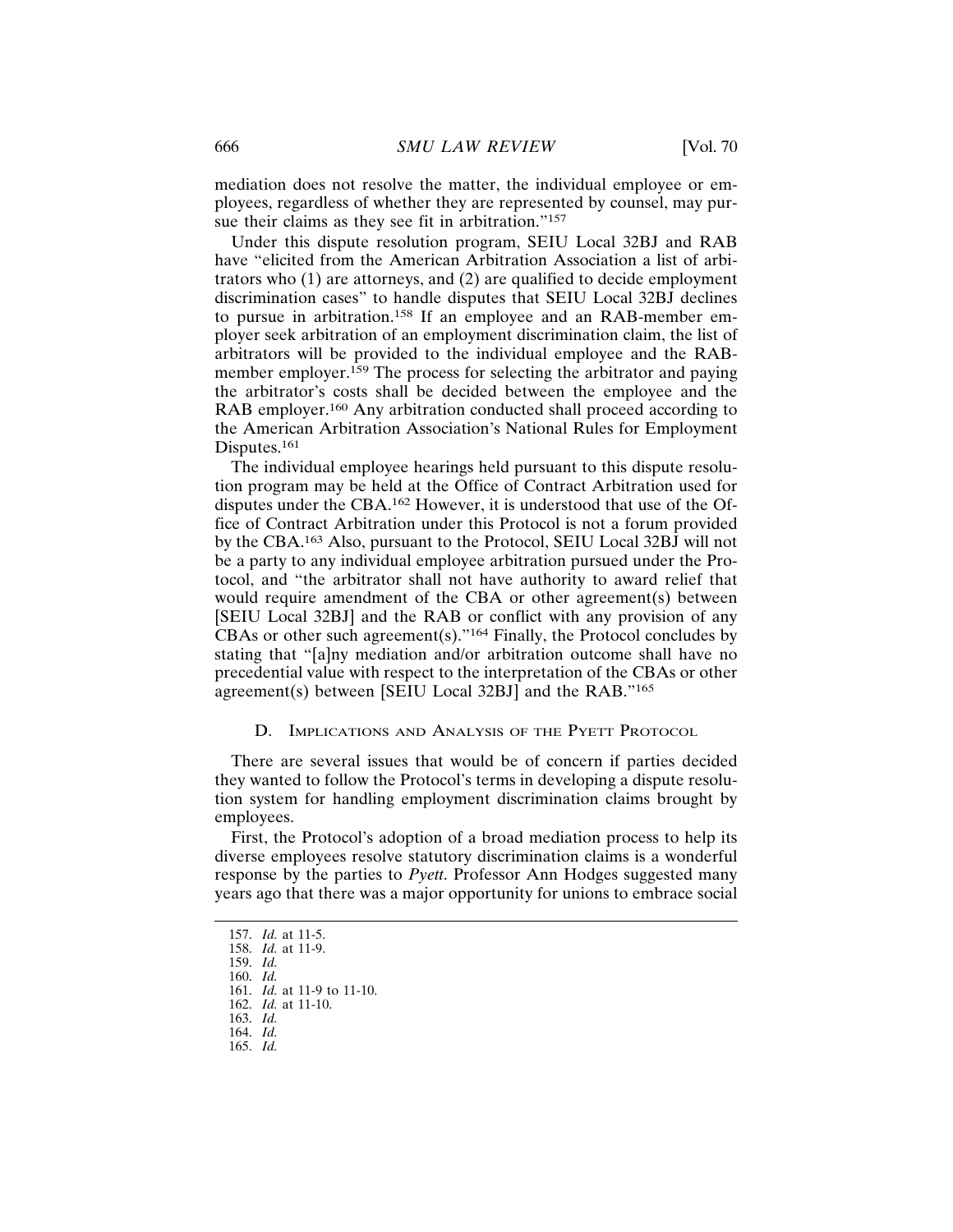justice in the workplace through negotiating an agreement to mediate statutory employment discrimination claims.166 Unions benefit from these arrangements because the union can create more solidarity within its members and strengthen overall support for the union.167 Employees benefit from receiving broader and more creative options to resolve workplace disputes without having to pursue difficult litigation options and endure poor morale in the workplace.168 Employers have started embracing mediation on a broader level as a workplace dispute resolution tool and the better morale and prevention of litigation also benefits employers, especially in a union environment.<sup>169</sup>

Second, I am admittedly already on the record as supporting the benefits of an agreement to have a union pursue statutory discrimination claims on behalf of employees in a labor arbitration process.170 As a result, I am mostly supportive of the Protocol that the parties from the *Pyett* case have implemented with respect to providing for arbitration of discrimination claims, especially when SEIU Local 32BJ processes those claims and represents the worker alleging workplace discrimination.<sup>171</sup> As SEIU Local 32BJ asserted in its brief in the *Pyett* case, the value of providing diverse arbitrators and fair dispute resolution processes for women and people of color represents a significant motivation for establishing SEIU Local 32BJ's right under the CBA to pursue statutory claims on behalf of employees through labor arbitration:

This agreement was based on our joint commitment to diversify the panel of arbitrators to better reflect the Union's membership, to develop procedures appropriate for such cases, and to evaluate our experience in connection with these claims at the conclusion of this agreement and in light of any subsequent court decisions.<sup>172</sup>

<sup>166.</sup> Ann Hodges*, Mediation and the Transformation of American Labor Unions*, 69 MO. L. REV. 365, 385–404 (2004) (describing the benefits for employees, unions, and employers to mediate employment discrimination claims).

<sup>167.</sup> *Id.* at 387–91.

<sup>168.</sup> *Id.* at 391–96.

<sup>169.</sup> *Id.* at 396–400.

<sup>170.</sup> Green, *supra* note 6, at 403–04 n.198.

<sup>171.</sup> *See* Michael Z. Green, *A Post-*Pyett *Collective Bargaining Agreement to Arbitrate Statutory Discrimination Claims: What Is It Good For–Could It Be Absolutely Nothing or Really Something?*, *in* THE CHALLENGE FOR COLLECTIVE BARGAINING: PROCEEDINGS OF THE NEW YORK UNIVERSITY 65TH ANNUAL CONFERENCE ON LABOR ch. 12, 12-1, 12- 10–12-11 (M. Green Ed. LexisNexis 2013) ("Accordingly, any agreement (including the Post-*Pyett* Protocol) that continues to allow unions to pursue statutory discrimination claims on behalf of employees as a process to value the increasingly diverse workforce has merit and should be applauded. Furthermore, it is laudatory that the parties have found that involving mediation as a requirement had led to satisfactory results from all those involved.").

<sup>172.</sup> Brief of the Serv. Emps. Int'l Union, Local 32BJ as Amici Curiae in Support of Respondents, 14 Penn Plaza v. Pyett, 556 U.S. 247 (2009) (No. 07-581), 2008 WL 2724312, App. B, at \*4a (quoting Letter from Michael P. Fishman, Trustee, SEIU Local 32BJ, to James Berg, President, Realty Advisory Board (April 19, 2000)); *see also* Larry Engelstein & Andrew Strom, *Now That the Court Has Spoken, What's Next?*, N.Y.U. LAB. & EMP. L. NEWS, Fall 2009, at 5, 5–6 (offering comments from SEIU Local 32BJ representatives asserting that its agreement with the Realty Advisory Board in *Pyett* does not act as a clear and unmistakable waiver, that court decisions since *Pyett* show that employees may still go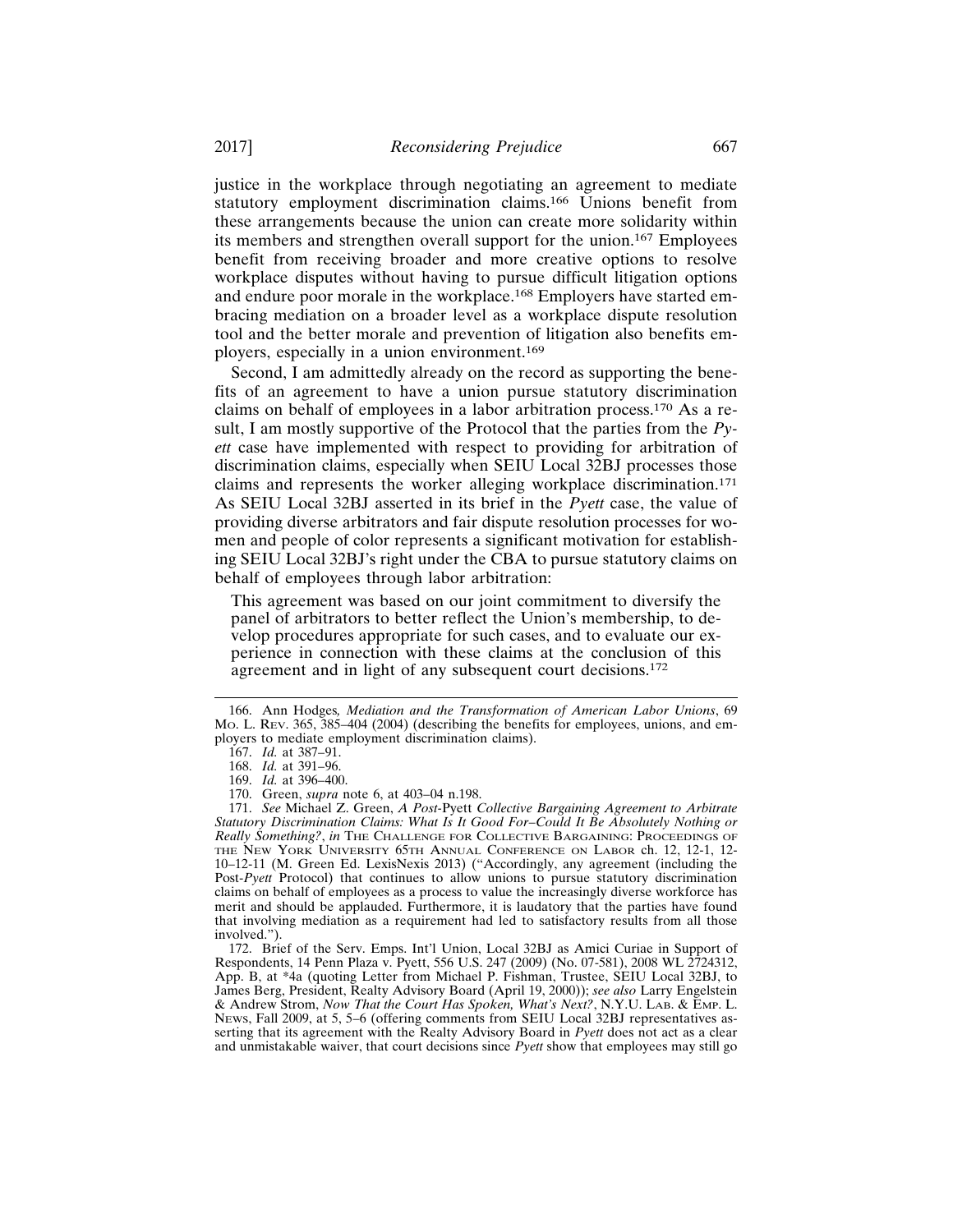This result appears to be quite favorable for bargaining unit employees, especially given the difficulties individual employees face in resolving their discrimination claims in the courts. Unfortunately, it is not clear why SEIU Local 32BJ agreed to the development of the individual employee arbitration process in the Protocol rather than just staying with the status quo after the *Pyett* decision and continuing to pursue statutory claims in arbitration when it desired. It still could have asserted that employees could pursue relief in court when SEIU Local 32BJ declined to process the claim. As a result of the Protocol, SEIU Local 32BJ's only involvement when it has decided not to pursue arbitration will be the fact that it helped pick the statutory arbitrator panel that is made available to the individual employee who pursues the statutory claim in arbitration.

Unfortunately, one of the key problems for individual employees in pursuing discrimination claims in the courts is finding legal representation.173 Black employment discrimination plaintiffs, in particular, are much less likely to have attorneys.174 The same concern—lack of legal representation—is just as palpable in ADR.175 Jean Sternlight has explained the value of having a lawyer in ADR as follows:

Once the neutral is selected, the lawyer can be very helpful in coaching the client in such matters as what to expect in mediation or arbitration, who to bring as participants or witnesses, or what strategic moves might be desirable in either process. In arbitration, whether binding or non-binding, attorneys can make the same kinds of decisions they make in litigation, such as which witnesses to use and whether and how to present documentary evidence.

The strategy in mediation is a form of negotiation strategy, and great thought should be given to how and whether to present information, solicit information, ask questions, make apologies, or make offers/ demands. Although aspects of mediation may sometimes be confidential, depending upon relevant statutes, rules and contracts, information exchanged in mediation may nonetheless be very important to litigation that later transpires if the dispute is not resolved. Attor-

to court if the union does not pursue the case in arbitration, and that one benefit of pursuing discrimination claims in labor arbitration is that "low-wage workers often have trouble finding employment discrimination specialists who are willing to take their cases to court").

<sup>173.</sup> *See* Michael Z. Green, *Finding Lawyers for Employees in Discrimination Disputes as a Critical Prescription for Unions to Embrace Racial Justice*, 7 U. PA. J. LAB. & EMP. L. 55, 64–77 (2004) (describing the pressing need for attorneys to represent employees in discrimination claims, both in courts and in ADR).

<sup>174.</sup> Amy Myrick, Robert L. Nelson, & Laura Beth Nielsen, *Race and Representation: Racial Disparities in Legal Representation for Employment Civil Rights Plaintiffs*, 15 N.Y.U. J. LEGIS. & PUB. POL'Y 705, 713 (2012); Vivian Berger, *Employment Mediation in the Twenty-First Century: Challenges in a Changing Environment*, 5 U. PA. J. LAB. & EMP. L. 487, 500 (2003) (referring to difficulties for employees in finding a lawyer for discrimination claims).

<sup>175.</sup> *See* Jean R. Sternlight, *Lawyerless Dispute Resolution: Rethinking a Paradigm*, 37 FORDHAM URB. L. J. 381, 383–84 (2010) (lamenting that "lawyerless ADR is problematic" and a "pervasive issue" where "the reality is that participants often do not or cannot retain counsel").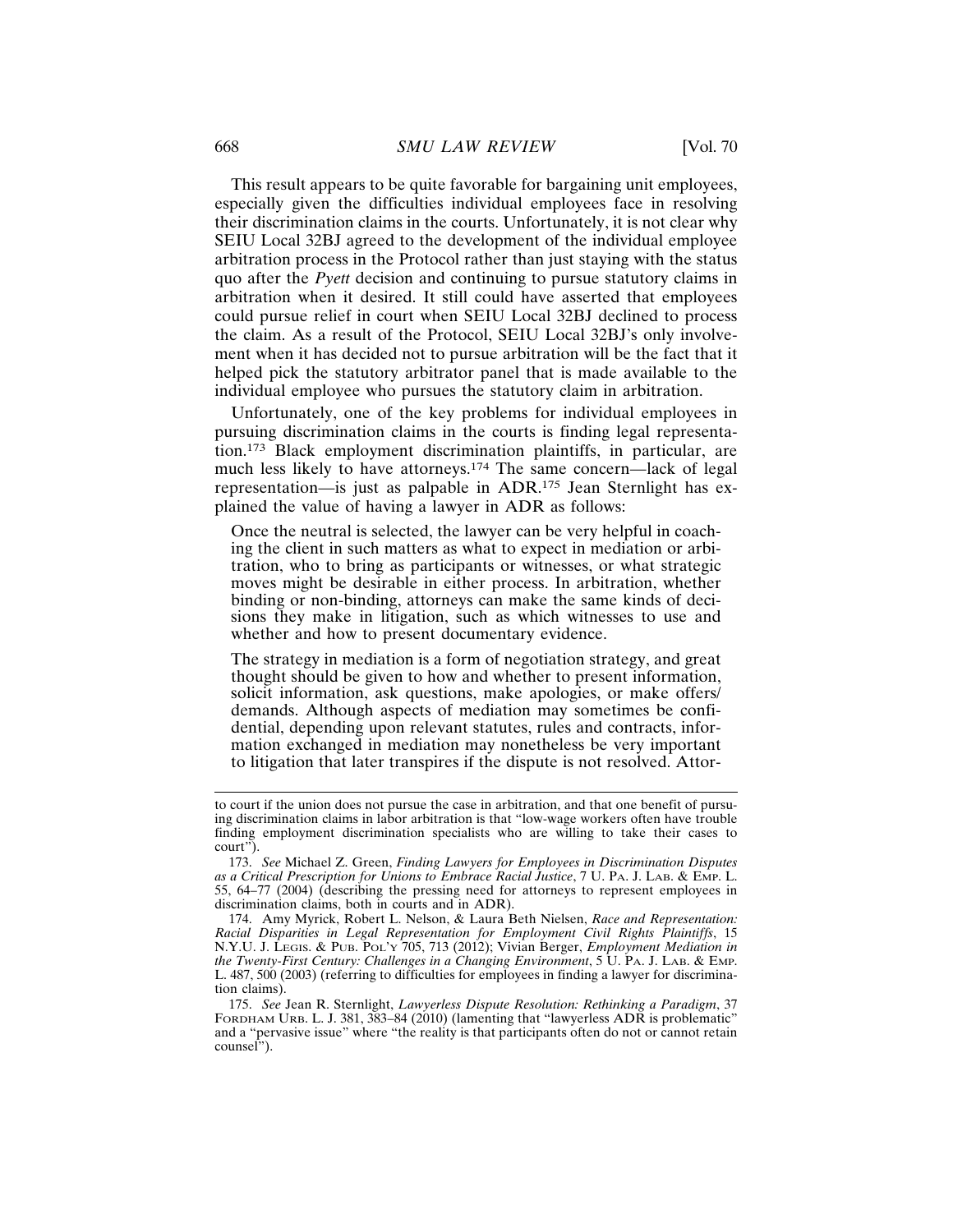neys can help with these tasks.<sup>176</sup>

Moreover, it is not clear that the mediation or arbitration process offered by the Protocol provides employees with assistance in obtaining legal representation to process these claims, especially when SEIU Local 32BJ will not be involved in the arbitration. While personally working with the attorneys from the RAB and SEIU Local 32BJ on various presentations about the Protocol, I have learned that the parties' motivations have been to provide the fairest dispute resolution process for employees covered by their CBA. Additionally, the attorneys highlighted how much the mediation process employed by the Protocol had further enhanced the opportunities for employees to resolve fairly their disputes with their employers without even getting to the arbitration stage.

Some court decisions since the Protocol was adopted have required individual employees to arbitrate their claims because the court seems to have read the Protocol as requiring arbitration.<sup>177</sup> As I feared when I first analyzed the Protocol, one of the potential consequences of providing a procedure that specifies how individual employees may pursue mediation and arbitration without Local 32BJ's involvement is that this action would lead to a court finding that individual employees could not pursue statutory discrimination claims in court, even when Local 32BJ chose not to pursue the matter.178 In recent cases, New York federal district courts have adopted this position.179 For example, in *Germosen v. ABM Indus. Corp.*, the court found that the Protocol resolved the question about what happens when an employee attempts to pursue a statutory claim in court after Local 32BJ does not pursue the statutory claims in arbitration.<sup>180</sup> Therein, the Court found:

[I]f Plaintiff still had unresolved statutory claims, the CBA clearly provided him with access to an arbitral forum, either through the Union or, if the Union chose not to arbitrate, on his own. It is his failure to exhaust *those* avenues, not anything the Union did, that renders his federal lawsuit premature. Nothing in the Amended Complaint indicates what redress, if any, Plaintiff sought from the

<sup>176.</sup> *Id.* at 406; *see also* Brunet, *supra* note 8, at 45–47 (describing the importance of legal representation in ADR); Jean R. Sternlight, *Lawyers' Representation of Clients in Mediation: Using Economics and Psychology to Structure Advocacy in a Non-Adversarial Setting*, 14 OHIO ST. J. ON DISP. RESOL. 269, 269–70 & n.3 (1999) (suggesting the importance of lawyers being involved in mediation); Gould, *supra* note 113, at 659 (criticizing the lack of attorney representation in arbitration as a problem for employees in making informed decisions about the arbitrator selection process).

<sup>177.</sup> *See* Regonja v. Vernado Realty Trust, 159 F. Supp. 3d 402 (S.D.N.Y. 2016); Favors v. Triangle Servs., Inc., 207 F. Supp. 3d 197 (S.D.N.Y 2016); Germosen v. ABM Indus. Corp., No. 13-CV-1978(EC), 2014 WL 4211347, at \*3 (S.D.N.Y. Aug. 26, 2014).

<sup>178.</sup> *See* Green, *supra* note 171, at 12-1, 12-11 ("On the other hand, the Post-*Pyett* Protocol appears to agree to something that was not clearly required after *Pyett* and may even end up in supporting an argument that SEIU Local 32BJ has agreed to waive an individual employee's right to pursue statutory claims in court when the Union has declined to pursue the claim.").

<sup>179.</sup> *See Begonja*, 159 F. Supp. 3d at 402; *Favors*, 207 F. Supp. 3d at 197; *Germosen*, 2014 WL 4211347, at \*3.

<sup>180.</sup> *Germosen*, 2014 WL 4211347, at \*3.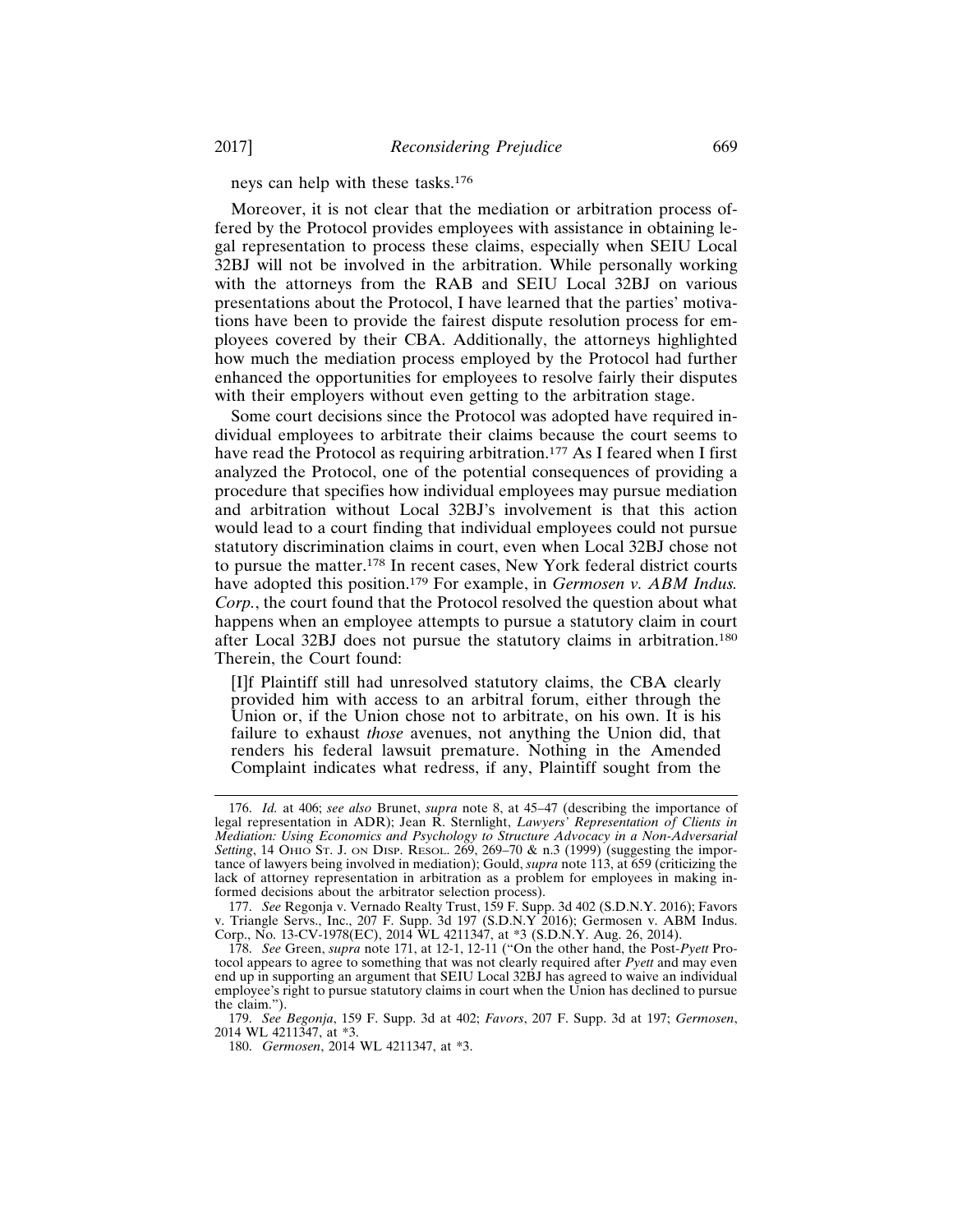Union with respect to his termination or his more general allegations of workplace discrimination—and there is certainly nothing suggesting that he took any efforts to pursue arbitration on his own if and when the Union declined to act. Thus, Plaintiff's claims are subject to mandatory arbitration pursuant to the terms of the CBA. . . . If Plaintiff wishes to proceed with those claims, he is directed to submit to the mediation and arbitration procedures contemplated by the CBA and the Protocol.<sup>181</sup>

Another New York federal district court case covering the implications for employees covered by the Protocol is *Favors v. Triangle Services, Inc.*182 Therein, the court reviewed what it referred to as an apparent inconsistency between the CBA's discrimination clause and the Protocol when the Union declined to arbitrate a dispute.<sup>183</sup> Even though the court determined that it did not have to address the issue because the facts suggested there was still a possibility that Local 32BJ might pursue the claim, the court nevertheless concluded, citing *Germosen*, that an employee would still be required to pursue the statutory discrimination claim through the mediation and arbitration processes under the Protocol rather than in the courts, even if Local 32BJ chose not to bring the case forward to arbitration.<sup>184</sup>

In *Begonja v. Vornado Realty Trust*, the court discussed the terms of the Protocol and how it leaves open the "reserved question" about what happens when Local 32BJ chooses not to pursue a statutory claim in arbitration.185 The court noted that the RAB takes the position that the individual employee must arbitrate the statutory claim, and Local 32BJ takes the position that the individual employee can pursue the statutory claims in court.186 However, the court also noted that Local 32BJ and the RAB agreed in the Protocol that this unanswered and "reserved question" would be resolved in arbitration if either Local 32BJ or the RAB initiated it.187

Although the employee had not submitted her claims to arbitration under the Protocol, the court cited other decisions—addressing essentially the same CBA language and finding arbitration mandatory whether Local 32BJ pursued the claims or not—as support for the order that Begonja must arbitrate her statutory claims.<sup>188</sup> As a result of these cases and despite Local 32BJ's argument to the contrary, court decisions have arguably led to a de facto finding that the mediation and arbitration procedures provided to individual employees by the Protocol have effectuated a clear and unmistakable waiver of the employees' rights to pursue

<sup>181.</sup> *Id*. at 7 (footnotes omitted).

<sup>182. 207</sup> F. Supp.3d 197 (E.D.N.Y. 2016).

<sup>183.</sup> *Id.* at 201.

<sup>184.</sup> *Id.* at 203–05.

<sup>185. 159</sup> F. Supp. 3d 402, 407 (S.D.N.Y. 2016).

<sup>186.</sup> *Id.* at 411.

<sup>187.</sup> *Id.* at 407, 410–11.

<sup>188.</sup> *Id.* at 411 n.8 (quoting Bouras v. Good Hope Mgmt. Corp., No. 11 Civ. 8708 (WHP), 2012 WL 3055864, at  $*4$  (S.D.N.Y. July 24, 2012)).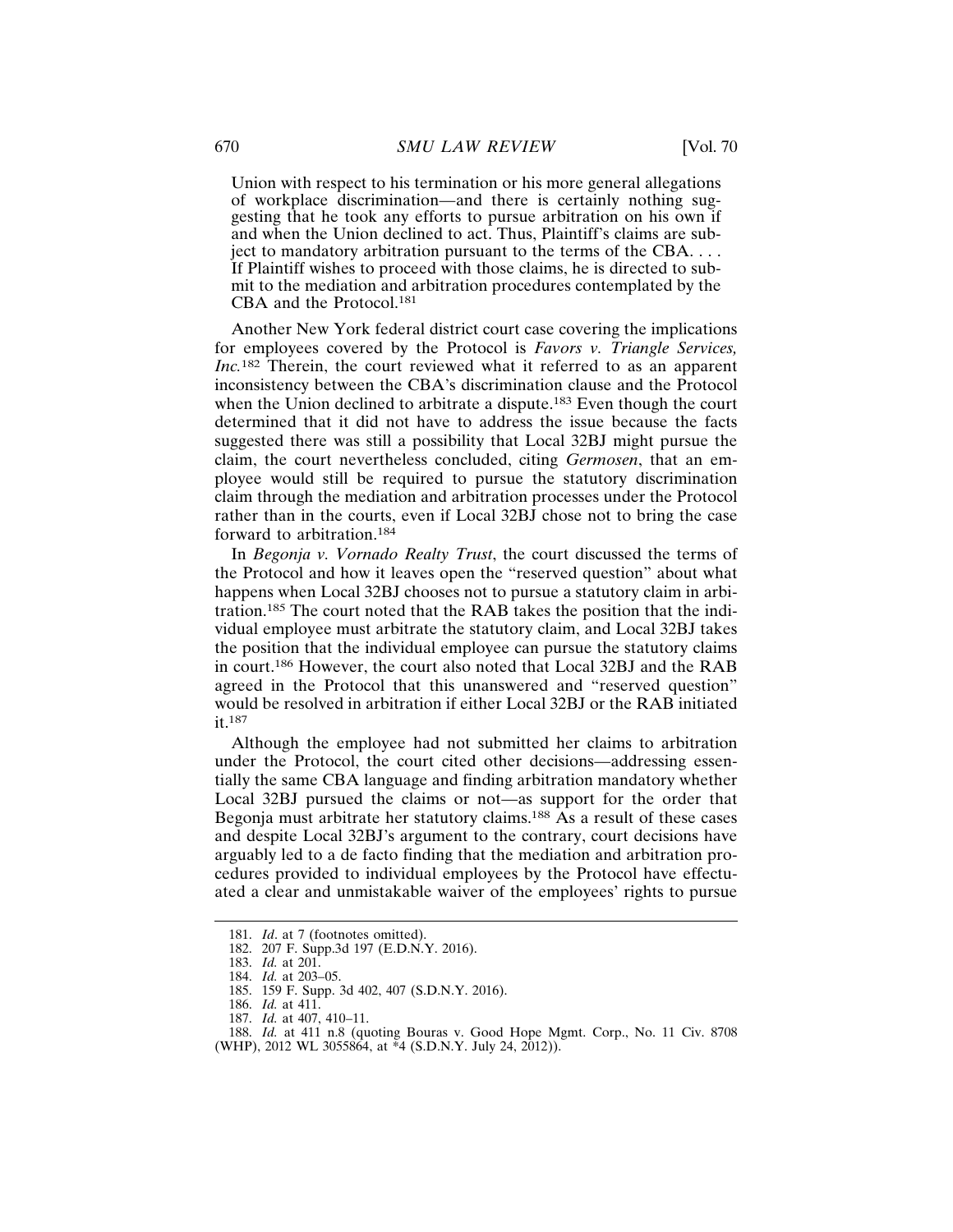court claims even if Local 32BJ chooses not to pursue the claims.<sup>189</sup>

Because of this de facto finding from the federal district courts in New York, as described by cases like *Germosen*, *Favors*, and *Begonja*, the courts have done what the parties to the Protocol had hoped the Protocol would prevent: decided the "reserved question" of what should happen when Local 32BJ decides not to pursue a statutory claim in arbitration.<sup>190</sup> As a result, my suggestion is that Local 32BJ and the RAB should seek an arbitration resolution to address the "reserved question." This is necessary because court cases such as *Germosen*, *Favors*, and *Begonja* appear to be providing an answer to that question despite the parties' intention to have it resolved via arbitration.<sup>191</sup>

Another option that would support Local 32BJ's position but would be contrary to the RAB's position on the reserved question is to add language to the Protocol that follows the decision by the United States Court of Appeals for the Tenth Circuit in *Mathews*. 192 There, the court found the arbitration waiver limited to those claims actually submitted to the arbitrator by the union.193 However, obtaining such language is easier said than done, as the RAB clearly wants to address individual employees' statutory claims through the arbitration process rather than in the courts, whether the employee pursues the claims as an individual or through Local 32BJ. Only the parties to the Protocol will know what tweaks to their CBA will be right for their constituencies in light of the continued federal district court decisions interpreting the Protocol. One should also note that it is individual employees who are bringing these claims to the federal courts, not SEIU Local 32BJ or the RAB. If SEIU Local 32BJ obtained any other benefits for its members not readily ascertainable in agreeing to the *Pyett* Protocol, then those benefits should be identified and examined.

## E. SLIGHT MODIFICATIONS: DIVERSE NEUTRALS, LEGAL REPRESENTATIVES, AND APPEALS

To reach the level of fairness and address concerns about prejudice, the Post-*Pyett* Protocol would have to add a few slight modifications. First, the parties would have to commit to finding a core and critical mass of black ADR professionals to be listed both on their roster of mediators

<sup>189.</sup> *See Begonja*, 159 F. Supp. 3d at 402; *Favors*, 207 F. Supp. 3d at 197; *Germosen*, 2014 WL 4211347, at \*3.

<sup>190.</sup> *See Begonja*, 159 F. Supp. 3d at 411 ("Indeed, the CBA expressly provides procedures for arbitration by an individual employee in the event that the Union denies representation. See CBA Art. XXI § 24(B)(3)."); *Favors*, 207 F. Supp. 3d at 197; *Germosen*, 2014 WL 4211347, at \*3.

<sup>191.</sup> *See Begonja*, 159 F. Supp. 3d at 402; *Favors*, 207 F. Supp. 3d at 197; *Germosen*, 2014 WL 4211347, at \*3.

<sup>192.</sup> Mathews v. Denver Newspaper Agency LLP, 649 F.3d 1199, 1206–07 (10th Cir. 2011).

<sup>193.</sup> *Id.*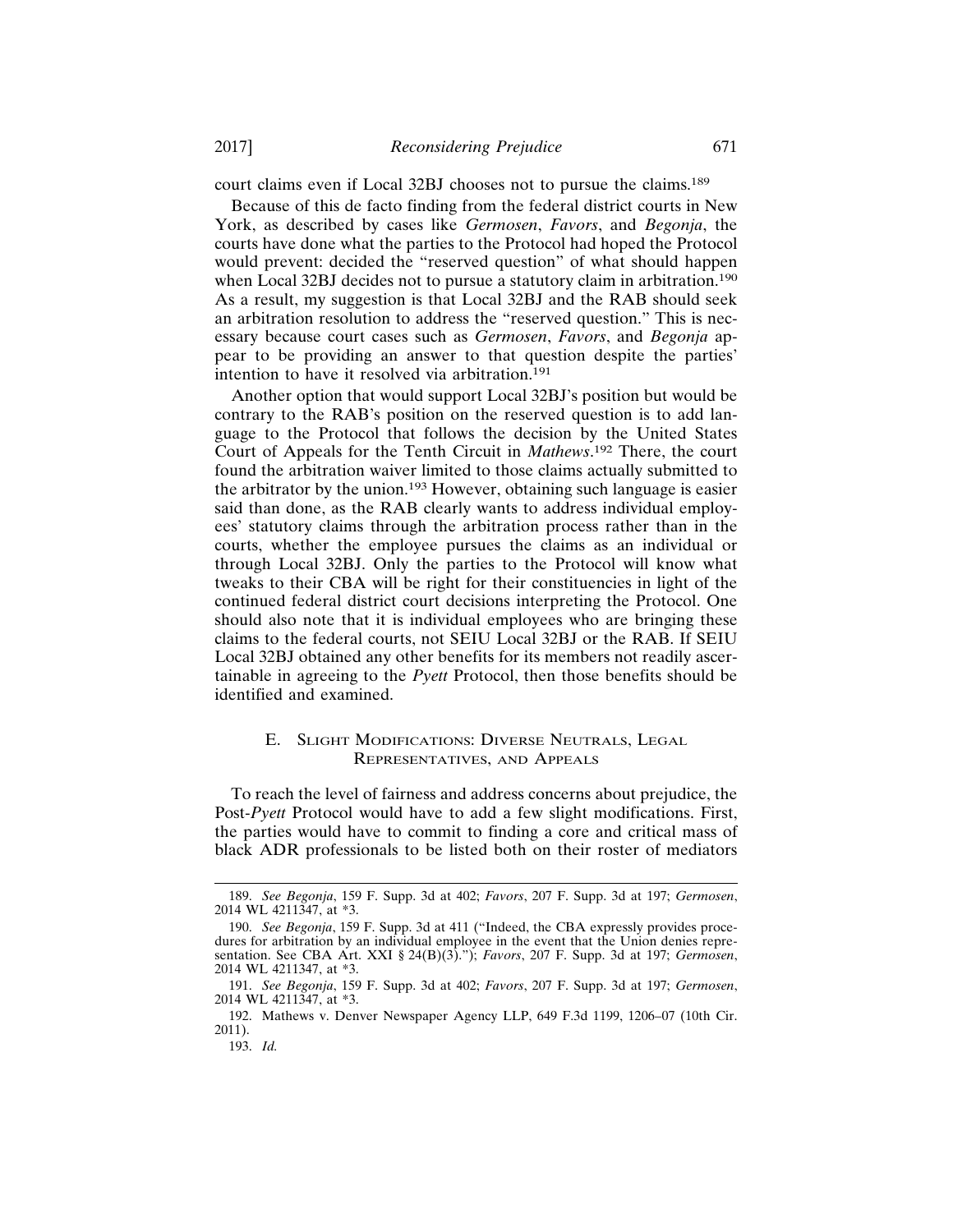and as their contract arbitrators.194 The parties should be taking affirmative steps to find and train ADR professionals of color who can serve on their roster of mediators and their list of contract arbitrators.

Second, the parties should adopt some form of a legal service plan as an employee benefit so that those employees who desire legal representation are allowed to find attorneys to represent them in the arbitration process.195 For instance, some employers provide funds for employees to pay for legal services.196 Since the SEIU Local 32BJ and the RAB pay for the mediation, the employer and union would not have to pay for legal representation or allow use of the legal service plan for representation in mediation as a suggested modification.<sup>197</sup> However, an employee could be allowed to obtain an attorney to represent him during the mediation if he pursued the legal representation at his own cost.<sup>198</sup>

Finally, some disputes should still be allowed to go to court. If the SEIU Local 32BJ chooses not to arbitrate a dispute, but the individual employees desire to pursue further resolution because the dispute involves constitutional or public policy concerns that may be of an important precedent-setting nature,199 the employees should be able to appeal the matter to court.<sup>200</sup> A court could review the arbitrator's decision

196. *See* Michael Z. Green, *Ethical Incentives for Employers in Adopting Legal Service Plans to Handle Employment Disputes*, 44 BRANDEIS L. J. 395, 401–04 (2006); Green, *supra* note 173, at 61–62 (suggesting unions provide lawyers for helping non-union employees).

197. *See* Berger, *supra* note 174, at 536; Green, *supra* note 79, at 354 n.148 (describing situations where employers have provided legal representation for employees in an ADR process); Green, *supra* note 196, at 401–04; Green, *supra* note 173, at 114–15.

198. *See* Hodges, *supra* note 166, at 386–87 (describing how employees may want "attorneys or other advocates" rather than a union for representation in mediation).

199. An example of such a case might be a sexual harassment case where "[p]ublic vindication might be particularly important for the accuser and the accused where the allegations resulted in a one on one encounter unobserved by witnesses" or "cases involving repeated or serial harassment" where "public litigation and liability could be essential to deter continued harassment." *Id.* at 424; Harry T. Edwards, *Alternative Dispute Resolution: Panacea or Anathema?*, 99 HARV. L. REV. 668, 671–72 (1986) (referring to public disputes that warrant court resolution rather than ADR).

200. *See* Berger, *supra* note 174, at 538 (noting certain cases ought to go through trial and appeal to create significant law to guide and bind interested persons in the future). There are some dispute resolution processes where the parties may arbitrate a dispute and the employee may still pursue the matter in court. *See* Green, *supra* note 79, at 356 (describing Shell's RESOLVE program, which "allows arbitration as an optional choice where the employee may still file suit in court afterwards"). One possible result of allowing non-binding arbitration as a form of procedural justice for employees is that attorneys may prefer to pursue mediation instead. *See* Deborah R. Hensler, *A Research Agenda: What We Need to Know About Court-Connected ADR*, 6 DISP. RESOL. MAG., Fall 1999, at 15, 16–17 (discussing why lawyers may view mediation as more preferable than non-binding arbitra-

<sup>194.</sup> *See* Michael Z. Green, *An Essay Challenging the Racially Biased Selection of Arbitrators for Employment Discrimination Claims*, 4 J. OF AM. ARB. 1, 4–5 (2005), https:// papers.ssrn.com/sol3/papers.cfm?abstract\_id=939452 [http://perma.cc/55QV-GZRX].

<sup>195.</sup> *See* Lisa B. Bingham et al., *Exploring the Role of Representation in Employment Mediation at the USPS*, 17 OHIO ST. J. ON DISP. RESOL. 341, 344–45 (2002) ("Representation is one element of dispute system design, an element that is judged to be fundamental to fairness," and "[a]n employment dispute resolution program that promotes employee direct participation, with any representative of his or her choice, might similarly have a positive effect on how employment disputes get processed.").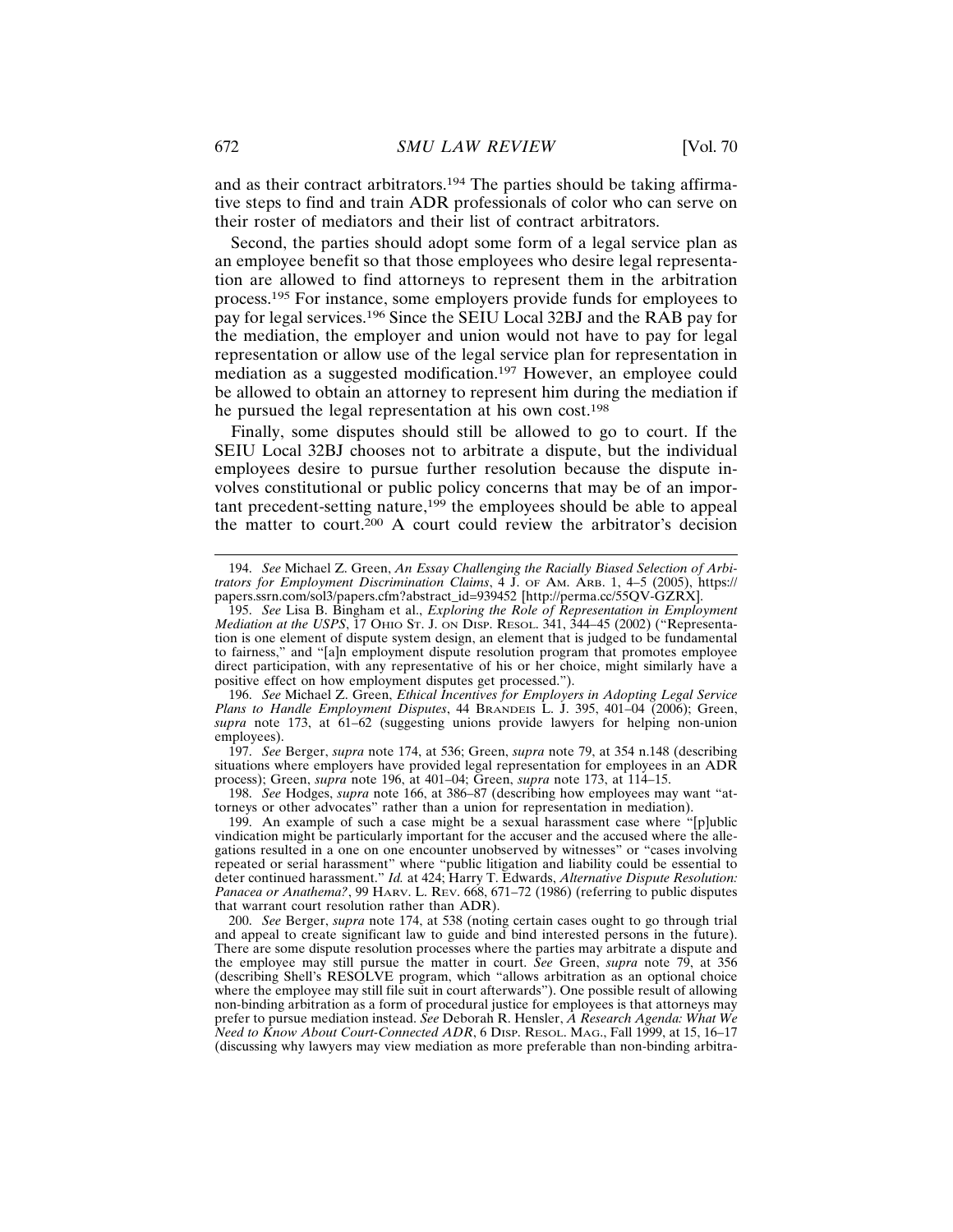under a de novo standard of review.201 Although an employer may balk at opening up its arbitration process to something more than a completely deferential review, the Supreme Court stated in a 1974 decision, *Alexander v. Gardner-Denver*, that an arbitration decision can be given "great weight" in the court proceeding if "[r]elevant factors" were present:

Relevant factors include the existence of provisions in the collectivebargaining agreement that conform substantially with Title VII, the degree of procedural fairness in the arbitral forum, adequacy of the record with respect to the issue of discrimination, and the special competence of particular arbitrators. Where an arbitral determination gives full consideration to an employee's Title VII rights, a court may properly accord it great weight. This is especially true where the issue is solely one of fact, specifically addressed by the parties and decided by the arbitrator on the basis of an adequate record. But courts should ever [be] mindful that Congress, in enacting Title VII, thought it necessary to provide a judicial forum for the ultimate resolution of discriminatory employment claims. It is the duty of courts to assure the full availability of this forum.<sup>202</sup>

Since the Supreme Court in *Pyett* allows the parties to a CBA to agree to resolve statutory discrimination claims under its grievance and arbitration process, and it explicitly stated that it was not overruling *Gardner-Denver*, 203 this approach of allowing de novo review in the courts is consistent with current law.204 Some employers already allow appeal of arbitration decisions as part of a comprehensive and fair dispute resolution process.205 If the parties have established an excellent record in support of resolving the dispute in arbitration, the de novo review, with great weight placed on the arbitrator's decision given the relevant factors from *Gardner-Denver*, should give the employer great comfort that the result

202. *Id.* at 60 n.21.

203. *See* 14 Penn Plaza v. Pyett, 556 U.S. 247, 265 n.8 ("today's decision does not contradict the holding in *Gardner-Denver*").

tion despite procedural justice theorists' preference for non-binding arbitration and its initial high satisfaction ratings when it was first used as part of court-connected ADR).

<sup>201.</sup> *See* Alexander v. Gardner-Denver, 415 U.S. 36, 60 (1974) ("We think, therefore, that the federal policy favoring arbitration of labor disputes and the federal policy against discriminatory employment practices can best be accommodated by permitting an employee to pursue fully both his remedy under the grievance-arbitration clause of a collective-bargaining agreement and his cause of action under Title VII. The federal court should consider the employee's claim de novo.").

<sup>204.</sup> *But see* Mark S. Mathison & Bryan M. Seiler, *What* 14 Penn Plaza LLC v. Pyett *Means for Employers: Balancing Interests in a Landscape of Uncertainty*, 25 ABA J. LAB. & EMP. L. 173, 185–86 (2010) (arguing that the standard for review by a court of an arbitrator's decision made in compliance with the *Pyett* clear and unmistakable waiver process is unclear and murky and suggesting it would be a deferential review either under Federal Arbitration Act analysis or Labor Management Relations Act analysis).

<sup>205.</sup> Green, *supra* note 79, at 356 (arguing that Shell's RESOLVE dispute resolution program, focused on mediation but also allowing for arbitration while providing the employee the right to appeal the arbitration decision in court, is just the "type of program [that] can allow a fair and quick result" for "those rare situations where a public and formal adjudication is necessary," and this system provides court access for "an employee who needs that formal judicial forum to obtain justice").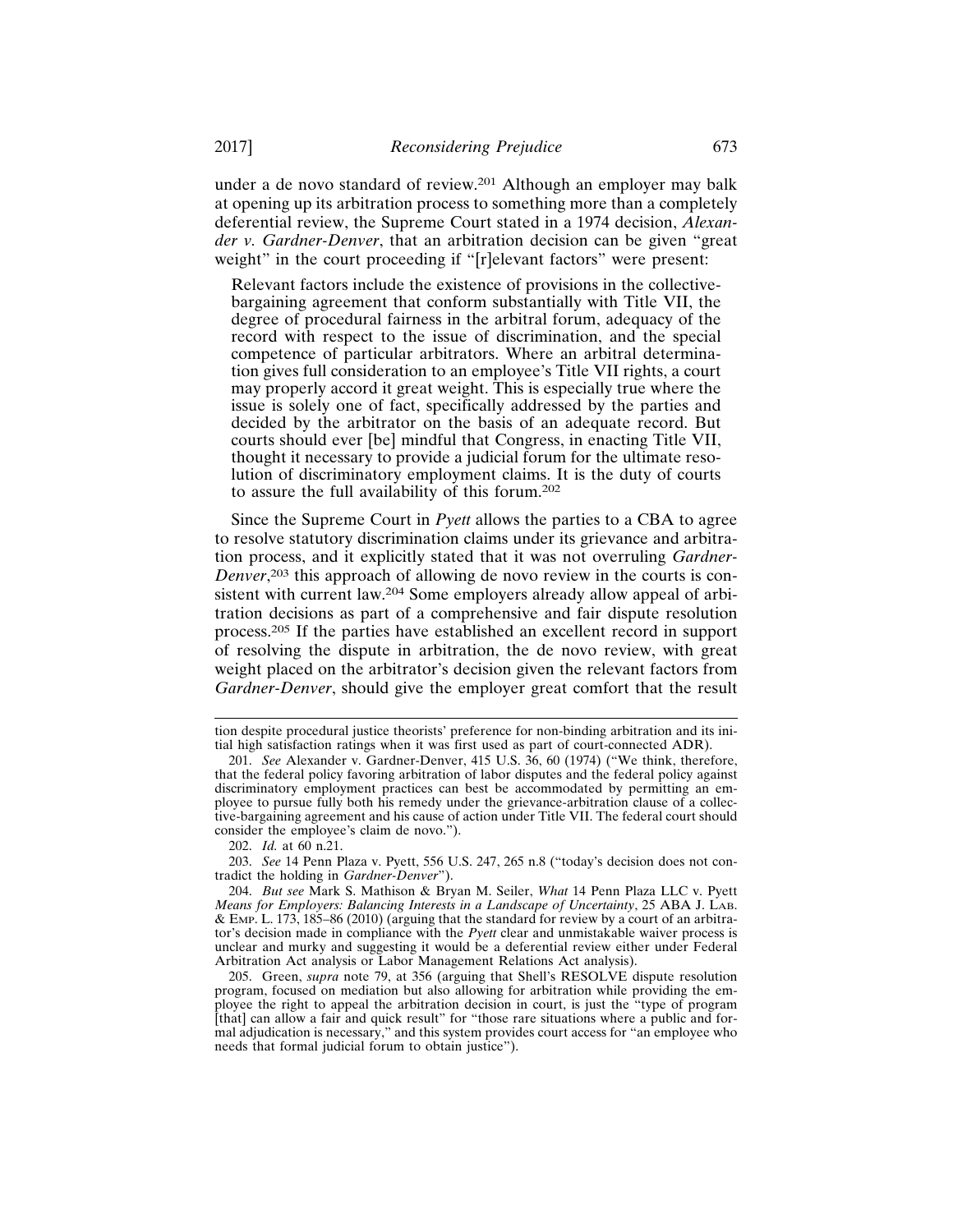will likely be affirmed on appeal.<sup>206</sup> But in those rare circumstances where an important court precedent must be set, the employee will be able to seek court resolution. Professor William Gould has suggested how such an arbitration procedure might work based upon an arbitration he conducted many years before the *Gardner-Denver* decision:

I was appointed as an arbitrator in two of the early cases: Weyerhauser Co., which involved a special procedure negotiated in advance of Gardner-Denver, and Basic Vegetable Products Company Inc., which may have been the first such procedure. A conciliation settlement agreement was part of the submission along with the collective bargaining agreement; though the union represented the grievant, "the individual grievant [was] also represented by counsel of her own choosing because there [were] alleged violations of Title VII" and the conciliation and settlement agreements called for such representation. What was particularly interesting about Basic Vegetable was that it provided for third-party representation by the individual in his own right along with the union and employer lawyers. This seemed to be a proper response to the Gardner-Denver Court's footnote nineteen reference to the fact that traditional arbitration's "manner and extent to which an individual grievance is presented [is] a further concern [when] the union [possesses] exclusive of control."<sup>207</sup>

## IV. DISPUTING WHILE BLACK AT WORK MATTERS

Several years ago, Professor Derrick Bell suggested a quite masterful approach to developing mechanisms to achieve racial justice: "The interest of blacks in achieving racial equality will be accommodated only when it converges with the interests of whites."208 The *Pyett* Protocol, as modified in this Article, is consistent with Bell's interest-convergence thesis; it attempts to address all the interests of the key players in workplace dispute resolution: unions, workers, and employers.209 All of these groups have an interest in not letting racial hostilities in the workplace become a major problem. Providing a comprehensive dispute resolution process that offers quick and effective resolution of disputes can resonate and converge with the interests of all the key stakeholders.

<sup>206.</sup> *See Gardner-Denver*, *supra* note 201, at 60 n.21.

<sup>207.</sup> Gould, *supra* note 113, at 627–28.

<sup>208.</sup> Derrick A. Bell, Jr., Brown v. Board of Education *and the Interest-Convergence Dilemma*, 93 HARV. L. REV. 518, 523 (1980); *see also* Richard Delgado, *Explaining the Rise and Fall of African American Fortunes—Interest Convergence and Civil Rights Gains*, 37 HARV. C.R.-C.L. L. REV. 369, 371 (2002) (noting "an impressive insight by Derrick Bell that gains for blacks coincide with white self-interest and materialize at times when elite groups need a breakthrough for African Americans, usually for the sake of world appearances or the imperatives of international competition").

<sup>209.</sup> *See* Bell, *supra* note 208.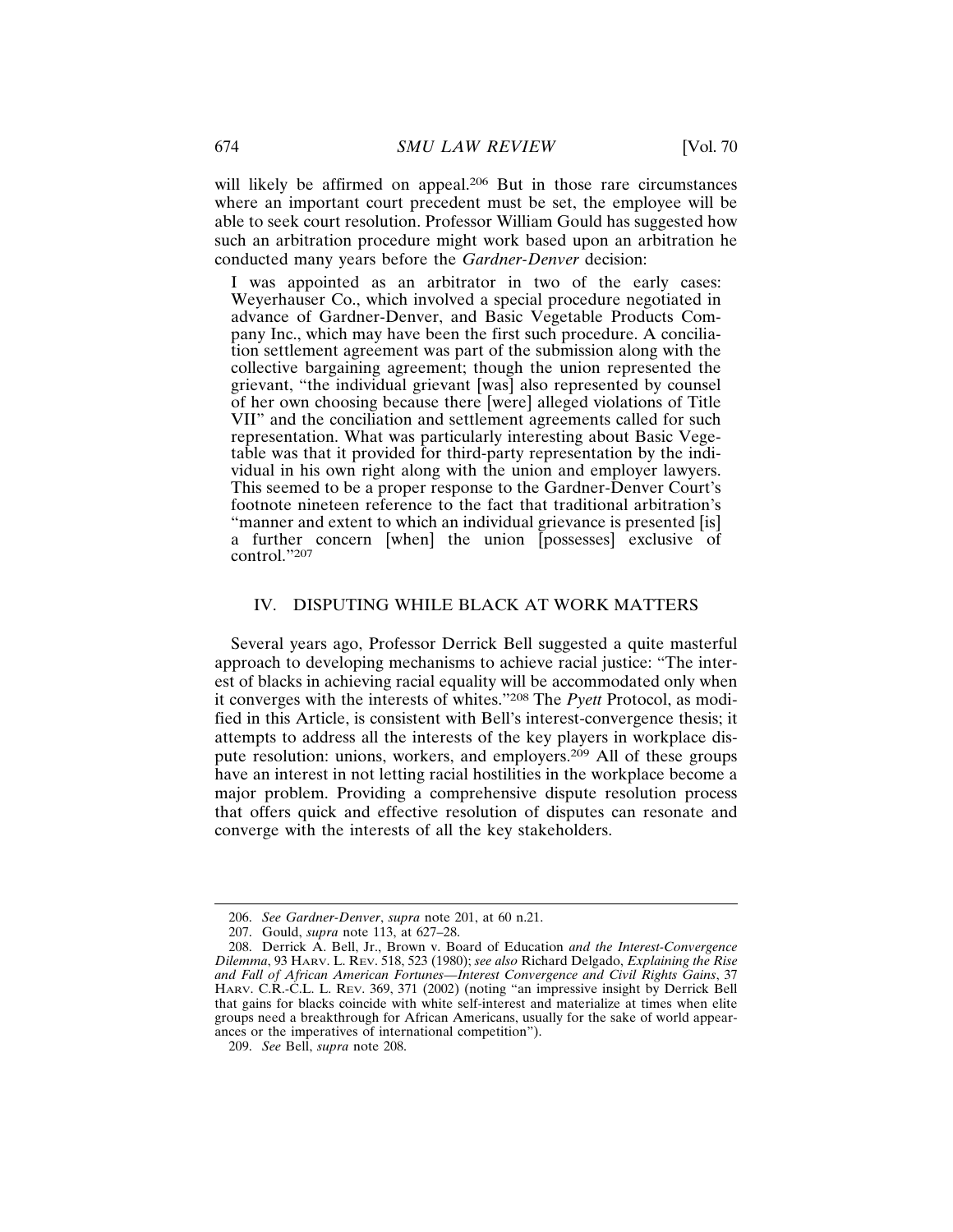#### A. BLACK LIVES MATTER AT WORK: MAKING THE LABOR MOVEMENT GREAT AGAIN

In some Black Lives Matter at Work materials, there is a statement made by Martese Chism, RN Case Manager at John H. Stroger, Jr. Hospital of Cook County, Chicago that captures the importance of organized black labor joining with the Black Lives Matter movement: "If the Labor Movement wants to be great again, the Labor Movement must understand that Black Lives Matter. Either we all fight together, or we all get destroyed together."210 By negotiating the terms of a dispute resolution process that embraces racial justice concerns, unions can deliver a lifeline to their black workers given the increasingly diverse private sector workplace.211 Black workers tend to favor unions more than any other workers.212 High levels of union representation correlate with better access to justice.<sup>213</sup>

However, as of 2016, a little less than 11% of the United States workforce, and a little more than 6% of the private sector workforce, is unionized.214 Nevertheless, unions, such as Unite Here in Philadelphia, have actively embraced the synergies between union representation and concerns about the plight of black workers through Black Lives Matter.215 In recognizing the power of the Black Lives Matter movement, unions can provide black workers with a valuable ally who can effectively

212. U.S. DEP'T OF LAB., BUREAU OF LAB. STAT., ECON. NEWS RELEASE, UNION MEMBERS 2016 (Jan. 26, 2017, 10:00 AM), https://www.bls.gov/news.release/union2.nr0.htm [https://perma.cc/6ELL-26E8] ("Black workers were more likely to be union members than were White, Asian, or Hispanic workers").

213. Christopher David Ruiz Cameron, *The Rule of Law Goes to Work: How Collective Bargaining May Promote Access to Justice in the United States, Canada, and the Rest of the World*, 20 U.C. DAVIS J. INT'L L. & POL'Y 211, 226-227 (2014) (matching high union density rates with high levels of access to justice).

214. U.S. DEP'T OF LAB., *supra* note 212 (finding 10.7% unionization in the U.S. and 6.4% in the private sector).

215. *See Black Work Matters: Race, Poverty and the Future of Work in Philadelphia*, UNITE HERE PHILLY at 5, 10–13, https://www.uniteherephilly.org/wp-content/uploads/ Black-Work-Matters-Report.pdf [https://perma.cc/6CAM-PE93] (last visited Sept. 10,

<sup>210.</sup> Greg Chern, *Black Lives Matter at Work: New Report Offers Resources for Labor Activists to Fight White Supremacy*, WORKING IN THESE TIMES (Sept. 24, 2015), http://inthesetimes.com/working/entry/18447/black-lives-matter-labor-movement [https://perma.cc/ HSX8-DMS8].

<sup>211.</sup> *See id.*; Marion Crain, *Colorblind Unionism*, 49 UCLA L. REV. 1313, 1330–34 (2002); Marion Crain & Ken Matheny, *Labor's Identity Crisis*, 89 CAL. L. REV. 1767, 1834–46 (2001) (proposing reforms to encourage unions to embrace racial justice and fight employment discrimination on behalf of employees); Charlotte Garden & Nancy Leong, *So Closely Intertwined: Labor and Racial Solidarity*, 81 GEO. WASH. L. REV. 1135, 1174–1209 (2013) (suggesting synergies between unions and workers of color); Green, *supra* note 6, at 368–71, 405–08 (describing opportunities for racial justice in the workplace and the need for unions to capitalize on increasing diversity in the workplace); Green, *supra* note 173, at 77–100 (discussing opportunities and the need for unions to embrace racial justice); Rev. Terry L. Melvin, *Black Lives Matter to Labor*, HUFFINGTON POST (Apr. 29, 2015), http://www.huffingtonpost.com/rev-terry-l-melvin/black-lives-matter-tolab\_b\_6770384.html [https://perma.cc/D6AL-A27F] (commentary by President of Coalition of Black Trade Union affirming Black Lives Matter movement is important to organized labor while describing how union density has steadily decreased and wage gap has increased).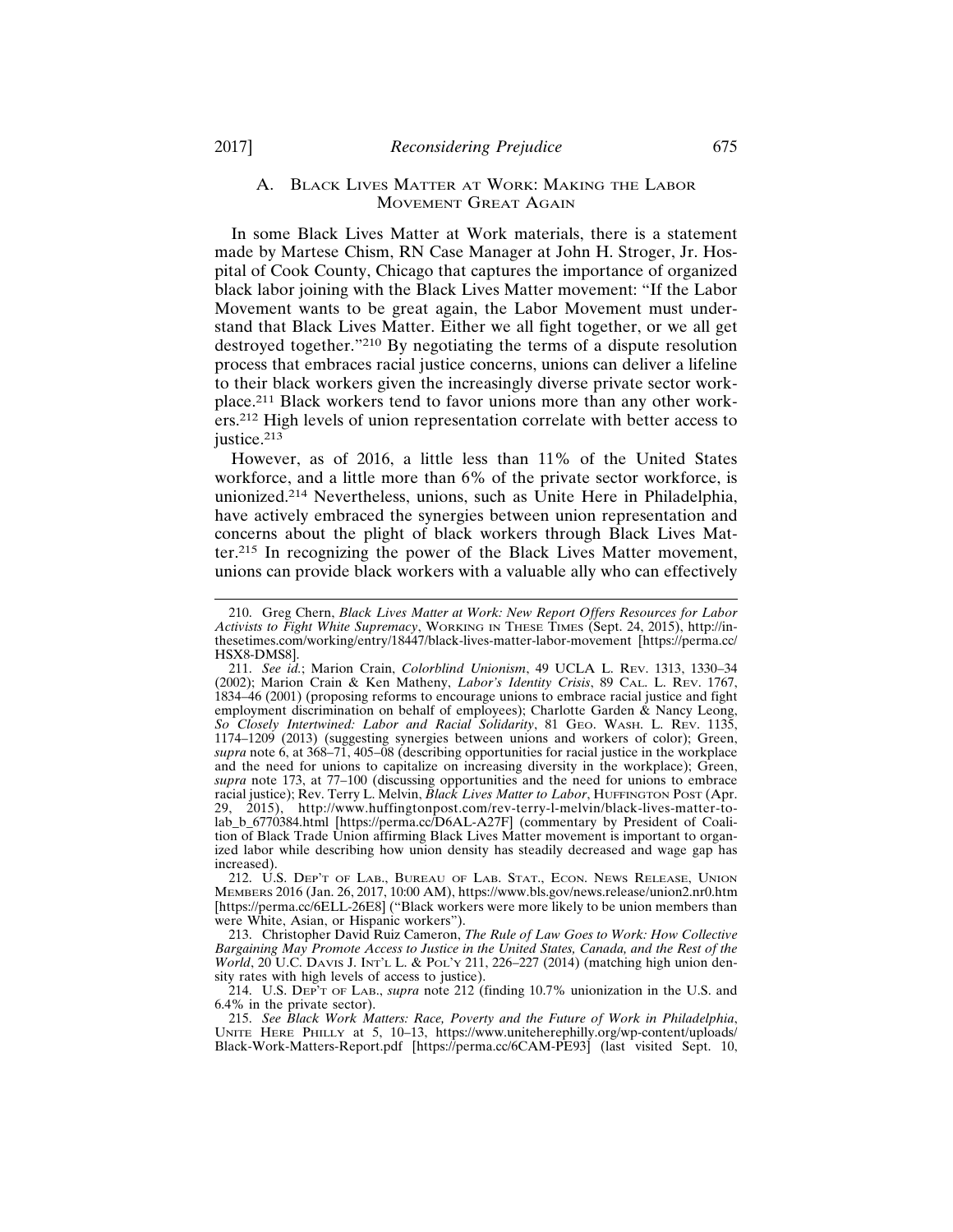bargain with an employer to provide a fair ADR system that circumvents typical concerns of prejudice. Also, general concerns about lack of information or bargaining power, or limits from stereotype threat or covering that present obstacles for workers negotiating while black on an individual basis—can be overcome by bargaining on a collective basis.<sup>216</sup>

## B. PROVIDING DISPUTE MECHANISMS TO GIVE VOICE MATTERS TO BLACK WORKERS

With the current Black Lives Matter climate affecting the workplace, black workers are looking for more voice in expressing their concerns about racial matters.217 Scholars have noted the importance of voice for workers and called for more comprehensive workplace law reform to encourage more worker voice.218 A desire for voice also feeds into a desire for procedural justice, which "is concerned with fairness of procedures or processes that are used to arrive at outcomes."219 Specifically, the "opportunity for voice" or for parties to "tell their stories themselves" affects how the parties perceive the procedural justice components of a dispute resolution system.220 In a comprehensive study of worker interests published in 1999, Richard Freeman and Joel Rogers found that most workers want a voice in the workplace.221 Also, their study found that most workers want a cooperative management-employee structure, not necessarily an adversarial one involving a union, where disputes are resolved

<sup>2017) (</sup>discussing issues for workers in Philadelphia based upon race and the need for improved wages and conditions through union representation).

<sup>216.</sup> *See* Schneider et al., *supra* note 78, at 382 (discussing a strategy to defeat stereotype threat by shifting negotiation from a focus on individual approaches to group approaches).

<sup>217.</sup> *See* Khanh Ho, *Microaggressions in the Workplace: Black Lives Matter and Politically Correct Speech*, HUFFINGTON POST (Oct. 8, 2016), http://www.huffingtonpost.com/ khanh-ho/microaggressions-in-the-w\_b\_8265564.html [https://perma.cc/D65F-TBCX] (describing how most black persons in the workplace feel uncomfortable protesting racism until they feel like they have nothing left to lose, like the Black Lives Matter Movement, and whether the response that All Lives Matter represents a racist statement made as part of a growing backlash to the Black Lives Matter movement).

<sup>218.</sup> *See, e.g.*, Dau-Schmidt, *supra* note 17, at 800–09; *see also* Yuval Feldman et al., *What Workers Really Want: Voice, Unions, and Personal Contacts*, 15 EMPLOYEE RTS. & EMP. POL'Y J. 237 (2011). *But see* Harry G. Hutchison, *What Workers Want or What Labor Experts Want Them to Want?*, 26 QUINNIPIAC L. REV. 799, 816 (2008) (discussing "skepticism" regarding studies that assert employees want more voice without asking what they would give up in return).

<sup>219.</sup> Nancy A. Welsh, *Making Deals in Court-Connected Mediation: What's Justice Got to Do With It?*, 79 WASH. U. L.Q. 787, 817 (2001).

<sup>220.</sup> *Id.* at 820–828, 835.

<sup>221.</sup> *See* RICHARD FREEMAN & JOEL ROGERS, WHAT WORKERS WANT 135–36, 150–55 (1999) (describing statistical results from a study of workers and their desires and finding they want more voice in the workplace and would be amenable to some form of representation in dealing with their employers, possibly through an employee committee, although not necessarily by a union); *see* Hutchison, *supra* note 218, at 816 (quoting Richard Freeman & Joel Rogers, WHAT WORKERS WANT 184 (2d ed. 2006)) [hereinafter Freeman & Rogers, 2d ed.] (stating "[t]here is a major gap in America between what workers want by way of democratic say at their workplace and what they have.").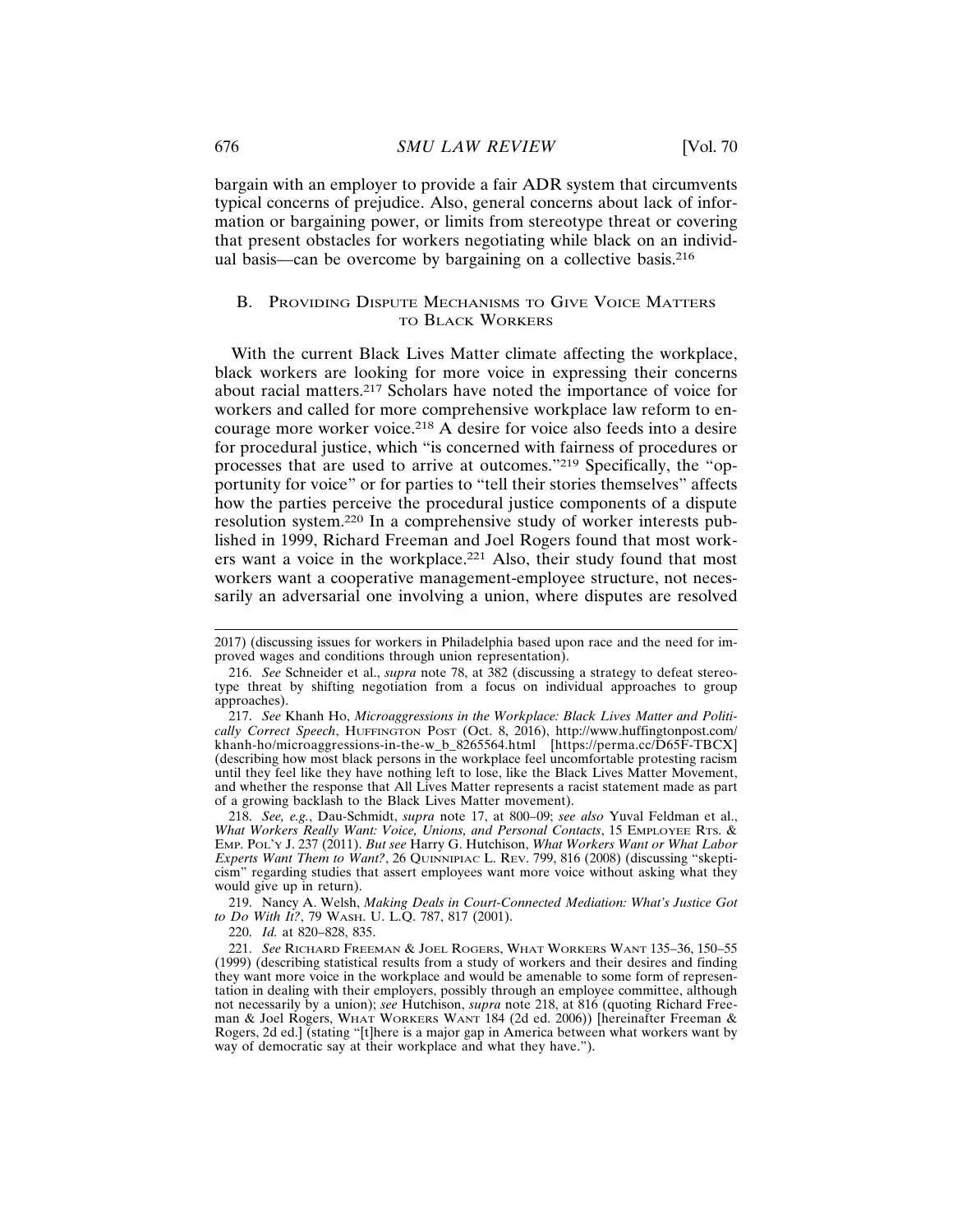through arbitration.<sup>222</sup>

Having "union representation" in ADR can have "benefits for both the employee and the employer."223 The benefits of union representation in ADR include "higher settlement rates for both complainants and respondents and higher satisfaction levels for complainants than occurs with other types of representatives."224 Racial identity caucuses within a union can further help address the fairness of the dispute resolution process.<sup>225</sup> Social science research suggests that allowing employees to signal their racial identification and maintain their racial subgroup identity results in a reduction of prejudice in the workplace.226 As a result, "members of race-based . . . workplace identity committees can reap significant benefits from group identification."<sup>227</sup>

## C. RESOLVING BLACK WORKER DISPUTES MATTERS TO EMPLOYERS

Due to a concern for diversity in their ranks, corporations have a strong interest in rooting out workplace discrimination.228 Employers want to adopt informal dispute resolution systems to address discrimination concerns while also fostering a more productive workplace.229 A re-

<sup>222.</sup> Hutchinson, *supra* note 218, at 814 (quoting Freeman & Rogers, 2d ed., *supra* note 221, at 27 (stating "the institution that appeals to most workers, whether they want a union or not, is an independent workplace committee to represent them in workplace decisions.")).

<sup>223.</sup> Bingham et al., *supra* note 195, at 376.

<sup>224.</sup> *Id.* at 377 (suggesting that private sector employers should "rethink opposition to some form of union participation in employment dispute resolution" given the benefits presented to both employees and employers).

<sup>225.</sup> *See* Marion Crain & Ken Matheny, *Beyond Unions, Notwithstanding Labor Law*, 4 UC IRVINE L. REV. 561, 581–582 (2014) (describing the value of identity caucuses in addressing workplace discrimination); Ruben J. Garcia, *New Voices at Work: Race and Gender Identity Caucuses in the U.S. Labor Movement*, 54 HASTINGS L.J. 79, 102–110, 153–63 (2002) (arguing for greater role for racial identity caucuses within existing union and labor law structure); Molly S. Mcusic & Michael Selmi, *Postmodern Unions: Identity Politics in the Workplace*, 82 IOWA L. REV. 1339, 1367–73 (1997) (suggesting opportunity for solidarity along with difference via identity caucuses within unions); *see also* Hodges, *supra* note 166, at 389 (suggesting benefits of using union identity caucuses to help employees of color in processing disputes via ADR); Michael J. Yelnosky, *supra* note 79, at 613–21 (suggesting employee identity caucuses level the playing field in employment discrimination mediations).

<sup>226.</sup> *See* Green, *supra* note 75, at 387 ("Taken as a whole, the research reveals the importance of maintaining subgroup identity for reducing prejudice and suggests that greater and more generalized reduction in prejudice will be gained from workplace contact if women and people of color are permitted to signal identification with gender and racial categories."); *see also* Marion Crain & Ken Matheny, *Labor's Divided Ranks: Privilege and the United Front Ideology*, 84 CORNELL L. REV. 1542, 1617–1620 (1999) (suggesting value of identity group representation for employees, including groups that work from within the labor movement and some that could work outside of the labor movement with some labor law reforms).

<sup>227.</sup> *See* Calhoun, supra note 9, at 209.

<sup>228.</sup> *See* Michael Z. Green, *Addressing Race Discrimination Under Title VII After Forty Years: The Promise of ADR as Interest-Convergence*, 48 HOW. L.J. 937, 959–63 (2005).

<sup>229.</sup> *See* Green, *supra* note 6, at 376 n.41 (citing Lauren B. Edelman et al., *Internal Dispute Resolution: The Transformation of Civil Rights in the Workplace*, 27 LAW & SOC'Y REV. 497, 508, 511–12, 519 (1993)) ("describing how employers' efforts to adopt informal grievance procedures to resolve employment discrimination complaints do attempt to ad-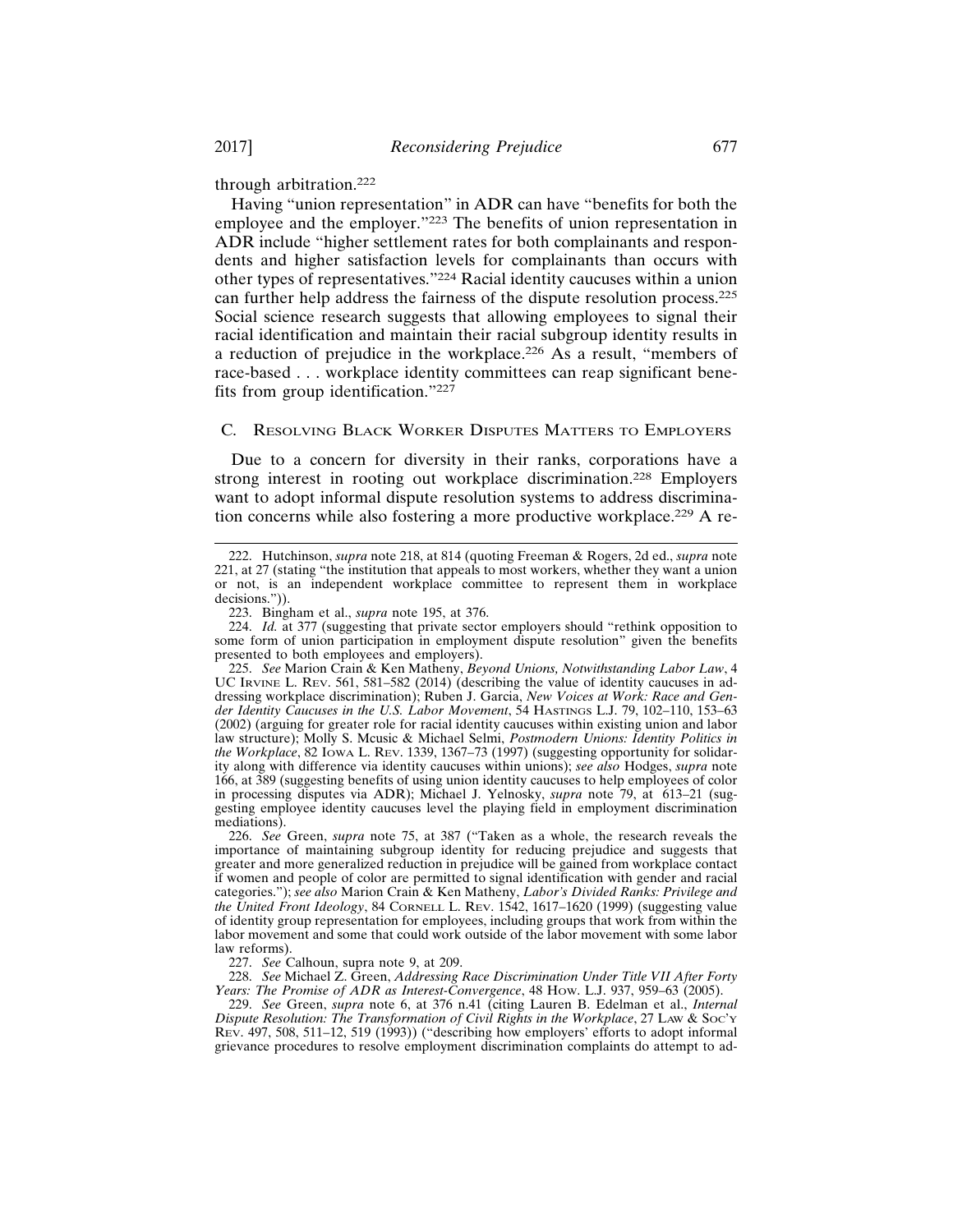cent blog entry noted that two major businesses, AT&T and Ben & Jerry's, had taken stances in support of the Black Lives Matter movement.230 With respect to Ben & Jerry's, the company established a Black Lives Matter web page where it not only explained "Why Black Lives Matter" but it also asked that people try to understand experiences of those that are different and recognize the existence of systemic discrimination.231 With respect to AT&T, Chief Executive Officer Randall Stephenson gave a keynote speech on diversity and inclusion to AT&T employees and discussed the importance of the Black Lives Matter movement, and also explained his views as to why a response that All Lives Matter is inappropriate.232 Other companies have also taken steps to come out in favor of the Black Lives Matter Movement and other workplace discussions about racial unrest.<sup>233</sup>

231. *See* Ellen Powell, *Ben and Jerry's Back Black Lives Matter: Do Ice Cream and Politics Mix*?, THE CHRISTIAN SCIENCE MONITOR (Oct. 8, 2016), http://www.csmonitor .com/USA/Politics/2016/1008/Ben-and-Jerry-s-back-Black-Lives-Matter-Do-ice-creamand-politics-mix [https://perma.cc/26Z7-GLMQ]; *Black Lives Matter*, BEN & JERRY'S (Oct. 6, 2016), http://www.benjerry.com/whats-new/2016/why-black-lives-matter [https://perma

.cc/HF4N-C2JE]. 232. *See* Joshua Fields, *AT&T CEO Randall Stephenson Addresses the Racial Tension in American Society*, YOUTUBE (Sep. 24, 2016), https://www.youtube.com/watch?v=ThO74 oFt\_Q [https://perma.cc/NX7K-NDZ7]; Sabriya Rice, *Citing Black Lives Matter, AT&T CEO Urges Employees to Have Difficult Conversations About Race*, DALLAS MORNING NEWS (Sep. 30, 2016), https://www.dallasnews.com/business/att/2016/09/30/citing-blacklives-matter-att-ceo-urges-employees-difficult-conversations-race [https://perma.cc/2ZRH-A648].

dress legal concerns while they also subsume the legal concerns in support of management's interests as well as they 'minimize the intrusion of law on the smooth and efficient functioning of the organization'").

<sup>230.</sup> *See* Nicole Cozier, *Black Lives Matter at Work as Much as Everywhere Else: AT&T and Ben & Jerry's Set Example*, HUM. RTS. CAMPAIGN (Oct. 11, 2016), http://www .hrc.org/blog/black-lives-matter-at-work-as-much-as-everywhere-else-att-and-ben-jerrys-se [https://perma.cc/Z9M8-NLQK].

<sup>233.</sup> *See* Antonio J. Newell, *Facebook Solidarity: Company Shows "Black Lives Matter" Support in a Big Way, Google Too*, INQUISITR (July 9, 2016), http://www.inquisitr.com/ 3290595/facebook-solidarity-for-black-lives-matter/ [https://perma.cc/ZC7Y-5Y8H] (discussing CEO Mark Zuckerberg's replacement of regular signage at Facebook with Black Lives Matter signage in response to the shooting of a black male by police in Minnesota and also mentioning Google's twitter response to the same shooting and mentioning Black Lives Matter); Guynn, *supra* note 26 (describing how Facebook CEO Mark Zuckerberg responded forcefully after employees crossed out "Black Lives Matter" and wrote "All Lives Matter" on the walls of the company's campus, launching an investigation and stating that those communications represent a "deeply hurtful and tiresome experience for the black community"); Lily Workneh*, Starbucks CEO Howard Schultz Takes Powerful Step to Discuss Race With Employees* HUFFINGTON POST (Dec. 17, 2014, 9:59 PM), http://www .huffingtonpost.com/2014/12/17/starbucks-howard-schultz-race\_n\_6344164.html [https://per ma.cc/8C9D-FLLQ]; *A Conversation with Starbucks Partners About Race in America* (Dec. 17, 2014), https://news.starbucks.com/news/schultz-begins-a-conversation-with-starbuckspartners-about-racial-issues [https://perma.cc/3ZYF-RHLE] (discussing conversations held by CEO Howard Schultz with Starbucks workers about racial tension and unrest after Ferguson, Missouri protests).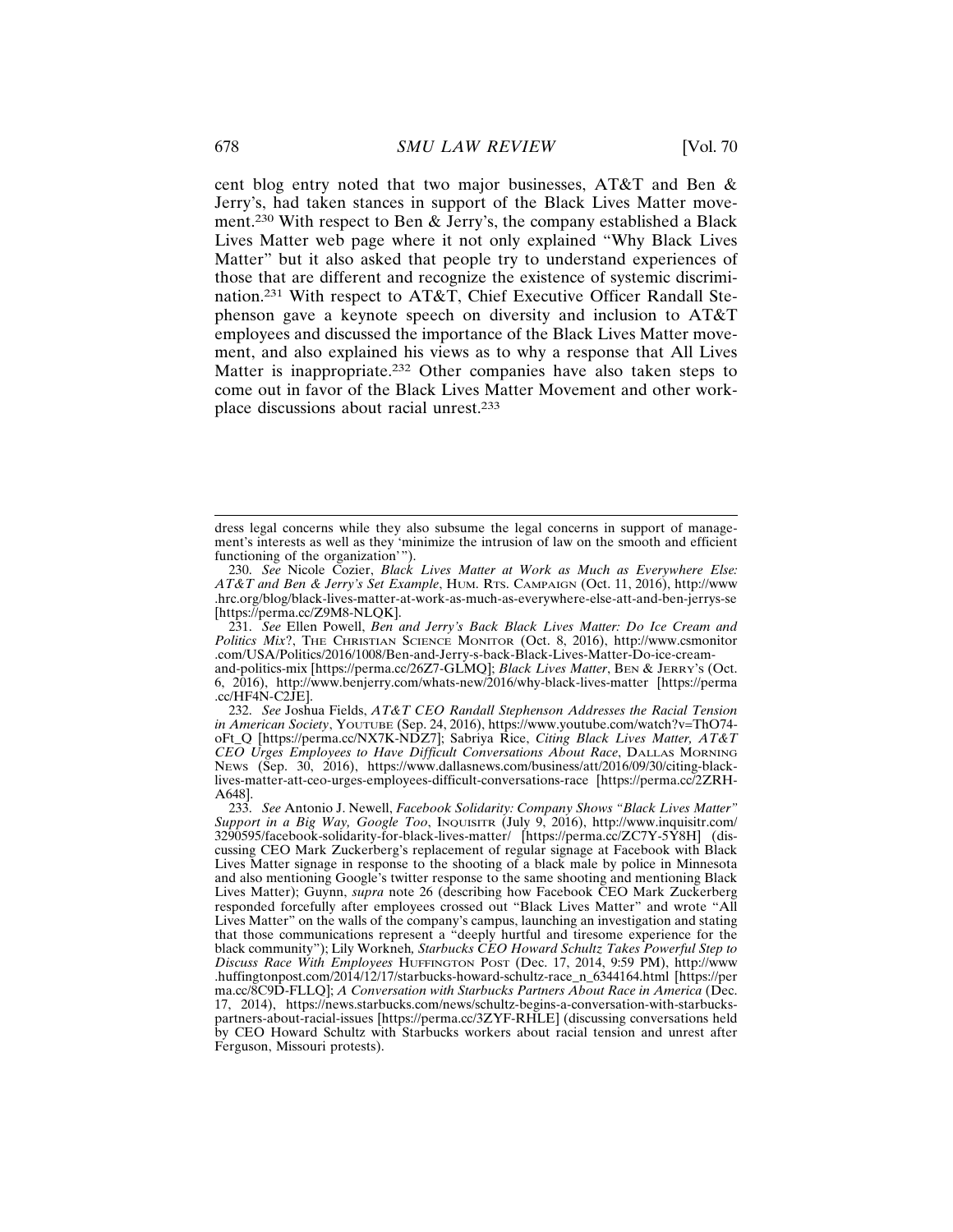## V. CONCLUSION: PREJUDICE IN ADR STILL MERITS CONSIDERATION AT WORK

With heightened realities about racial disputes in the workplace arising in the current Black Lives Matter climate, this Article assessed each of the traditional segments of ADR, including negotiation, mediation, and arbitration, to determine the best approach to assist black workers. In recognizing the fallacy of romanticizing litigation as a panacea to resolve workplace discrimination matters based upon unfair racial treatment and the dismal prospects black workers face in the courts,234 this Article seeks to establish a new common ground where a union-negotiated merger of mediation and arbitration processes can provide workplace justice without prejudice using ADR, a process where all stakeholders can embrace their shared values, and their common interests can converge.

By following the Protocol, with some slight modifications established by a high-profile agreement between an employer and a union to provide a dispute resolution process to help its diverse employees resolve workplace disputes, this Article has asserted that black employees can find racial justice through the use of ADR in the workplace. The concerns about informality and prejudice that Delgado and his co-authors first expressed in 1985 may be addressed in four ways through the modified merger of mediation and arbitration, as described in the Protocol.

First, the union can negotiate fairly the dispute resolution process through its collective bargaining power, especially with identity caucuses negotiating the parameters of any comprehensive dispute resolution program to ensure that black workers' voices are heard.235 Second, using a mediation process with the opportunity for diverse mediators who are aware of cultural matters and have the competency to facilitate communication within a heightened racial climate, provides black employees with a unique process to navigate traditional stereotypes that hinder fair workplace solutions. Third, the ADR process culminates with a detailed arbitration process that both (i) provides a cadre of diverse professionals to serve as potential decision makers and (ii) offers employees fair legal representation. Finally, as a last matter of procedural justice and allowing voices to be heard as broadly as needed, employees can still go to court with important precedential claims that demand a formal resolution.

<sup>234.</sup> *See* Carrie Menkel-Meadow, *Whose Dispute is It Anyway?: A Philosophical and Democratic Defense of Settlement (In Some Cases)*, 83 GEO. L.J. 2663, 2669 (1995) (referring to critics of ADR as having romanticized views of the value of litigation rather than considering the real problems posed by litigation).

<sup>235.</sup> *See* Crain & Matheny, *supra* note 226, at 1617 n.374 (identifying several identity groups affiliated with AFL-CIO, including the Coalition of Black Trade Unionists and the A. Phillip Randolph Institute, which seeks racial equality through unionism). The AFL-CIO has established many constituency groups based on identity. *See AFL-CIO Constituency Groups*, A. PHILIP RANDOLPH INSTITUTE, http://www.apri.org/afl-constituency-groups .html [https://perma.cc/7FHZ-L372] (last visited Sept. 11, 2017) (listing A. Philip Randolph Institute, Asian Pacific American Labor Alliance, Coalition of Black Trade Unionists, Coalition of Labor Union Women, Labor Council for Latin American Advancement, and Pride at Work).